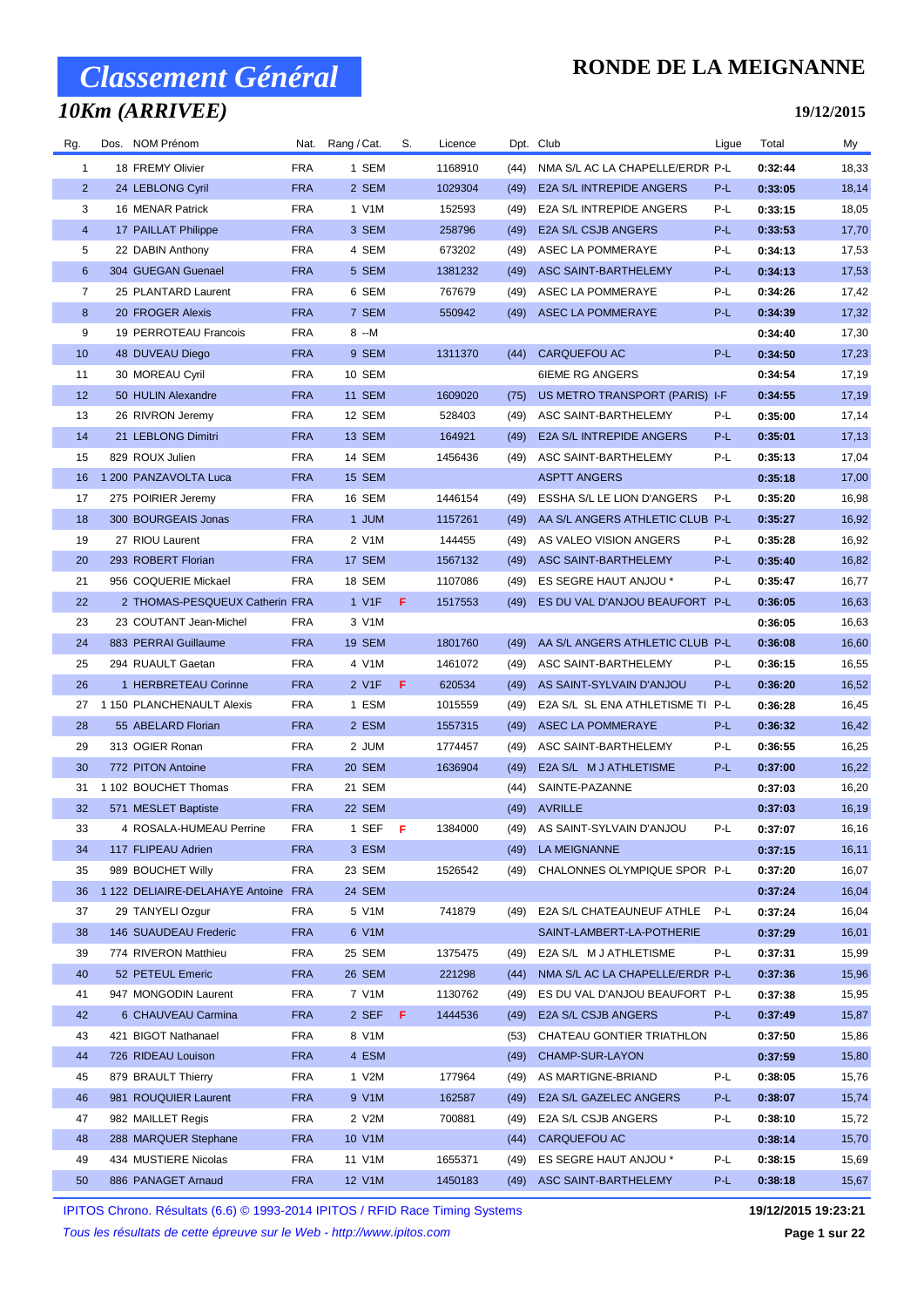## *10Km (ARRIVEE)*

### **RONDE DE LA MEIGNANNE**

**19/12/2015**

| Rg. | Dos. NOM Prénom           |            | Nat. Rang / Cat. | S. | Licence |      | Dpt. Club                                                | Ligue | Total   | My    |
|-----|---------------------------|------------|------------------|----|---------|------|----------------------------------------------------------|-------|---------|-------|
| 51  | 35 BABARIT Laurent        | <b>FRA</b> | 13 V1M           |    |         | (49) | <b>ASPTT ANGERS</b>                                      |       | 0:38:36 | 15,54 |
| 52  | 1 171 SEGON Loic          | <b>FRA</b> | 27 SEM           |    |         |      | <b>6IEME RG ANGERS</b>                                   |       | 0:38:40 | 15,52 |
| 53  | 199 LEVEQUE Ludovic       | <b>FRA</b> | 28 SEM           |    |         |      | <b>CLUB BPC</b>                                          |       | 0:38:43 | 15,50 |
| 54  | 141 THEVENY Mario         | <b>FRA</b> | 29 SEM           |    | 1696769 | (44) | AC VARADES                                               | P-L   | 0:38:47 | 15,47 |
| 55  | 3 PAILLAT Emilie          | <b>FRA</b> | 3 SEF F          |    | 924270  | (49) | <b>E2A S/L CSJB ANGERS</b>                               | $P-L$ | 0:38:49 | 15,45 |
| 56  | 502 GERARD Cedric         | <b>FRA</b> | 30 SEM           |    |         |      |                                                          |       | 0:38:53 | 15,43 |
| 57  | 78 BEAUDUSSEAU Thomas     | <b>FRA</b> | 31 SEM           |    | 1672278 | (49) | ESSHA S/L LE LION D'ANGERS                               | P-L   | 0:38:57 | 15,40 |
| 58  | 776 HULIN Joel            | <b>FRA</b> | 3 V2M            |    | 1000506 |      | (49) ES SEGRE HAUT ANJOU *                               | P-L   | 0:39:02 | 15,37 |
| 59  | 1 126 GUICHARD Christophe | <b>FRA</b> | 32 SEM           |    |         |      |                                                          |       | 0:39:10 | 15,32 |
| 60  | 917 DESETRES Eric         | FRA        | 14 V1M           |    | 1650351 | (49) | E2A S/L CHATEAUNEUF ATHLE                                | P-L   | 0:39:13 | 15,30 |
| 61  | 540 BITEAU Jeremy         | <b>FRA</b> | 33 SEM           |    |         | (49) | TRELAZE                                                  |       | 0:39:17 | 15,27 |
| 62  | 127 LAGRANGE Sebastien    | <b>FRA</b> | 34 SEM           |    |         | (49) | CLUB DE BASKET LA MEIGNANN                               |       | 0:39:18 | 15,26 |
| 63  | 911 BOUSSELIN Francois    | <b>FRA</b> | 35 SEM           |    | 789092  | (49) | ES DU VAL D'ANJOU BEAUFORT P-L                           |       | 0:39:22 | 15,24 |
| 64  | 971 CHAUVIRAY Freddy      | <b>FRA</b> | 36 SEM           |    | 1766732 | (49) | ASEC LA POMMERAYE                                        | P-L   | 0:39:22 | 15,24 |
| 65  | 811 RICHARD Johann        | <b>FRA</b> | 37 SEM           |    | 292325  | (49) | ESSHA S/L LE LION D'ANGERS                               | P-L   | 0:39:23 | 15,23 |
| 66  | 28 PIQUET Patrice         | <b>FRA</b> | 4 V2M            |    | 668352  | (49) | ES DU VAL D'ANJOU BEAUFORT P-L                           |       | 0:39:24 | 15,23 |
| 67  | 813 BOIZIAU Claude        | <b>FRA</b> | 5 V2M            |    | 1125864 | (49) | E2A S/L M J ATHLETISME                                   | P-L   | 0:39:25 | 15,22 |
| 68  | 451 JEANNES Christophe    | <b>FRA</b> | 15 V1M           |    | 1754775 | (49) | E2A S/L M J ATHLETISME                                   | P-L   | 0:39:26 | 15,22 |
| 69  | 901 CHARTIER Remi         | <b>FRA</b> | 6 V2M            |    | 1377521 | (49) | E2A S/L CHATEAUNEUF ATHLE                                | P-L   | 0:39:27 | 15,21 |
| 70  | 1 179 BELLANGER Benjamin  | <b>FRA</b> | 38 SEM           |    | 1670341 | (74) | S/L LA FOULEE D'ANNEMASSE                                | R-A   | 0:39:40 | 15,12 |
| 71  | 1075 CHENE Pascal         | <b>FRA</b> | 16 V1M           |    |         |      | LE FRESNE-SUR-LOIRE                                      |       | 0:39:45 | 15,10 |
| 72  | 730 BROUARD Alexis        | <b>FRA</b> | 39 SEM           |    |         | (49) | DOUE-LA-FONTAINE                                         |       | 0:39:51 | 15,06 |
| 73  | 68 BAILLERGEAU Christophe | <b>FRA</b> | 17 V1M           |    | 707533  |      | LONGUE JOGGING LC                                        | P-L   | 0:39:55 | 15,03 |
|     | 74 1115 BOUGEARD Charles  | <b>FRA</b> | 40 SEM           |    |         | (49) |                                                          |       | 0:40:00 | 15,00 |
| 75  | 1 172 DAUVE Damien        | <b>FRA</b> | 41 SEM           |    |         |      | <b>6IEME RG ANGERS</b>                                   |       | 0:40:04 | 14,98 |
|     |                           |            |                  |    |         |      |                                                          |       |         |       |
| 76  | 108 CAMBOU Michael        | <b>FRA</b> | 42 SEM           |    |         | (49) | LA MEIGNANNE                                             |       | 0:40:07 | 14,96 |
| 77  | 768 SAULOU Guillaume      | <b>FRA</b> | 43 SEM           |    | 678218  | (49) | E2A S/L M J ATHLETISME<br>SPORTS ET LOISIRS ENVIRONN P-L | P-L   | 0:40:16 | 14,90 |
| 78  | 884 VERNIER Antoine       | <b>FRA</b> | 18 V1M           |    | 695731  | (49) |                                                          |       | 0:40:16 | 14,90 |
| 79  | 42 MICHEL Frederic        | <b>FRA</b> | 19 V1M           |    |         | (49) | <b>ASPTT ANGERS</b>                                      |       | 0:40:20 | 14,88 |
| 80  | 615 LE MOAL Simon         | <b>FRA</b> | 44 SEM           |    |         | (49) | ANGERS                                                   |       | 0:40:22 | 14,86 |
| 81  | 88 BELOUIN Pascal         | <b>FRA</b> | 20 V1M           |    | 1555893 | (49) | ASC SAINT-BARTHELEMY                                     | P-L   | 0:40:23 | 14,86 |
| 82  | 964 MINGUET Jacques       | <b>FRA</b> | 7 V2M            |    | 419187  | (49) | E2A S/L CSJB ANGERS                                      | P-L   | 0:40:26 | 14,84 |
| 83  | 545 BARGAIN Thomas        | <b>FRA</b> | 45 SEM           |    |         |      | $(49)$ ANDARD                                            |       | 0:40:28 | 14,83 |
| 84  | 873 PIONNEAU Alain        | FRA        | 21 V1M           |    | 1754976 |      | (49) AS MARTIGNE-BRIAND                                  | P-L   | 0:40:34 | 14,79 |
| 85  | 1 114 BOULAY Arnaud       | <b>FRA</b> | 22 V1M           |    |         |      |                                                          |       | 0:40:34 | 14,79 |
| 86  | 291 MERCEREAU Mickael     | <b>FRA</b> | 46 SEM           |    | 1743845 | (49) | LONGUE JOGGING LC                                        | P-L   | 0:40:38 | 14,77 |
| 87  | 34 YAHIAOUI Said          | <b>FRA</b> | 23 V1M           |    | 117533  |      | (49) TO BE SPORT                                         | P-L   | 0:40:40 | 14,76 |
| 88  | 91 BENETEAU Nicolas       | <b>FRA</b> | 47 SEM           |    | 1764510 | (49) | AA S/L SCO ATHLETISME AUBA P-L                           |       | 0:40:40 | 14,75 |
| 89  | 825 PITON Franck          | <b>FRA</b> | 8 V2M            |    | 1799148 | (49) | E2A S/L M J ATHLETISME                                   | P-L   | 0:40:42 | 14,74 |
| 90  | 951 TESSIER Noel          | FRA        | 9 V2M            |    | 1450724 | (49) | LES FOULEES AVRILLAISES                                  | P-L   | 0:40:49 | 14,70 |
| 91  | 1012 CLAIN Olivier        | <b>FRA</b> | 24 V1M           |    |         |      | (49) ASCEMA                                              |       | 0:40:52 | 14,68 |
| 92  | 301 LESPAGNOL Cyril       | FRA        | 48 SEM           |    | 1515859 |      | (49) ASC SAINT-BARTHELEMY                                | P-L   | 0:40:53 | 14,68 |
| 93  | 1 120 GUEGNARD Frederic   | <b>FRA</b> | 25 V1M           |    |         |      |                                                          |       | 0:40:55 | 14,67 |
| 94  | 937 GELINEAU Sebastien    | <b>FRA</b> | 49 SEM           |    | 850385  | (49) | AS SAINT-SYLVAIN D'ANJOU                                 | P-L   | 0:40:55 | 14,66 |
| 95  | 697 HERSANT Veronique     | <b>FRA</b> | 3 V1F <b>F</b>   |    | 1757137 | (49) | <b>ENTENTE DES MAUGES*</b>                               | P-L   | 0:40:59 | 14,64 |
| 96  | 544 POLLET Jerome         | FRA        | 26 V1M           |    |         | (49) | FENEU                                                    |       | 0:41:01 | 14,63 |
| 97  | 89 BENARDEAU Luc          | <b>FRA</b> | 5 ESM            |    | 1465385 | (49) | ASC SAINT-BARTHELEMY                                     | P-L   | 0:41:10 | 14,58 |
| 98  | 327 FONTENEAU Nicolas     | <b>FRA</b> | 27 V1M           |    | 1298227 | (49) | ASC SAINT-BARTHELEMY                                     | P-L   | 0:41:10 | 14,57 |
| 99  | 381 JOUNIAUX Olivier      | <b>FRA</b> | 28 V1M           |    |         |      | (49) SARRIGNE                                            |       | 0:41:13 | 14,56 |
| 100 | 1 050 PITON Johann        | <b>FRA</b> | 29 V1M           |    | 1683360 |      | (49) ES SEGRE HAUT ANJOU *                               | P-L   | 0:41:13 | 14,56 |

IPITOS Chrono. Résultats (6.6) © 1993-2014 IPITOS / RFID Race Timing Systems **19/12/2015 19:23:21**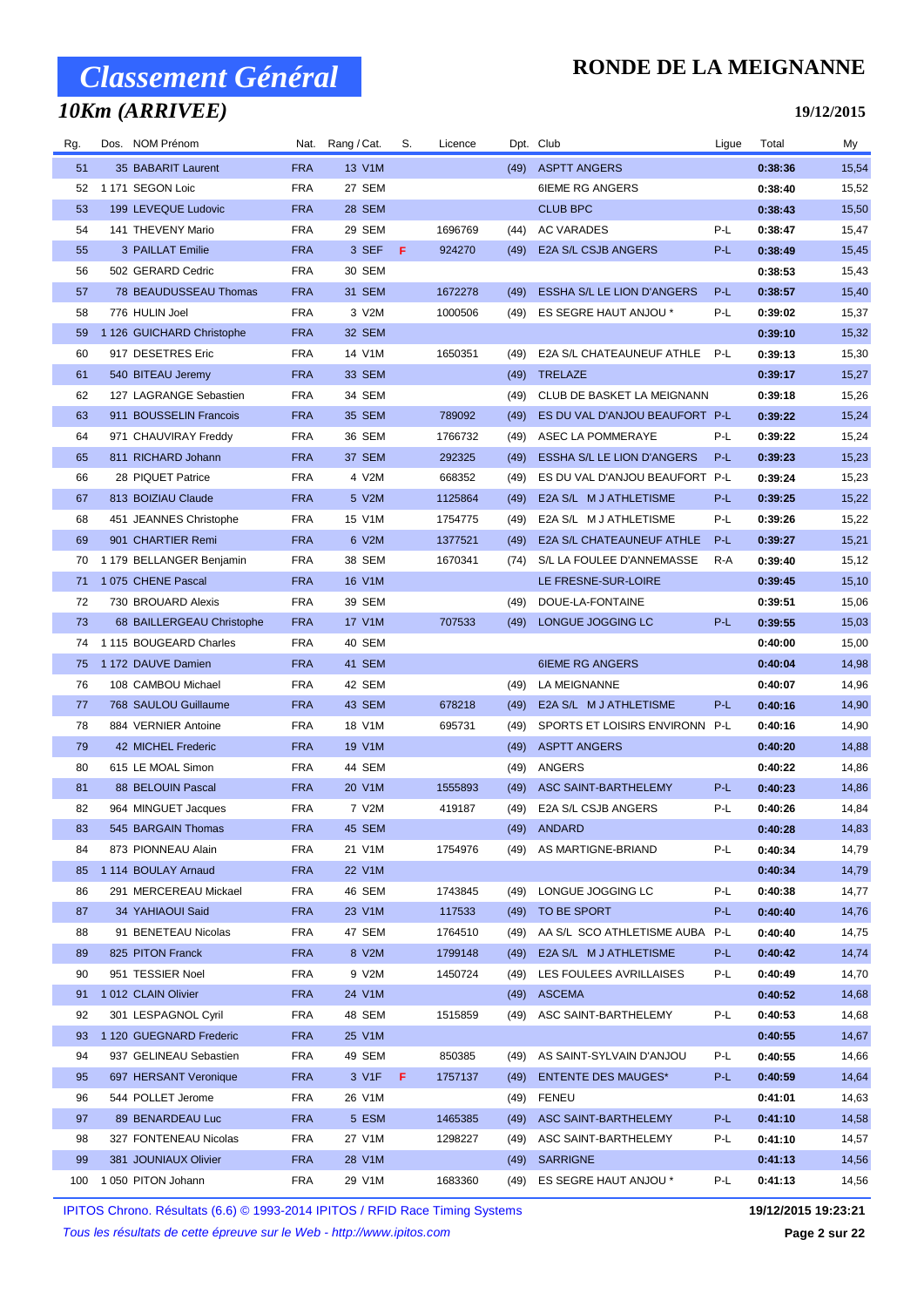## *10Km (ARRIVEE)*

### **RONDE DE LA MEIGNANNE**

**19/12/2015**

| Rg. | Dos. NOM Prénom              |            | Nat. Rang / Cat.   | S. | Licence |      | Dpt. Club                       | Ligue | Total   | My    |
|-----|------------------------------|------------|--------------------|----|---------|------|---------------------------------|-------|---------|-------|
| 101 | 230 REVEILLERE Sebastien     | <b>FRA</b> | 30 V1M             |    |         | (49) | SAINT-LAMBERT-LA-POTHERIE       |       | 0:41:16 | 14,54 |
| 102 | 189 BOUVIER Thierry          | <b>FRA</b> | 31 V1M             |    | 1651673 | (49) | ASC SAINT-BARTHELEMY            | P-L   | 0:41:18 | 14,53 |
| 103 | 691 CROCHARD Samuel          | <b>FRA</b> | <b>50 SEM</b>      |    |         | (49) | ANGERS                          |       | 0:41:20 | 14,52 |
| 104 | 815 COIFFARD Denis           | <b>FRA</b> | 32 V1M             |    | 1655329 | (49) | ES SEGRE HAUT ANJOU *           | P-L   | 0:41:21 | 14,51 |
| 105 | 928 GRIT Jonathan            | <b>FRA</b> | 51 SEM             |    | 1728461 | (49) | E2A S/L CHATEAUNEUF ATHLE       | P-L   | 0:41:22 | 14,51 |
| 106 | 62 ALORY Sebastien           | <b>FRA</b> | 33 V1M             |    | 1561090 | (49) | LONGUE JOGGING LC               | P-L   | 0:41:22 | 14,50 |
| 107 | 782 ESNAU Damien             | <b>FRA</b> | 52 SEM             |    | 664377  | (49) | LONGUE JOGGING LC               | P-L   | 0:41:25 | 14,49 |
| 108 | 278 GRASSET Cyril            | FRA        | 53 SEM             |    | 1526548 | (49) | CHALONNES OLYMPIQUE SPOR P-L    |       | 0:41:30 | 14,46 |
| 109 | 664 CHARON Aurelien          | <b>FRA</b> | 54 SEM             |    |         | (49) | ANGERS                          |       | 0:41:30 | 14,46 |
| 110 | 878 PRUDHOMME Mickael        | FRA        | 34 V1M             |    | 1376728 | (49) | <b>SCL SEICHES / LE LOIR</b>    | P-L   | 0:41:30 | 14,46 |
| 111 | 771 JUZE Arnaud              | <b>FRA</b> | 35 V1M             |    | 1604149 | (49) | E2A S/L M J ATHLETISME          | P-L   | 0:41:34 | 14,43 |
| 112 | 923 PIRON Nicolas            | FRA        | 55 SEM             |    | 1754908 | (49) | E2A S/L CHATEAUNEUF ATHLE       | P-L   | 0:41:36 | 14,42 |
| 113 | 203 BLIN Felix               | <b>FRA</b> | <b>56 SEM</b>      |    | 1011122 | (49) | AS SAINT-SYLVAIN D'ANJOU        | P-L   | 0:41:37 | 14,42 |
| 114 | 272 PILLET Denis             | FRA        | 36 V1M             |    |         | (49) | <b>BRISSAC-QUINCE</b>           |       | 0:41:37 | 14,42 |
| 115 | 206 BOURMAUD Patrick         | <b>FRA</b> | 37 V1M             |    |         | (49) | SAINT-CLEMENT-DE-LA-PLACE       |       | 0:41:38 | 14,41 |
| 116 | 285 GUYOT Jeremy             | FRA        | 38 V1M             |    |         | (61) | BELLOU-EN-HOULME                |       | 0:41:38 | 14,41 |
| 117 | 157 JAN Francois             | <b>FRA</b> | 57 SEM             |    |         | (49) | TRELAZE                         |       | 0:41:39 | 14,41 |
| 118 | 549 BOURON Olivier           | <b>FRA</b> | 39 V1M             |    | 1754098 | (49) | TO BE SPORT                     | P-L   | 0:41:39 | 14,40 |
| 119 | 876 ROBICHON Noel            | <b>FRA</b> | 1 V3M              |    | 252787  | (49) | AS MARTIGNE-BRIAND              | P-L   | 0:41:41 | 14,39 |
| 120 | 872 GALLARD Mickael          | <b>FRA</b> | 40 V1M             |    | 1556672 | (49) | AS MARTIGNE-BRIAND              | P-L   | 0:41:41 | 14,39 |
| 121 | 99 BERTHELOT Christophe      | <b>FRA</b> | 41 V1M             |    | 563911  | (49) | E2A S/L CHATEAUNEUF ATHLE       | $P-L$ | 0:41:42 | 14,39 |
| 122 | 748 FAURE Adrien             | <b>FRA</b> | 58 SEM             |    |         | (49) | EVAD                            |       | 0:41:45 | 14,37 |
| 123 | 875 COQUEMONT Vincent        | <b>FRA</b> | 42 V1M             |    | 1296303 | (49) | ES DU VAL D'ANJOU BEAUFORT P-L  |       | 0:41:47 | 14,36 |
| 124 | 305 GUERITAULT Franck        | FRA        | 43 V1M             |    | 1426153 | (49) | LONGUE JOGGING LC               | P-L   | 0:41:50 | 14,34 |
| 125 | 147 BRILLAUD Romuald         | <b>FRA</b> | <b>59 SEM</b>      |    | 1803146 | (49) | TO BE SPORT                     | P-L   | 0:41:52 | 14,33 |
| 126 | 583 HUMEAU Guillaume         | FRA        | 60 SEM             |    |         |      |                                 |       | 0:41:54 | 14,32 |
| 127 | 379 MULERO Laurent           | <b>FRA</b> | 44 V1M             |    |         |      | <b>ASPTT ANGERS TRIATHLON</b>   |       | 0:41:55 | 14,31 |
| 128 | 391 MOREIRA-MIGUEL Bernard   | <b>FRA</b> | 10 V2M             |    | 1064061 | (49) | AA S/L ANGERS ATHLETIC CLUB P-L |       | 0:41:57 | 14,30 |
| 129 | 387 BARBOT Frederic          | <b>FRA</b> | 45 V1M             |    |         | (49) | <b>GREZ-NEUVILLE</b>            |       | 0:41:58 | 14,30 |
| 130 | 1 148 GULLY Pierre           | FRA        | 61 SEM             |    | 1573339 | (49) | AS MARTIGNE-BRIAND              | P-L   | 0:42:02 | 14,27 |
| 131 | 701 HUBERT Gaetan            | <b>FRA</b> | 62 SEM             |    |         | (49) | SAINTE-GEMMES-SUR-LOIRE         |       | 0:42:03 | 14,27 |
| 132 | 757 LOCHARD Fabien           | FRA        | 11 V2M             |    | 622417  | (49) | AS SAINT-SYLVAIN D'ANJOU        | P-L   | 0:42:03 | 14,27 |
| 133 | 491 PICARD Benoit            | FRA        | 63 SEM             |    |         |      | (49) LES PONTS-DE-CE            |       | 0:42:04 | 14,26 |
| 134 | 1 127 HINSCHBERGER Francoise | FRA        | 1 V <sub>2</sub> F | F  |         |      |                                 |       | 0:42:04 | 14,26 |
| 135 | 1 182 CLEMENCEAU Beatrice    | <b>FRA</b> | 4 V1F              | F  |         |      |                                 |       | 0:42:04 | 14,26 |
| 136 | 735 AUFFRAY Theophile        | FRA        | 3 JUM              |    |         | (49) | <b>SCO RUGBY CLUB ANGERS</b>    |       | 0:42:05 | 14,26 |
| 137 | 79 BEAUMIER Benoit           | <b>FRA</b> | 64 SEM             |    | 275607  | (49) | ASC SAINT-BARTHELEMY            | P-L   | 0:42:06 | 14,25 |
| 138 | 384 LEPRETRE Jacques         | FRA        | 12 V2M             |    | 1201120 | (49) | ES SEGRE HAUT ANJOU *           | P-L   | 0:42:07 | 14,25 |
| 139 | 869 MOSSMANN Stephanie       | <b>FRA</b> | 5 V1F              | F  | 1718554 | (49) | LES FOULEES AVRILLAISES         | P-L   | 0:42:12 | 14,22 |
| 140 | 1 103 ROUE Jean-Francois     | FRA        | 65 SEM             |    |         | (49) | EV ANGERS DOUTRE                |       | 0:42:12 | 14,22 |
| 141 | 97 BERTHELOT Patrice         | <b>FRA</b> | 46 V1M             |    | 1125412 | (49) | ESSHA S/L LE LION D'ANGERS      | P-L   | 0:42:19 | 14,18 |
| 142 | 961 HUBERT Marc              | FRA        | 47 V1M             |    | 1454587 | (49) | AS VALEO VISION ANGERS          | P-L   | 0:42:20 | 14,17 |
| 143 | 591 WASSE Jeanclaude         | <b>FRA</b> | 13 V2M             |    |         | (49) | MONTREUIL-JUIGNE                |       | 0:42:20 | 14,17 |
| 144 | 158 BOUDEHEN Vincent         | FRA        | 66 SEM             |    |         |      |                                 |       | 0:42:22 | 14,16 |
| 145 | 418 POULET Sebastien         | <b>FRA</b> | 67 SEM             |    |         | (49) | LA MEMBROLLE-SUR-LONGUEN        |       | 0:42:25 | 14,15 |
| 146 | 378 BREJEON Didier           | FRA        | 14 V2M             |    | 1104086 | (49) | ASC SAINT-BARTHELEMY            | P-L   | 0:42:25 | 14,14 |
| 147 | 54 TAVEAU Laurent            | <b>FRA</b> | 48 V1M             |    | 1685525 | (72) | ATHLETISME SARTHE LOIR 72       | P-L   | 0:42:25 | 14,14 |
| 148 | 8 DUPUIS Cindy               | FRA        | 4 SEF              | F  | 1129301 | (49) | CHALONNES OLYMPIQUE SPOR P-L    |       | 0:42:26 | 14,14 |
| 149 | 46 TIGE Marina               | <b>FRA</b> | 6 V1F              | F  |         | (77) | <b>MELUN TRIATHLON</b>          |       | 0:42:30 | 14,12 |
| 150 | 692 CHALAIN Pascal           | FRA        | 15 V2M             |    |         | (49) | CAS-ASCEMA                      |       | 0:42:37 | 14,08 |

IPITOS Chrono. Résultats (6.6) © 1993-2014 IPITOS / RFID Race Timing Systems **19/12/2015 19:23:21**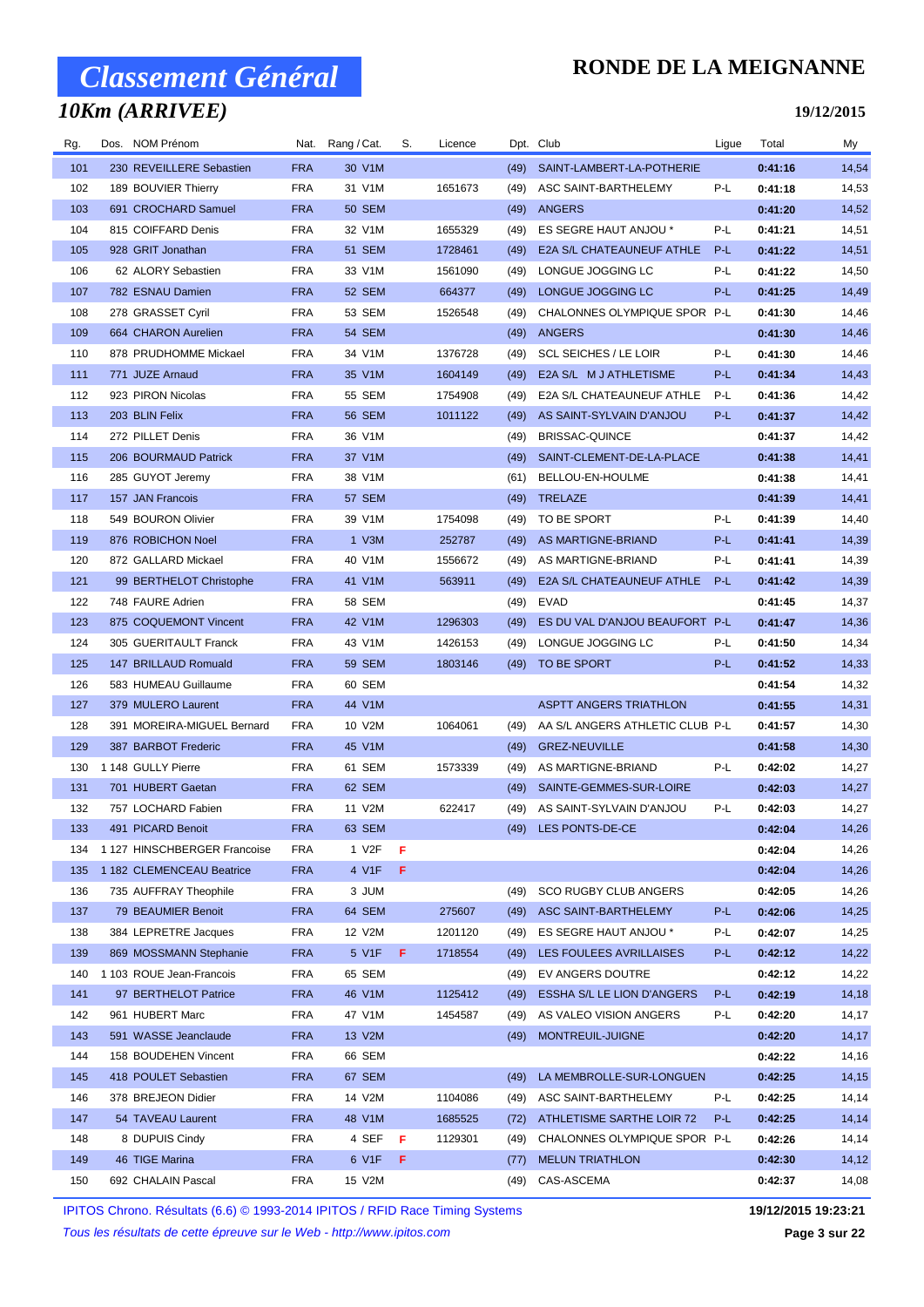## *10Km (ARRIVEE)*

### **RONDE DE LA MEIGNANNE**

#### **19/12/2015**

| Rg. | Dos. NOM Prénom          | Nat.       | Rang / Cat.    | S.  | Licence |      | Dpt. Club                         | Ligue | Total   | My    |
|-----|--------------------------|------------|----------------|-----|---------|------|-----------------------------------|-------|---------|-------|
| 151 | 5 QUENDERF Gaelle        | <b>FRA</b> | 7 V1F          | F   |         |      |                                   |       | 0:42:38 | 14,07 |
| 152 | 1 088 CHARDRON Arnaud    | <b>FRA</b> | 68 SEM         |     |         | (49) | SAINT-CLEMENT-DE-LA-PLACE         |       | 0:42:39 | 14,07 |
| 153 | 753 DUROCHER Anthony     | <b>FRA</b> | 69 SEM         |     | 1558354 | (49) | E2A S/L M J ATHLETISME            | P-L   | 0:42:39 | 14,07 |
| 154 | 448 CHARTIER Olivier     | FRA        | 49 V1M         |     |         |      |                                   |       | 0:42:41 | 14,06 |
| 155 | 1 086 DUPONT Gerard      | <b>FRA</b> | 16 V2M         |     |         |      | <b>ASPTT ANGERS</b>               |       | 0:42:44 | 14,04 |
| 156 | 1 142 THUAL Alain        | <b>FRA</b> | 2 V3M          |     |         |      |                                   |       | 0:42:45 | 14,03 |
| 157 | 820 CIMIER Frederic      | <b>FRA</b> | 50 V1M         |     | 1761114 | (49) | AS SAINT-SYLVAIN D'ANJOU          | P-L   | 0:42:46 | 14,03 |
| 158 | 505 QUEMENER Emmanuel    | <b>FRA</b> | 51 V1M         |     |         | (49) | AVRILLE                           |       | 0:42:53 | 13,99 |
| 159 | 270 GENDRON Julie        | <b>FRA</b> | 5 SEF          | - F |         | (49) | SAINT-JEAN-DE-LINIERES            |       | 0:42:55 | 13,98 |
| 160 | 688 MERCIER Sebastien    | <b>FRA</b> | 52 V1M         |     |         | (49) | DOUE-LA-FONTAINE                  |       | 0:42:55 | 13,98 |
| 161 | 395 THIBAULT Alain       | <b>FRA</b> | 53 V1M         |     |         | (49) | <b>MURS-ERIGNE</b>                |       | 0:42:56 | 13,98 |
| 162 | 804 GARNIER Philippe     | <b>FRA</b> | 54 V1M         |     | 1669896 | (49) | E2A S/L M J ATHLETISME            | P-L   | 0:42:59 | 13,96 |
| 163 | 926 DEROUIN Jerome       | <b>FRA</b> | <b>70 SEM</b>  |     | 1251975 | (49) | E2A S/L CHATEAUNEUF ATHLE         | P-L   | 0:43:00 | 13,95 |
| 164 | 790 LE BAIL Julien       | FRA        | 71 SEM         |     | 1558528 | (49) | TO BE SPORT                       | P-L   | 0:43:05 | 13,93 |
| 165 | 625 MENDY William        | <b>FRA</b> | 55 V1M         |     | 1653265 | (49) | ASC SAINT-BARTHELEMY              | P-L   | 0:43:08 | 13,91 |
| 166 | 654 PIERRE Cyril         | <b>FRA</b> | 56 V1M         |     | 1139535 | (49) | ES DU VAL D'ANJOU BEAUFORT P-L    |       | 0:43:08 | 13,91 |
| 167 | 455 MAJERUS Gilles       | <b>FRA</b> | 17 V2M         |     | 1486612 | (49) | <b>ASEC LA POMMERAYE</b>          | P-L   | 0:43:09 | 13,90 |
| 168 | 449 MELAINE Frederic     | <b>FRA</b> | 72 SEM         |     |         | (53) | FONTAINE-COUVERTE                 |       | 0:43:14 | 13,88 |
| 169 | 573 BANNIER David        | <b>FRA</b> | <b>73 SEM</b>  |     |         | (75) | <b>PARIS</b>                      |       | 0:43:16 | 13,87 |
| 170 | 791 GAULON Philippe      | <b>FRA</b> | 3 V3M          |     | 975052  | (49) | CHALONNES OLYMPIQUE SPOR P-L      |       | 0:43:17 | 13,86 |
| 171 | 352 BOUVET Romain        | <b>FRA</b> | 6 ESM          |     | 1756508 | (49) | <b>E2A S/L INTREPIDE ANGERS</b>   | P-L   | 0:43:18 | 13,86 |
| 172 | 287 LAMBERT Stephane     | <b>FRA</b> | 57 V1M         |     | 1662691 | (49) | LONGUE JOGGING LC                 | P-L   | 0:43:19 | 13,85 |
| 173 | 933 TREMBLAYS Christophe | <b>FRA</b> | 58 V1M         |     | 1293918 | (49) | E2A S/L M J ATHLETISME            | P-L   | 0:43:22 | 13,84 |
| 174 | 295 LERAY Vincent        | <b>FRA</b> | 59 V1M         |     | 1479970 | (49) | ASC SAINT-BARTHELEMY              | P-L   | 0:43:24 | 13,82 |
| 175 | 10 HERAULT Florence      | <b>FRA</b> | 8 V1F          | F.  | 1755113 | (49) | CHALONNES OLYMPIQUE SPOR P-L      |       | 0:43:25 | 13,82 |
| 176 | 116 DROUILLE Regis       | <b>FRA</b> | 74 SEM         |     | 1650403 | (49) | ASC SAINT-BARTHELEMY              | P-L   | 0:43:25 | 13,82 |
| 177 | 874 LEFORT Anthony       | <b>FRA</b> | <b>75 SEM</b>  |     | 1762052 | (49) | ASC SAINT-BARTHELEMY              | P-L   | 0:43:29 | 13,80 |
| 178 | 264 LE ROUX Yann         | <b>FRA</b> | 76 SEM         |     |         | (29) | REDEG 29                          |       | 0:43:30 | 13,79 |
| 179 | 161 GOEB Sebastien       | <b>FRA</b> | 77 SEM         |     |         |      |                                   |       | 0:43:32 | 13,78 |
| 180 | 240 TOURNEUX Dominique   | FRA        | 60 V1M         |     |         | (49) | PELLOUAILLES-LES-VIGNES           |       | 0:43:34 | 13,77 |
| 181 | 652 VERRIER Arnaud       | <b>FRA</b> | 61 V1M         |     |         | (49) | <b>AVRILLE</b>                    |       | 0:43:36 | 13,76 |
| 182 | 931 BIDEAU Firmin        | FRA        | 78 SEM         |     | 1748314 | (49) | E2A S/L CHATEAUNEUF ATHLE         | P-L   | 0:43:36 | 13,76 |
| 183 | 100 BERTHELOT Rene       | <b>FRA</b> | 4 V3M          |     | 478771  | (49) | E2A S/L CHATEAUNEUF ATHLE         | P-L   | 0:43:36 | 13,76 |
| 184 | 1079 MENEZ Romain        | <b>FRA</b> | 79 SEM         |     |         | (49) | MONTREUIL-JUIGNE                  |       | 0:43:37 | 13,76 |
| 185 | 329 FRENAIS Regis        | <b>FRA</b> | 62 V1M         |     | 1593783 | (49) | AA S/L ANGERS ATHLETIC CLUB P-L   |       | 0:43:37 | 13,75 |
| 186 | 133 POIGNARD Fabrice     | FRA        | 63 V1M         |     | 1477034 |      | (49) ASC SAINT-BARTHELEMY         | P-L   | 0:43:38 | 13,75 |
| 187 | 794 GUITTET Sebastien    | <b>FRA</b> | 64 V1M         |     | 1708950 |      | (49) E2A S/L M J ATHLETISME       | P-L   | 0:43:38 | 13,75 |
| 188 | 1 119 DELATTRE Nathalie  | FRA        | 6 SEFFF        |     |         |      |                                   |       | 0:43:41 | 13,73 |
| 189 | 1 156 CHOREL Jerome      | <b>FRA</b> | 65 V1M         |     | 123454  | (49) | E2A S/L SL ENA ATHLETISME TI P-L  |       | 0:43:45 | 13,72 |
| 190 | 182 VIEL Jeremie         | <b>FRA</b> | 80 SEM         |     |         |      | (49) EVOLIS                       |       | 0:43:45 | 13,71 |
| 191 | 985 HERY Patrick         | <b>FRA</b> | 18 V2M         |     | 1650591 | (49) | <b>E2A S/L CSJB ANGERS</b>        | P-L   | 0:43:48 | 13,70 |
| 192 | 793 COQUERIE Pierre      | FRA        | 81 SEM         |     | 1367178 |      | (49) CHALONNES OLYMPIQUE SPOR P-L |       | 0:43:49 | 13,70 |
| 193 | 993 MENARD Francois      | <b>FRA</b> | 66 V1M         |     |         |      |                                   |       | 0:43:49 | 13,69 |
| 194 | 1049 NEAU Laurent        | <b>FRA</b> | 67 V1M         |     |         |      | (49) AVRILLE                      |       | 0:43:50 | 13,69 |
| 195 | 14 CORNET Geraldine      | <b>FRA</b> | 2 V2F          | -F. | 199524  | (49) | ASC SAINT-BARTHELEMY              | P-L   | 0:43:51 | 13,68 |
| 196 | 634 VILMAIN Julien       | <b>FRA</b> | 82 SEM         |     |         |      | (49) CHERRE                       |       | 0:43:52 | 13,68 |
| 197 | 892 ROPERS Sandra        | <b>FRA</b> | 9 V1F <b>F</b> |     | 1653997 | (49) | <b>SCL SEICHES / LE LOIR</b>      | P-L   | 0:43:55 | 13,66 |
| 198 | 487 PHILIP Pascal        | FRA        | 83 SEM         |     |         | (49) | TRELAZE                           |       | 0:43:56 | 13,66 |
| 199 | 326 BRUNEAU Corentin     | <b>FRA</b> | 4 JUM          |     |         | (49) | LA MEMBROLLE-SUR-LONGUEN          |       | 0:43:57 | 13,65 |
| 200 | 168 VILCHIEN Alexandre   | FRA        | 84 SEM         |     |         |      | (49) LE PLESSIS-MACE              |       | 0:43:58 | 13,65 |
|     |                          |            |                |     |         |      |                                   |       |         |       |

IPITOS Chrono. Résultats (6.6) © 1993-2014 IPITOS / RFID Race Timing Systems **19/12/2015 19:23:21**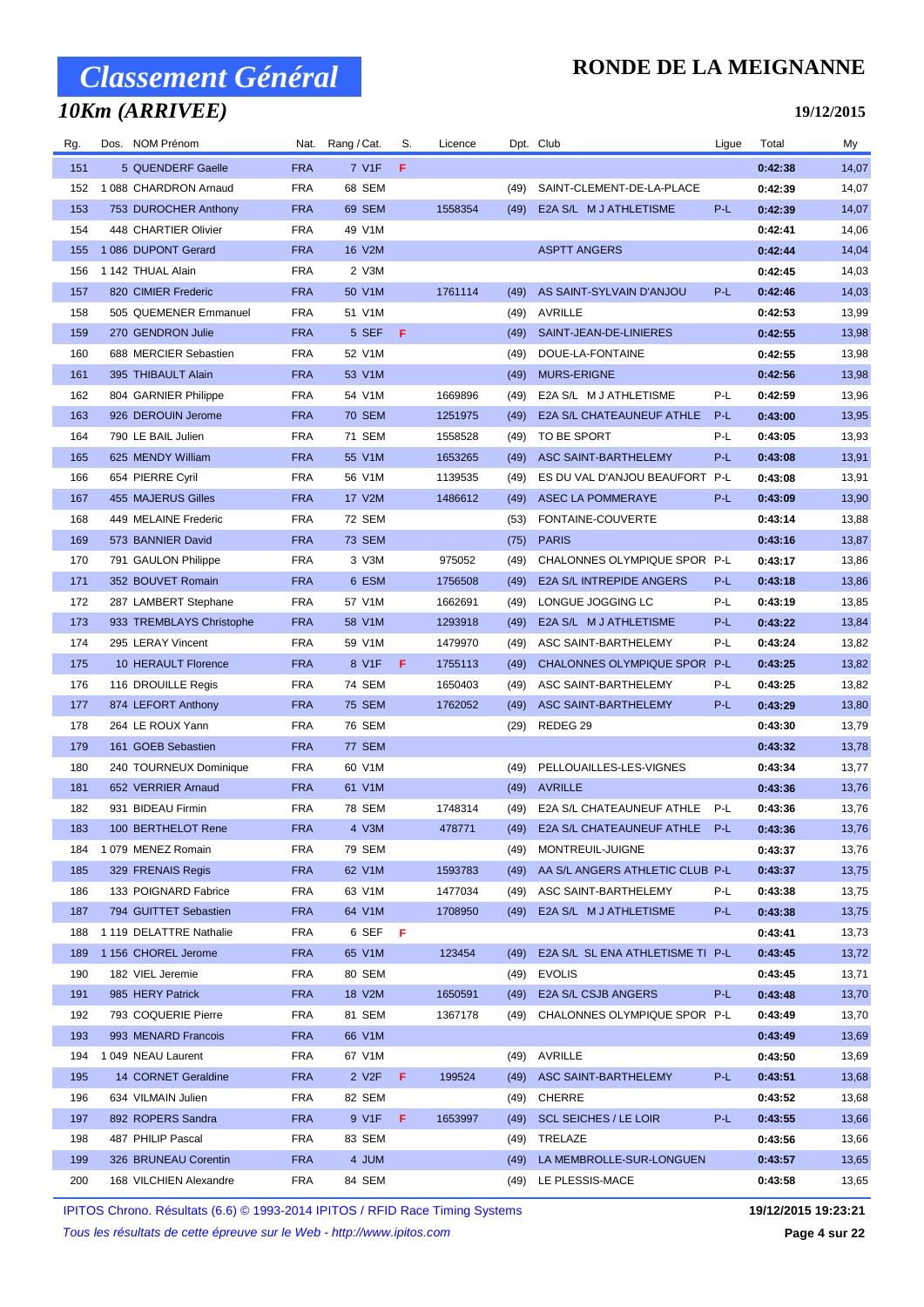## *10Km (ARRIVEE)*

### **RONDE DE LA MEIGNANNE**

#### **19/12/2015**

| Rg. | Dos. NOM Prénom           | Nat.       | Rang / Cat. | S. | Licence |      | Dpt. Club                        | Ligue | Total   | My    |
|-----|---------------------------|------------|-------------|----|---------|------|----------------------------------|-------|---------|-------|
| 201 | 846 MADIOT Nicolas        | <b>FRA</b> | 68 V1M      |    | 1507422 | (49) | ESSHA S/L LE LION D'ANGERS       | $P-L$ | 0:44:01 | 13,63 |
| 202 | 597 BELLANGER Stephane    | <b>FRA</b> | 69 V1M      |    |         | (49) | LA MEMBROLLE-SUR-LONGUEN         |       | 0:44:02 | 13,62 |
| 203 | 766 RABIN David           | <b>FRA</b> | 19 V2M      |    | 1191882 | (49) | ESSHA S/L LE LION D'ANGERS       | P-L   | 0:44:03 | 13,62 |
| 204 | 690 BERTRAND Eric         | <b>FRA</b> | 85 SEM      |    |         | (72) | <b>VALEO SABLE</b>               |       | 0:44:04 | 13,62 |
| 205 | 438 BREJEON Lise          | <b>FRA</b> | 7 SEF       | F  | 668915  | (49) | ASC SAINT-BARTHELEMY             | P-L   | 0:44:05 | 13,61 |
| 206 | 7 BOURREAU Christelle     | <b>FRA</b> | 10 V1F      | F  | 1461466 | (49) | AS MARTIGNE-BRIAND               | P-L   | 0:44:05 | 13,61 |
| 207 | 737 BRIELLES Jerome       | <b>FRA</b> | 70 V1M      |    |         |      | <b>ESCAAM</b>                    |       | 0:44:09 | 13,59 |
| 208 | 234 GUIBERT Frederic      | <b>FRA</b> | 71 V1M      |    | 1400958 | (49) | ASEC LA POMMERAYE                | P-L   | 0:44:10 | 13,58 |
| 209 | 1 112 BOURGEAIS Chistelle | <b>FRA</b> | 8 SEF       | F  |         |      |                                  |       | 0:44:12 | 13,57 |
| 210 | 822 MEHU Andre            | <b>FRA</b> | 72 V1M      |    | 1715839 | (49) | ASC SAINT-BARTHELEMY             | P-L   | 0:44:14 | 13,57 |
| 211 | 298 LEFORT Jacky          | <b>FRA</b> | 20 V2M      |    | 269709  | (49) | ASC SAINT-BARTHELEMY             | P-L   | 0:44:15 | 13,56 |
| 212 | 1 023 MALLET Stephane     | <b>FRA</b> | 86 SEM      |    |         | (49) | ANGERS                           |       | 0:44:18 | 13,54 |
| 213 | 863 MERIEAU Jean-Jacques  | <b>FRA</b> | 73 V1M      |    | 578437  | (49) | ASC SAINT-BARTHELEMY             | P-L   | 0:44:19 | 13,54 |
| 214 | 605 DEVY Ludovic          | <b>FRA</b> | 74 V1M      |    |         | (49) | SAINT-GEORGES-SUR-LOIRE          |       | 0:44:19 | 13,54 |
| 215 | 362 ROBERT Christophe     | <b>FRA</b> | 75 V1M      |    |         |      |                                  |       | 0:44:19 | 13,54 |
| 216 | 919 GUILLAU Karine        | <b>FRA</b> | 9 SEFF      |    | 1760045 | (49) | E2A S/L CHATEAUNEUF ATHLE        | P-L   | 0:44:25 | 13,51 |
| 217 | 499 VOITON Jean-Luc       | <b>FRA</b> | 21 V2M      |    |         | (49) | LA MEMBROLLE-SUR-LONGUEN         |       | 0:44:28 | 13,49 |
| 218 | 1 177 GIRAULT Romain      | <b>FRA</b> | 87 SEM      |    | 1650710 | (44) | AL BOUGUENAIS                    | P-L   | 0:44:29 | 13,49 |
| 219 | 1 105 BEAUCHENE Antoine   | <b>FRA</b> | 88 SEM      |    |         | (49) | ANGERS                           |       | 0:44:35 | 13,46 |
| 220 | 1 121 GRASSET Alexandre   | <b>FRA</b> | 89 SEM      |    |         |      |                                  |       | 0:44:36 | 13,45 |
| 221 | 660 LAUD Laurent          | <b>FRA</b> | 22 V2M      |    | 682721  | (49) | AS SAINT-SYLVAIN D'ANJOU         | $P-L$ | 0:44:37 | 13,45 |
| 222 | 574 MOREAU Julien         | <b>FRA</b> | 76 V1M      |    |         | (49) | LE PLESSIS-MACE                  |       | 0:44:38 | 13,44 |
| 223 | 885 RABOUINT Arnaud       | <b>FRA</b> | 90 SEM      |    | 1660490 | (49) | AS MARTIGNE-BRIAND               | P-L   | 0:44:39 | 13,44 |
| 224 | 311 GOUJON Alain          | <b>FRA</b> | 23 V2M      |    | 1473052 | (49) | ASC SAINT-BARTHELEMY             | P-L   | 0:44:42 | 13,42 |
| 225 | 160 MARTIN Alain          | <b>FRA</b> | 77 V1M      |    | 1701716 | (49) | <b>CLUB SPORTIF ALLONNAIS</b>    | P-L   | 0:44:43 | 13,42 |
| 226 | 1 176 COCHET Mickael      | <b>FRA</b> | 78 V1M      |    |         |      | <b>BOULANGERIE COCHET</b>        |       | 0:44:46 | 13,40 |
| 227 | 980 BLOT Fabien           | <b>FRA</b> | 91 SEM      |    | 1742995 | (49) | TO BE SPORT                      | P-L   | 0:44:48 | 13,39 |
| 228 | 584 JOUHANDIN David       | <b>FRA</b> | 92 SEM      |    | 1651898 | (49) | ASEC LA POMMERAYE                | P-L   | 0:44:49 | 13,39 |
| 229 | 73 BARDON Richard         | <b>FRA</b> | 79 V1M      |    | 677511  | (49) | E2A S/L SL ENA ATHLETISME TI P-L |       | 0:44:53 | 13,37 |
| 230 | 910 SUREAU Guillaume      | FRA        | 93 SEM      |    | 1376574 | (49) | E2A S/L CHATEAUNEUF ATHLE P-L    |       | 0:44:54 | 13,36 |
| 231 | 137 ROUSSET Philippe      | <b>FRA</b> | 80 V1M      |    |         | (49) | LA MEIGNANNE                     |       | 0:44:55 | 13,36 |
| 232 | 1003 AUFFRAY Bernard      | FRA        | 24 V2M      |    |         | (49) | ANGERS                           |       | 0:45:00 | 13,34 |
| 233 | 602 RENOU Alain           | <b>FRA</b> | 81 V1M      |    |         |      |                                  |       | 0:45:02 | 13,32 |
| 234 | 836 VANDENBOGAERDE Pascal | <b>FRA</b> | 25 V2M      |    | 1051226 |      | (49) ASEC LA POMMERAYE           | P-L   | 0:45:08 | 13,29 |
| 235 | 708 LARDEUX Emmanuel      | <b>FRA</b> | 5 JUM       |    |         |      | LE BOURG-D IRE                   |       | 0:45:08 | 13,29 |
| 236 | 895 ROBERT Felix          | FRA        | 26 V2M      |    | 663156  | (49) | ESSHA S/L LE LION D'ANGERS       | P-L   | 0:45:09 | 13,29 |
| 237 | 687 FOURNIER Vincent      | <b>FRA</b> | 94 SEM      |    | 1700589 | (49) | ESSHA S/L LE LION D'ANGERS       | P-L   | 0:45:09 | 13,29 |
| 238 | 916 CORABOEUF Damien      | FRA        | 95 SEM      |    | 1070027 | (49) | ES DU VAL D'ANJOU BEAUFORT P-L   |       | 0:45:10 | 13,28 |
| 239 | 729 MORIN Aurelien        | <b>FRA</b> | 96 SEM      |    |         |      | CHEMIRE-SUR-SARTHE               |       | 0:45:19 | 13,24 |
| 240 | 210 LEGER Nicolas         | FRA        | 97 SEM      |    |         | (75) | <b>PARIS</b>                     |       | 0:45:20 | 13,24 |
| 241 | 704 FRESNAIS Sylvie       | <b>FRA</b> | 11 V1F      | F  |         |      | (49) CANDE                       |       | 0:45:21 | 13,23 |
| 242 | 465 BOUEDRON Romain       | <b>FRA</b> | 98 SEM      |    |         |      | <b>FENEU</b>                     |       | 0:45:22 | 13,22 |
| 243 | 169 FERRON Olivier        | <b>FRA</b> | 99 SEM      |    |         | (49) | EV ANGERS DOUTRE                 |       | 0:45:24 | 13,22 |
| 244 | 432 COURCOUL Nicolas      | FRA        | 100 SEM     |    |         |      | (79) THOUARS                     |       | 0:45:26 | 13,21 |
| 245 | 1 063 CHATAIGNER Patrice  | <b>FRA</b> | 82 V1M      |    |         | (49) | LE MESNIL-EN-VALLEE              |       | 0:45:27 | 13,20 |
| 246 | 398 BRAUD Benoit          | <b>FRA</b> | 83 V1M      |    | 1760023 | (49) | ESSHA S/L LE LION D'ANGERS       | P-L   | 0:45:28 | 13,20 |
| 247 | 849 MORON Frederic        | <b>FRA</b> | 101 SEM     |    | 1506805 | (49) | CHALONNES OLYMPIQUE SPOR P-L     |       | 0:45:28 | 13,20 |
| 248 | 207 TUSSEAU Emmanuel      | <b>FRA</b> | 84 V1M      |    |         |      |                                  |       | 0:45:29 | 13,19 |
| 249 | 364 TOUBLANC Damien       | <b>FRA</b> | 102 SEM     |    |         | (49) | CHALONNES-SUR-LOIRE              |       | 0:45:29 | 13,19 |
| 250 | 265 PASQUIER Laurent      | <b>FRA</b> | 85 V1M      |    | 1597255 | (49) | CHALONNES OLYMPIQUE SPOR P-L     |       | 0:45:29 | 13,19 |

IPITOS Chrono. Résultats (6.6) © 1993-2014 IPITOS / RFID Race Timing Systems **19/12/2015 19:23:21**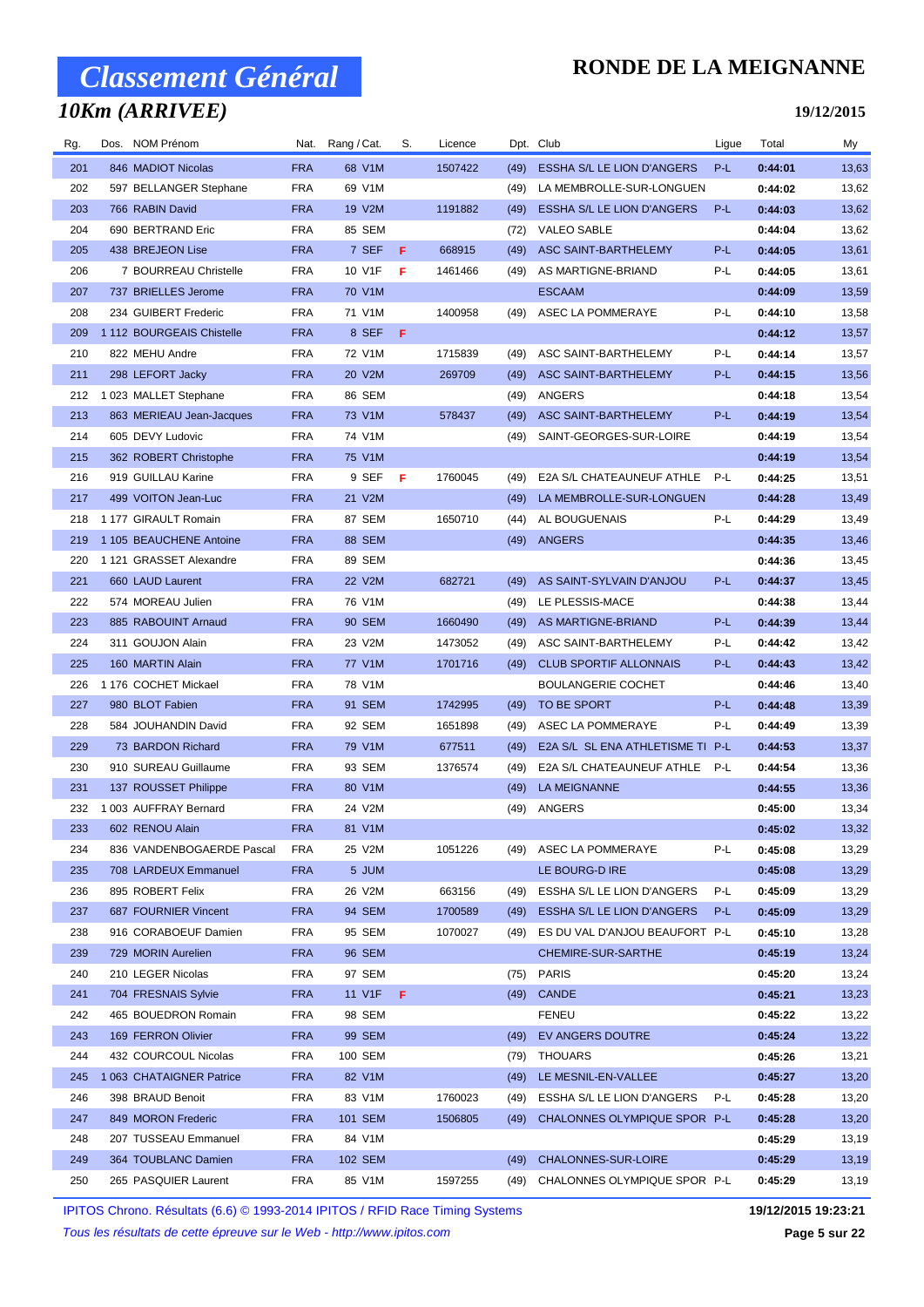## *10Km (ARRIVEE)*

#### **RONDE DE LA MEIGNANNE**

**19/12/2015**

| Rg. | Dos. NOM Prénom                   |            | Nat. Rang/Cat. | S. | Licence |      | Dpt. Club                        | Ligue | Total   | My    |
|-----|-----------------------------------|------------|----------------|----|---------|------|----------------------------------|-------|---------|-------|
| 251 | 918 POIRIER Guy                   | <b>FRA</b> | 27 V2M         |    | 1650576 | (49) | ESSHA S/L LE LION D'ANGERS       | P-L   | 0:45:30 | 13,19 |
| 252 | 760 BOTTON Anthony                | <b>FRA</b> | 103 SEM        |    | 1216470 | (49) | E2A S/L M J ATHLETISME           | P-L   | 0:45:30 | 13,19 |
| 253 | 698 GUEDON Richard                | <b>FRA</b> | 86 V1M         |    |         | (49) | TRELAZE                          |       | 0:45:33 | 13,17 |
| 254 | 370 MONNIER Jacques               | <b>FRA</b> | 28 V2M         |    | 1703960 | (49) | E2A S/L M J ATHLETISME           | P-L   | 0:45:38 | 13,15 |
| 255 | 404 PLOT Mickael                  | <b>FRA</b> | 104 SEM        |    |         | (49) | LA CORNUAILLE                    |       | 0:45:38 | 13,15 |
| 256 | 801 COQUERIE Jean-Luc             | <b>FRA</b> | 29 V2M         |    | 1164602 | (49) | E2A S/L CSJB ANGERS              | P-L   | 0:45:43 | 13,12 |
| 257 | 1 106 GUERIN Maxime               | <b>FRA</b> | 105 SEM        |    |         | (49) | SAINT-GEORGES-SUR-LOIRE          |       | 0:45:49 | 13,09 |
| 258 | 359 SUSSON Yannick                | <b>FRA</b> | 30 V2M         |    |         | (49) | SAINT-CLEMENT-DE-LA-PLACE        |       | 0:45:50 | 13,09 |
| 259 | 1 113 BOURGERIE Emmanuel          | <b>FRA</b> | 106 SEM        |    |         |      |                                  |       | 0:45:53 | 13,08 |
| 260 | 630 POINTEAU Guillaume            | <b>FRA</b> | 107 SEM        |    |         | (49) | AVRILLE                          |       | 0:45:56 | 13,06 |
| 261 | 347 GIRE Alexandre                | <b>FRA</b> | 109 SEM        |    |         | (49) | SAINT-MARTIN-DU-FOUILLOUX        |       | 0:45:56 | 13,06 |
| 262 | 696 LOCHARD Florian               | <b>FRA</b> | 108 SEM        |    |         | (49) | FENEU                            |       | 0:45:56 | 13,06 |
| 263 | 679 CLEMENCEAU Cedric             | <b>FRA</b> | 87 V1M         |    |         | (49) | <b>SOUCELLES</b>                 |       | 0:45:57 | 13,06 |
| 264 | 1 002 GUILLOTEAU Laurent          | <b>FRA</b> | 110 SEM        |    | 1627890 | (49) | E2A S/L M J ATHLETISME           | P-L   | 0:45:58 | 13,05 |
| 265 | 667 REVEILLERE Julie              | <b>FRA</b> | 10 SEF         | -F |         | (49) | MONTJEAN-SUR-LOIRE               |       | 0:45:59 | 13,05 |
| 266 | 732 BOISMOREAU Martin             | <b>FRA</b> | 6 JUM          |    |         | (49) | MONTJEAN-SUR-LOIRE               |       | 0:46:00 | 13,05 |
| 267 | 40 DUPONT Jean-Yves               | <b>FRA</b> | 31 V2M         |    |         | (49) | <b>AVRILLE</b>                   |       | 0:46:00 | 13,04 |
| 268 | 979 BIETRY Killian                | <b>FRA</b> | 7 ESM          |    | 1755144 | (49) | LONGUE JOGGING LC                | P-L   | 0:46:01 | 13,04 |
| 269 | 185 BURON David                   | <b>FRA</b> | <b>111 SEM</b> |    |         | (49) | <b>CONTIGNE</b>                  |       | 0:46:01 | 13,04 |
| 270 | 132 PINEAU Romain                 | <b>FRA</b> | 112 SEM        |    |         | (49) | LA MEIGNANNE                     |       | 0:46:03 | 13,03 |
| 271 | 179 LERAY Patrick                 | <b>FRA</b> | 88 V1M         |    | 679151  | (49) | E2A S/L CSJB ANGERS              | P-L   | 0:46:05 | 13,02 |
| 272 | 60 ALLARD Pascal                  | <b>FRA</b> | 89 V1M         |    | 165572  | (49) | AA S/L SCO ANGERS                | P-L   | 0:46:08 | 13,00 |
| 273 | 408 THIBAULT Mathieu              | <b>FRA</b> | 113 SEM        |    |         | (49) | <b>BEAUCOUZE</b>                 |       | 0:46:10 | 13,00 |
| 274 | 621 CHOTARD Yannick               | FRA        | 32 V2M         |    | 706922  | (49) | <b>SCL SEICHES / LE LOIR</b>     | P-L   | 0:46:11 | 12,99 |
| 275 | 385 BELLANGER CROISE Alexandr FRA |            | 114 SEM        |    |         | (49) | BECON-LES-GRANITS                |       | 0:46:13 | 12,98 |
| 276 | 897 LAPIERRE Stephane             | <b>FRA</b> | 115 SEM        |    | 1651126 | (49) | E2A S/L CHATEAUNEUF ATHLE        | P-L   | 0:46:13 | 12,98 |
| 277 | 254 RICHARD Michel                | <b>FRA</b> | 33 V2M         |    | 1001431 | (49) | <b>CAPS S/L VIHIERS</b>          | P-L   | 0:46:14 | 12,98 |
| 278 | 839 GRIPPON Jerome                | <b>FRA</b> | 90 V1M         |    | 1524294 | (49) | <b>SCL SEICHES / LE LOIR</b>     | P-L   | 0:46:16 | 12,97 |
| 279 | 492 HUREAU Regis                  | <b>FRA</b> | 91 V1M         |    |         |      | <b>ASPTT TRI</b>                 |       | 0:46:19 | 12,96 |
| 280 | 934 LEVY Julien                   | <b>FRA</b> | 116 SEM        |    | 1737862 | (49) | AS VALEO VISION ANGERS           | P-L   | 0:46:19 | 12,95 |
| 281 | 613 PORCHER Jerome                | <b>FRA</b> | 92 V1M         |    |         | (49) | <b>CHAMPIGNE</b>                 |       | 0:46:21 | 12,95 |
| 282 | 104 BESSIERE David                | <b>FRA</b> | <b>117 SEM</b> |    |         | (49) | LA MEIGNANNE                     |       | 0:46:23 | 12,94 |
| 283 | 303 MILON Jacky                   | <b>FRA</b> | 5 V3M          |    | 1125455 |      | (49) ASC SAINT-BARTHELEMY        | P-L   | 0:46:23 | 12,93 |
| 284 | 1 034 MORIN Julien                | <b>FRA</b> | 118 SEM        |    |         | (49) | BEAUFORT-EN-VALLEE               |       | 0:46:25 | 12,93 |
| 285 | 218 VIEL Cyrille                  | <b>FRA</b> | 119 SEM        |    |         | (31) | AIRBUS OPERATION SAS             |       | 0:46:27 | 12,92 |
| 286 | 798 HERAULT Thierry               | <b>FRA</b> | 34 V2M         |    | 1755120 | (49) | CHALONNES OLYMPIQUE SPOR P-L     |       | 0:46:29 | 12,91 |
| 287 | 111 COUTANT Charlotte             | <b>FRA</b> | 1 CAF          | -F |         |      |                                  |       | 0:46:31 | 12,90 |
| 288 | 344 PAGEAU Laurence               | <b>FRA</b> | 12 V1F         | F  |         | (49) | ANGERS                           |       | 0:46:31 | 12,90 |
| 289 | 315 NEVEU Sebastien               | <b>FRA</b> | 93 V1M         |    |         | (49) | ASA TENNIS DE TABLE              |       | 0:46:33 | 12,89 |
| 290 | 954 LAMY Alain                    | <b>FRA</b> | 6 V3M          |    | 1472110 | (49) | E2A S/L SL ENA ATHLETISME TI P-L |       | 0:46:39 | 12,86 |
| 291 | 61 ALLEAU Rodolphe                | <b>FRA</b> | 35 V2M         |    | 1524068 | (49) | ASC SAINT-BARTHELEMY             | P-L   | 0:46:40 | 12,86 |
| 292 | 1040 BROCHARD Joel                | <b>FRA</b> | 36 V2M         |    | 1341401 | (49) | USA CAISSE DES DEPOTS (ANG P-L   |       | 0:46:40 | 12,86 |
| 293 | 1026 ANTIER Richard               | <b>FRA</b> | 94 V1M         |    |         | (49) | <b>BRAIN-SUR-L AUTHION</b>       |       | 0:46:40 | 12,86 |
| 294 | 1 117 BRECHET Marc                | <b>FRA</b> | 95 V1M         |    |         |      |                                  |       | 0:46:41 | 12,85 |
| 295 | 289 CAOUISSIN Sebastien           | <b>FRA</b> | 96 V1M         |    |         |      |                                  |       | 0:46:41 | 12,85 |
| 296 | 209 THEOBALD Dirk                 | <b>FRA</b> | 37 V2M         |    |         | (49) | SOULAINES-SUR-AUBANCE            |       | 0:46:41 | 12,85 |
| 297 | 413 BONTOUX Pierre                | <b>FRA</b> | 120 SEM        |    |         | (37) | <b>MONTBAZON</b>                 |       | 0:46:42 | 12,85 |
| 298 | 1118 BRANGEON Laurent             | <b>FRA</b> | 97 V1M         |    |         |      |                                  |       | 0:46:42 | 12,85 |
| 299 | 785 GILBERT Christian             | <b>FRA</b> | 38 V2M         |    | 1410083 | (49) | E2A S/L CHATEAUNEUF ATHLE        | P-L   | 0:46:46 | 12,83 |
| 300 | 877 GRIMAUD Vincent               | <b>FRA</b> | 98 V1M         |    | 1378641 | (49) | <b>SCL SEICHES / LE LOIR</b>     | P-L   | 0:46:47 | 12,82 |

IPITOS Chrono. Résultats (6.6) © 1993-2014 IPITOS / RFID Race Timing Systems **19/12/2015 19:23:21**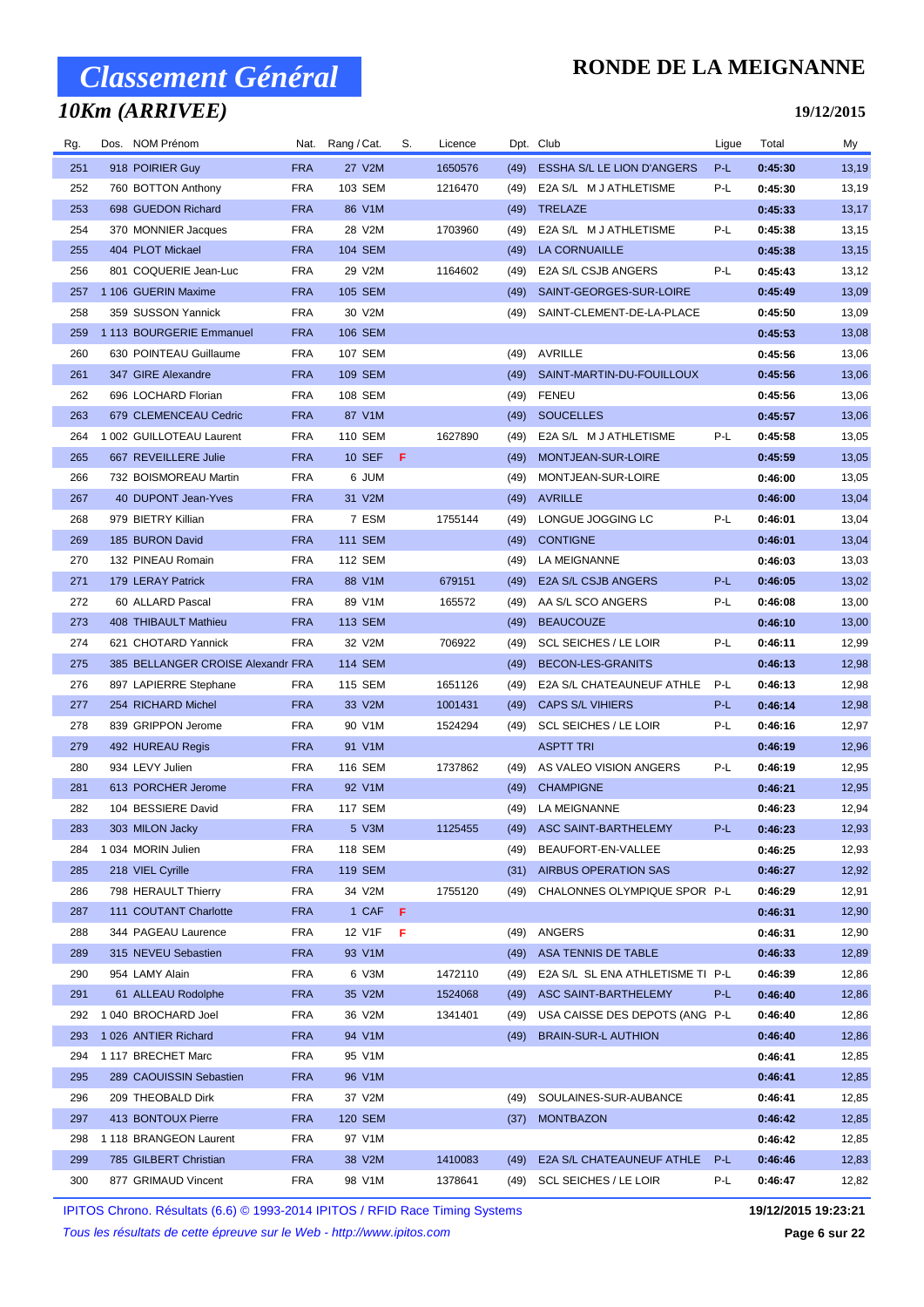## *10Km (ARRIVEE)*

#### **RONDE DE LA MEIGNANNE**

**19/12/2015**

| Rg. | Dos. NOM Prénom          |            | Nat. Rang/Cat. | S.  | Licence |      | Dpt. Club                      | Ligue | Total   | My    |
|-----|--------------------------|------------|----------------|-----|---------|------|--------------------------------|-------|---------|-------|
| 301 | 841 PILARD Michel        | <b>FRA</b> | 39 V2M         |     | 1072593 | (49) | E2A S/L INTREPIDE ANGERS       | P-L   | 0:46:50 | 12,81 |
| 302 | 700 GUYOT Cyril          | <b>FRA</b> | 121 SEM        |     | 1282786 | (49) | E2A S/L CHATEAUNEUF ATHLE      | P-L   | 0:46:50 | 12,81 |
| 303 | 150 SAMSON David         | <b>FRA</b> | 99 V1M         |     |         | (49) | <b>ESSHA SEGRE TRIATHLON</b>   |       | 0:46:50 | 12,81 |
| 304 | 622 DAGUET Vincent       | <b>FRA</b> | 40 V2M         |     |         | (49) | ANGERS                         |       | 0:46:52 | 12,80 |
| 305 | 894 DESNOE Olivier       | <b>FRA</b> | 41 V2M         |     | 805437  | (49) | ES DU VAL D'ANJOU BEAUFORT P-L |       | 0:46:53 | 12,80 |
| 306 | 316 LUDA Ludovic         | <b>FRA</b> | 100 V1M        |     |         | (49) | <b>BEAUCOUZE</b>               |       | 0:46:54 | 12,79 |
| 307 | 187 CAPEL Philippe       | <b>FRA</b> | 101 V1M        |     |         | (49) | <b>BEAUCOUZE</b>               |       | 0:46:54 | 12,79 |
| 308 | 506 PRAT Luc             | <b>FRA</b> | 42 V2M         |     |         | (49) | SAINT-MARTIN-DU-FOUILLOUX      |       | 0:46:55 | 12,79 |
| 309 | 368 PELLETIER Pascal     | <b>FRA</b> | 102 V1M        |     | 1761345 | (49) | ES SEGRE HAUT ANJOU *          | P-L   | 0:46:57 | 12,78 |
| 310 | 859 VILAIN Arnaud        | <b>FRA</b> | 103 V1M        |     | 1755341 | (49) | AS SAINT-SYLVAIN D'ANJOU       | P-L   | 0:46:59 | 12,77 |
| 311 | 194 LEBLOND Stephane     | <b>FRA</b> | 104 V1M        |     | 1754787 | (49) | E2A S/L M J ATHLETISME         | P-L   | 0:47:00 | 12,77 |
| 312 | 74 BARRAULT Gaelle       | <b>FRA</b> | 11 SEF         | - F | 1278896 | (49) | USA CAISSE DES DEPOTS (ANG P-L |       | 0:47:00 | 12,77 |
| 313 | 779 BOUVIER Dominique    | <b>FRA</b> | 7 V3M          |     | 277232  | (49) | USA CAISSE DES DEPOTS (ANG P-L |       | 0:47:00 | 12,77 |
| 314 | 256 MENARD Stephane      | <b>FRA</b> | 122 SEM        |     |         |      | BECON-LES-GRANITS              |       | 0:47:00 | 12,77 |
| 315 | 834 CHENUAU Gilles       | <b>FRA</b> | 105 V1M        |     | 1449033 | (49) | AS MARTIGNE-BRIAND             | P-L   | 0:47:01 | 12,76 |
| 316 | 1 131 JOLY Alain         | <b>FRA</b> | 43 V2M         |     |         |      |                                |       | 0:47:03 | 12,75 |
| 317 | 442 LEGEAY Camille       | <b>FRA</b> | 123 SEM        |     |         | (49) | SOULAIRE-ET-BOURG              |       | 0:47:04 | 12,75 |
| 318 | 857 CHALOT Mickael       | <b>FRA</b> | 106 V1M        |     | 1650566 | (49) | ES SEGRE HAUT ANJOU *          | P-L   | 0:47:04 | 12,75 |
| 319 | 389 BOURREAU Simon       | <b>FRA</b> | 124 SEM        |     |         |      |                                |       | 0:47:05 | 12,74 |
| 320 | 959 HENAFF Jean-Francois | <b>FRA</b> | 44 V2M         |     | 703678  | (49) | AS VALEO VISION ANGERS         | P-L   | 0:47:07 | 12,74 |
| 321 | 446 CAPILLON Margaux     | <b>FRA</b> | <b>12 SEF</b>  | - F |         |      | CANTENAY-EPINARD               |       | 0:47:07 | 12,73 |
| 322 | 176 LUDA Stephane        | <b>FRA</b> | 107 V1M        |     |         | (49) | SAINT-LAMBERT-LA-POTHERIE      |       | 0:47:08 | 12,73 |
| 323 | 1 064 COUET Yohan        | <b>FRA</b> | 125 SEM        |     |         | (49) | CHALONNES-SUR-LOIRE            |       | 0:47:08 | 12,73 |
| 324 | 1 110 BOUSSARD Philippe  | <b>FRA</b> | 45 V2M         |     |         |      |                                |       | 0:47:11 | 12,72 |
| 325 | 386 COCHON Tony          | <b>FRA</b> | 108 V1M        |     |         | (49) | THORIGNE-D ANJOU               |       | 0:47:11 | 12,71 |
| 326 | 211 BRONNER Jean-Michel  | <b>FRA</b> | 109 V1M        |     |         | (49) | MONTREUIL-JUIGNE               |       | 0:47:11 | 12,71 |
| 327 | 773 GASCOIN Jean-Louis   | <b>FRA</b> | 8 V3M          |     | 814716  | (49) | E2A S/L M J ATHLETISME         | P-L   | 0:47:15 | 12,70 |
| 328 | 297 RINGUET Eric         | <b>FRA</b> | 46 V2M         |     | 1473089 | (49) | ASC SAINT-BARTHELEMY           | P-L   | 0:47:16 | 12,70 |
| 329 | 673 SUZANNE Sandrine     | <b>FRA</b> | 13 V1F         | F   |         | (49) | SAINTE-GEMMES-SUR-LOIRE        |       | 0:47:17 | 12,69 |
| 330 | 208 BOISSEAU Gerard      | <b>FRA</b> | 47 V2M         |     |         | (49) | AVRILLE                        |       | 0:47:20 | 12,68 |
| 331 | 870 MAUSSION Herve       | <b>FRA</b> | 110 V1M        |     | 1744970 | (49) | AS MARTIGNE-BRIAND             | P-L   | 0:47:21 | 12,67 |
| 332 | 65 APPARAILLY Gael       | <b>FRA</b> | 111 V1M        |     | 1699523 |      | (49) ES SEGRE HAUT ANJOU *     | P-L   | 0:47:25 | 12,66 |
| 333 | 789 HASTINGS Christian   | <b>FRA</b> | 9 V3M          |     | 196351  |      | (49) E2A S/L M J ATHLETISME    | P-L   | 0:47:28 | 12,64 |
| 334 | 243 ROUAULT Jerome       | <b>FRA</b> | 112 V1M        |     |         | (49) | LE PLESSIS-MACE                |       | 0:47:29 | 12,64 |
| 335 | 235 MEUNIER Jerome       | <b>FRA</b> | 126 SEM        |     |         | (35) | <b>ROMAGNE</b>                 |       | 0:47:31 | 12,63 |
| 336 | 542 RITOUET Jerome       | <b>FRA</b> | 113 V1M        |     | 1755236 | (49) | ASC SAINT-BARTHELEMY           | P-L   | 0:47:31 | 12,63 |
| 337 | 266 DOUSSIN Christophe   | <b>FRA</b> | 114 V1M        |     | 1650820 | (49) | ES SEGRE HAUT ANJOU *          | P-L   | 0:47:32 | 12,62 |
| 338 | 565 SANCHEZ Francois     | <b>FRA</b> | 48 V2M         |     |         | (49) | AVRILLE                        |       | 0:47:34 | 12,61 |
| 339 | 1 020 GUERIN Julien      | <b>FRA</b> | <b>127 SEM</b> |     |         | (49) | LE LONGERON                    |       | 0:47:35 | 12,61 |
| 340 | 405 YLEND Clement        | <b>FRA</b> | 128 SEM        |     |         |      |                                |       | 0:47:36 | 12,61 |
| 341 | 929 GIRAUD Sebastien     | <b>FRA</b> | <b>129 SEM</b> |     | 1385090 | (49) | LONGUE JOGGING LC              | P-L   | 0:47:37 | 12,60 |
| 342 | 576 THUAU Corentin       | <b>FRA</b> | 130 SEM        |     |         | (49) | AVRILLE                        |       | 0:47:39 | 12,59 |
| 343 | 365 CHANTEUX Stephane    | <b>FRA</b> | 115 V1M        |     |         | (49) | <b>TRELAZE</b>                 |       | 0:47:40 | 12,59 |
| 344 | 222 MAUSSION Jean-Yves   | <b>FRA</b> | 49 V2M         |     |         | (49) | ACTA                           |       | 0:47:41 | 12,58 |
| 345 | 557 LANDAIS Serge        | <b>FRA</b> | 50 V2M         |     |         | (22) | LA VAILLANTE ST BRIEUC         |       | 0:47:41 | 12,58 |
| 346 | 221 MORVAN Christophe    | <b>FRA</b> | 51 V2M         |     |         | (49) | ACTA                           |       | 0:47:41 | 12,58 |
| 347 | 855 MENARD Pierre        | <b>FRA</b> | 52 V2M         |     | 461458  | (49) | AS SAINT-SYLVAIN D'ANJOU       | P-L   | 0:47:43 | 12,58 |
| 348 | 245 HERAUD Nicolas       | <b>FRA</b> | 116 V1M        |     | 1626429 | (49) | E2A S/L INTREPIDE ANGERS       | P-L   | 0:47:44 | 12,57 |
| 349 | 13 GELINEAU Annie        | <b>FRA</b> | 1 V3F          | F.  | 305574  | (49) | ES SEGRE HAUT ANJOU *          | P-L   | 0:47:46 | 12,56 |
| 350 | 924 FABIUS Joel          | <b>FRA</b> | 10 V3M         |     | 1765889 | (49) | E2A S/L CHATEAUNEUF ATHLE      | P-L   | 0:47:48 | 12,55 |
|     |                          |            |                |     |         |      |                                |       |         |       |

IPITOS Chrono. Résultats (6.6) © 1993-2014 IPITOS / RFID Race Timing Systems **19/12/2015 19:23:22**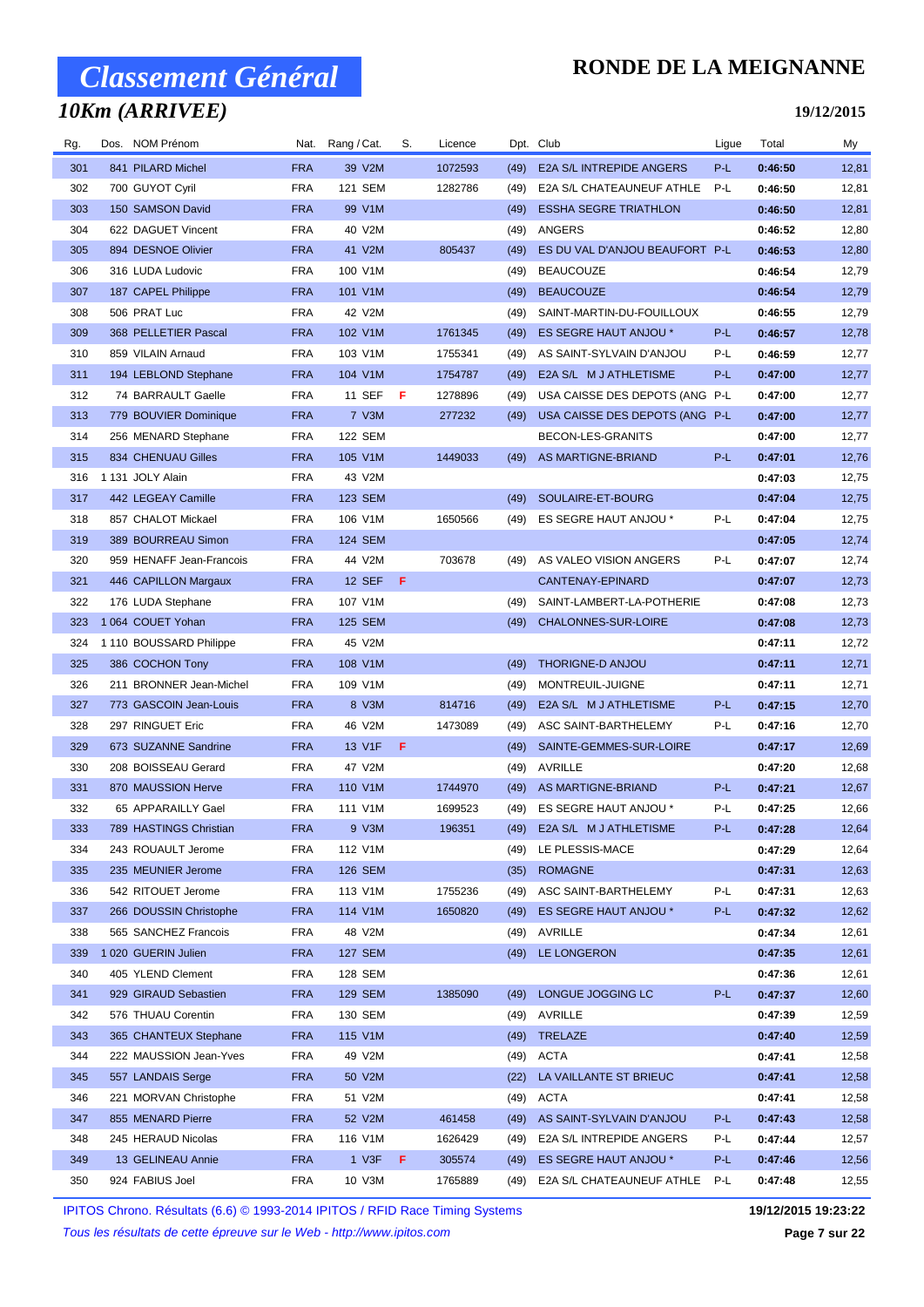## *10Km (ARRIVEE)*

### **RONDE DE LA MEIGNANNE**

**19/12/2015**

| Rg. | Dos. NOM Prénom              | Nat.       | Rang / Cat.        | S.  | Licence | Dpt. Club |                                 | Ligue | Total   | My    |
|-----|------------------------------|------------|--------------------|-----|---------|-----------|---------------------------------|-------|---------|-------|
| 351 | 707 BARTH Arno               | <b>FRA</b> | <b>131 SEM</b>     |     |         | (49)      | CORNILLE-LES-CAVES              |       | 0:47:49 | 12,55 |
| 352 | 96 BERNARD Patrice           | <b>FRA</b> | 117 V1M            |     | 1294347 | (49)      | AS VALEO VISION ANGERS          | P-L   | 0:47:51 | 12,54 |
| 353 | 762 DECRON Anthony           | <b>FRA</b> | 118 V1M            |     | 1461054 | (49)      | E2A S/L M J ATHLETISME          | P-L   | 0:47:53 | 12,53 |
| 354 | 796 ROUTHIER Philippe        | <b>FRA</b> | 119 V1M            |     | 1755406 | (49)      | E2A S/L M J ATHLETISME          | P-L   | 0:47:54 | 12,53 |
| 355 | 960 ORIEUX Michelle          | <b>FRA</b> | 14 V1F             | F   | 1773272 | (49)      | ES DU VAL D'ANJOU BEAUFORT P-L  |       | 0:47:55 | 12,52 |
| 356 | 98 BERTHELOT Noel            | <b>FRA</b> | 11 V3M             |     | 967470  | (49)      | AS CULTURELLE VERRIE ROU M P-L  |       | 0:47:58 | 12,51 |
| 357 | 1058 DANIEL Claude           | <b>FRA</b> | 120 V1M            |     |         | (49)      | MONTREUIL-JUIGNE                |       | 0:48:00 | 12,50 |
| 358 | 428 GIRAULT Patrice          | <b>FRA</b> | 53 V2M             |     | 1567038 | (49)      | RUNNING VAL D HYROME            | P-L   | 0:48:03 | 12,49 |
| 359 | 590 DRIANNE Pierre           | <b>FRA</b> | 54 V2M             |     | 1156726 | (49)      | E2A S/L ENA ANGERS              | P-L   | 0:48:05 | 12,48 |
| 360 | 996 BELOUIN Teddy            | <b>FRA</b> | 132 SEM            |     |         | (49)      | LE LOUROUX-BECONNAIS            |       | 0:48:07 | 12,47 |
| 361 | 226 LE BRET Lionel           | <b>FRA</b> | 133 SEM            |     |         | (17)      | <b>SOUBISE</b>                  |       | 0:48:08 | 12,46 |
| 362 | 1057 LE TRIONNAIRE Sebastien | <b>FRA</b> | 121 V1M            |     |         | (49)      | SAINTE-GEMMES-SUR-LOIRE         |       | 0:48:09 | 12,46 |
| 363 | 136 ROUSSEAU Geoffrey        | <b>FRA</b> | 134 SEM            |     |         | (49)      | LA MEIGNANNE                    |       | 0:48:09 | 12,46 |
| 364 | 1 005 PINEAU Christophe      | <b>FRA</b> | 122 V1M            |     |         | (49)      | LE LION-D ANGERS                |       | 0:48:09 | 12,46 |
| 365 | 143 VALY Mickael             | <b>FRA</b> | 123 V1M            |     |         | (49)      | <b>ASPTT TRIATHLON</b>          |       | 0:48:10 | 12,46 |
| 366 | 663 BLUIN Alain              | <b>FRA</b> | 55 V2M             |     | 1761007 | (49)      | AS SAINT-SYLVAIN D'ANJOU        | P-L   | 0:48:10 | 12,46 |
| 367 | 788 LAISNE Olivier           | <b>FRA</b> | 124 V1M            |     | 1144798 | (49)      | USA CAISSE DES DEPOTS (ANG P-L  |       | 0:48:12 | 12,45 |
| 368 | 706 JOUBERT Dominique        | <b>FRA</b> | 56 V2M             |     |         | (49)      | CAS ASCEMA ANGERS               |       | 0:48:13 | 12,44 |
| 369 | 619 GATARD Quentin           | <b>FRA</b> | 1 CAM              |     |         | (49)      | SAINTE-GEMMES-SUR-LOIRE         |       | 0:48:13 | 12,44 |
| 370 | 274 GROSBOIS Thierry         | <b>FRA</b> | 57 V2M             |     | 1152976 | (49)      | ES SEGRE HAUT ANJOU *           | P-L   | 0:48:14 | 12,44 |
| 371 | 882 L HOMMELET Mickael       | <b>FRA</b> | 135 SEM            |     | 1663109 | (49)      | AS MARTIGNE-BRIAND              | P-L   | 0:48:15 | 12,43 |
| 372 | 978 BERTHELOT Tristan        | <b>FRA</b> | 136 SEM            |     | 344525  | (49)      | AS CULTURELLE VERRIE ROU M P-L  |       | 0:48:15 | 12,43 |
| 373 | 966 CASSIN Frederic          | <b>FRA</b> | 125 V1M            |     | 1192790 | (49)      | ES DU VAL D'ANJOU BEAUFORT P-L  |       | 0:48:17 | 12,43 |
| 374 | 891 TOULIER Martin           | <b>FRA</b> | 137 SEM            |     | 1667992 | (49)      | ASC SAINT-BARTHELEMY            | P-L   | 0:48:17 | 12,43 |
| 375 | 47 ALLUSSE Natacha           | <b>FRA</b> | 15 V1F             | F   | 1388780 | (79)      | A.S.P.T.T. NIORT                | POI   | 0:48:19 | 12,42 |
| 376 | 394 GUILLEMINOT Alexandre    | <b>FRA</b> | 2 CAM              |     |         | (49)      | <b>GREZ-NEUVILLE</b>            |       | 0:48:19 | 12,42 |
| 377 | 702 CHARLES Florian          | <b>FRA</b> | 138 SEM            |     |         | (49)      | ANGERS                          |       | 0:48:21 | 12,41 |
| 378 | 250 VILCHIEN Alain           | <b>FRA</b> | 58 V2M             |     |         | (49)      | LE PLESSIS-MACE                 |       | 0:48:21 | 12,41 |
| 379 | 983 GUILLET Jean-Maurice     | <b>FRA</b> | 59 V2M             |     | 531701  | (49)      | ASC SAINT-BARTHELEMY            | P-L   | 0:48:22 | 12,40 |
| 380 | 1 129 JOUSSEAU Eric          | <b>FRA</b> | 60 V2M             |     |         |           |                                 |       | 0:48:25 | 12,39 |
| 381 | 528 BENESTEAU Brigitte       | <b>FRA</b> | <b>13 SEF</b>      | F   |         | (49)      | <b>TIERCE</b>                   |       | 0:48:27 | 12,38 |
| 382 | 45 RIVIERE Philippe          | <b>FRA</b> | 126 V1M            |     |         |           | (49) ASPTT ANGERS               |       | 0:48:29 | 12,37 |
|     | 383 1 008 GRETEAU Luc        | <b>FRA</b> | 12 V3M             |     | 1558460 |           | (49) LONGUE JOGGING LC          | P-L   | 0:48:30 | 12,37 |
| 384 | 921 LEMESLE Dominique        | <b>FRA</b> | 61 V2M             |     | 1816353 | (49)      | E2A S/L CHATEAUNEUF ATHLE P-L   |       | 0:48:33 | 12,36 |
| 385 | 1 146 DUEZ Marie-Therese     | <b>FRA</b> | 3 V <sub>2</sub> F | F   | 1446164 | (49)      | ES DU VAL D'ANJOU BEAUFORT P-L  |       | 0:48:34 | 12,35 |
| 386 | 611 HERVE Stephane           | <b>FRA</b> | 127 V1M            |     |         | (49)      | CHEMIRE-SUR-SARTHE              |       | 0:48:35 | 12,35 |
| 387 | 999 BURON Murielle           | <b>FRA</b> | 16 V1F             | F   |         | (49)      | MONTJEAN-SUR-LOIRE              |       | 0:48:37 | 12,34 |
| 388 | 467 TAILLANDIER Yohann       | <b>FRA</b> | 128 V1M            |     |         |           |                                 |       | 0:48:38 | 12,34 |
| 389 | 609 BLOUIN Regis             | <b>FRA</b> | 129 V1M            |     |         | (49)      | <b>CHOLET</b>                   |       | 0:48:39 | 12,33 |
| 390 | 51 JEANNOT Pierre            | <b>FRA</b> | 62 V2M             |     | 1331275 | (44)      | NMA S/L AC LA CHAPELLE/ERDR P-L |       | 0:48:40 | 12,33 |
| 391 | 1 096 PLAISANCE Simon        | <b>FRA</b> | 139 SEM            |     |         |           |                                 |       | 0:48:40 | 12,33 |
| 392 | 213 VIEL Maxime              | <b>FRA</b> | 140 SEM            |     |         | (50)      | <b>BRIX</b>                     |       | 0:48:40 | 12,33 |
| 393 | 763 CHAIGNEAU Stephane       | <b>FRA</b> | 63 V2M             |     | 1117063 | (49)      | <b>SCL SEICHES / LE LOIR</b>    | P-L   | 0:48:41 | 12,33 |
| 394 | 69 BANNIER Cedric            | <b>FRA</b> | 141 SEM            |     | 1731992 | (49)      | E2A S/L INTREPIDE ANGERS        | P-L   | 0:48:41 | 12,32 |
| 395 | 414 LAVANDIER Clara          | <b>FRA</b> | 14 SEF             | - F |         | (49)      | <b>FENEU</b>                    |       | 0:48:42 | 12,32 |
| 396 | 72 BARBOT Pascal             | <b>FRA</b> | 130 V1M            |     | 1076318 | (49)      | ESSHA S/L LE LION D'ANGERS      | P-L   | 0:48:45 | 12,31 |
| 397 | 56 ABELLARD Frederic         | <b>FRA</b> | 131 V1M            |     |         | (49)      | CHALONNES OLYMPIQUE SPOR P-L    |       | 0:48:47 | 12,30 |
| 398 | 722 YEDE Fabien              | <b>FRA</b> | 142 SEM            |     |         |           | <b>ASEC MIMOSA</b>              |       | 0:48:47 | 12,30 |
| 399 | 1 145 DAVAINE Sophie         | <b>FRA</b> | 15 SEF             | -F  | 1659366 | (49)      | ES DU VAL D'ANJOU BEAUFORT P-L  |       | 0:48:49 | 12,29 |
| 400 | 1 066 PARENTEAU Olivier      | <b>FRA</b> | 143 SEM            |     |         | (49)      | <b>MORANNES</b>                 |       | 0:48:50 | 12,29 |

IPITOS Chrono. Résultats (6.6) © 1993-2014 IPITOS / RFID Race Timing Systems **19/12/2015 19:23:22**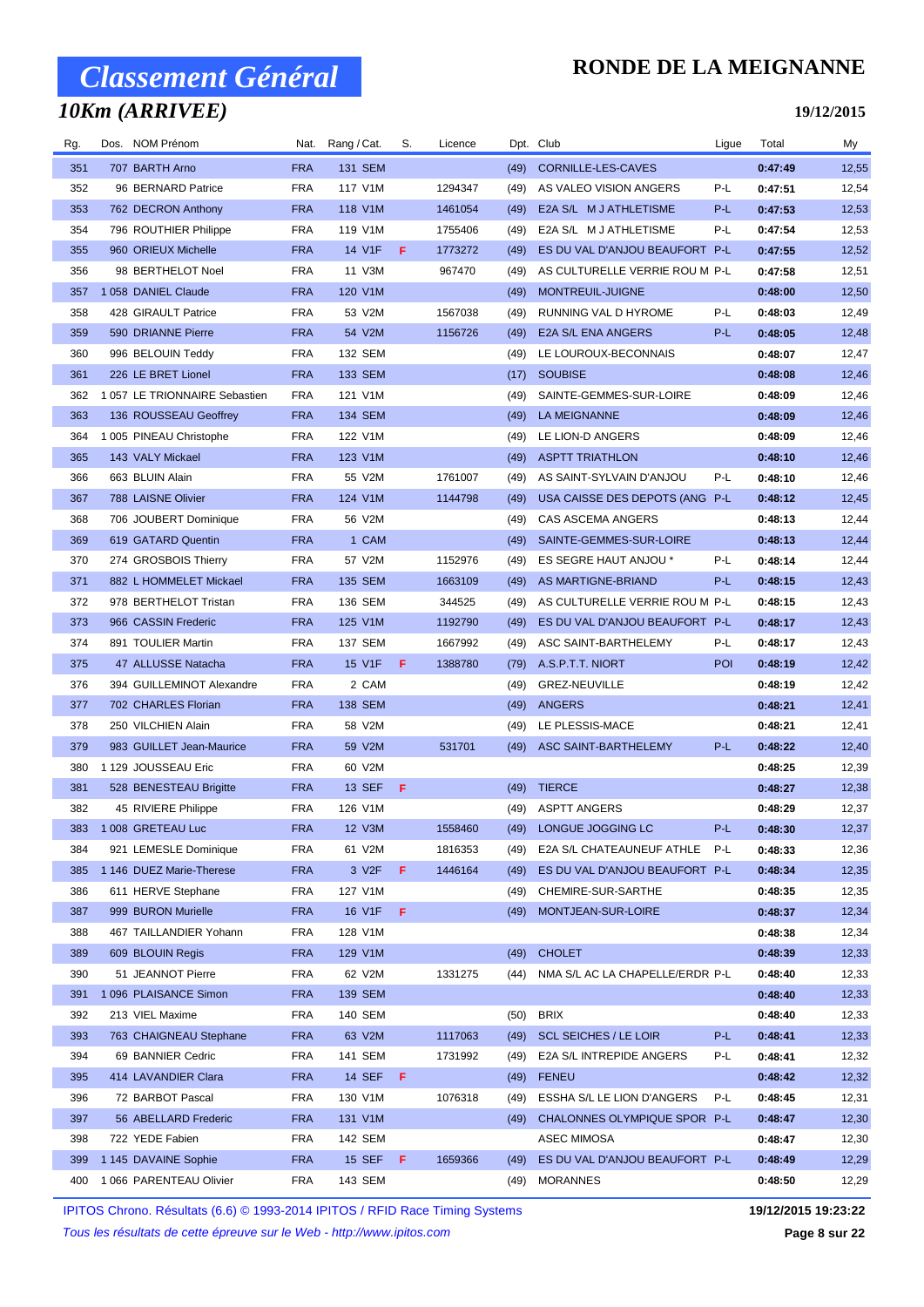## *10Km (ARRIVEE)*

### **RONDE DE LA MEIGNANNE**

**19/12/2015**

| Rg. | Dos. NOM Prénom             | Nat.       | Rang / Cat.     | S. | Licence | Dpt. Club |                                   | Ligue | Total   | My    |
|-----|-----------------------------|------------|-----------------|----|---------|-----------|-----------------------------------|-------|---------|-------|
| 401 | 958 LOUBEAU Lydie           | <b>FRA</b> | 4 V2F           | F  | 1318973 | (49)      | ASC SAINT-BARTHELEMY              | P-L   | 0:48:52 | 12,28 |
| 402 | 109 CHARBONNIER Samuel      | <b>FRA</b> | 144 SEM         |    |         | (49)      | <b>LA MEIGNANNE</b>               |       | 0:48:52 | 12,28 |
| 403 | 570 MENARD Gilles           | <b>FRA</b> | 64 V2M          |    | 1343261 | (49)      | E2A S/L M J ATHLETISME            | P-L   | 0:48:53 | 12,28 |
| 404 | 479 DORION Olivier          | <b>FRA</b> | 132 V1M         |    | 1731620 | (49)      | CHALONNES OLYMPIQUE SPOR P-L      |       | 0:48:53 | 12,27 |
| 405 | 246 PLESSIS Sebastien       | <b>FRA</b> | 145 SEM         |    | 1652940 | (49)      | TO BE SPORT                       | P-L   | 0:48:55 | 12,27 |
| 406 | 814 GELINEAU Jean-Claude    | <b>FRA</b> | 13 V3M          |    | 492056  | (49)      | ES SEGRE HAUT ANJOU *             | P-L   | 0:48:55 | 12,27 |
| 407 | 1 167 GUITTON Eric          | <b>FRA</b> | 133 V1M         |    |         |           | <b>FORMPLAST</b>                  |       | 0:48:59 | 12,25 |
| 408 | 893 MARQUEZ Philippe        | <b>FRA</b> | 65 V2M          |    | 1555640 | (49)      | E2A S/L M J ATHLETISME            | P-L   | 0:49:02 | 12,24 |
| 409 | 715 LETOURNEAU Laurent      | <b>FRA</b> | 134 V1M         |    |         |           |                                   |       | 0:49:02 | 12,24 |
| 410 | 1 054 CHARTRAIN Julien      | <b>FRA</b> | 7 JUM           |    |         | (49)      | <b>BRAIN-SUR-L AUTHION</b>        |       | 0:49:03 | 12,23 |
| 411 | 941 CHOLEAU Emile           | <b>FRA</b> | 66 V2M          |    | 1531399 | (49)      | E2A S/L SL ENA ATHLETISME TI P-L  |       | 0:49:03 | 12,23 |
| 412 | 716 MAUDET Bernard          | <b>FRA</b> | 67 V2M          |    |         | (49)      | ANGERS                            |       | 0:49:04 | 12,23 |
| 413 | 229 BURET Philippe          | <b>FRA</b> | 135 V1M         |    |         |           |                                   |       | 0:49:06 | 12,22 |
| 414 | 1 084 ALEZOT Cedric         | <b>FRA</b> | 136 V1M         |    |         | (49)      | TEAM EVAD ANGERS                  |       | 0:49:06 | 12,22 |
| 415 | 84 BEGNON Anne              | <b>FRA</b> | 17 V1F          | F  | 1138148 | (49)      | E2A S/L M J ATHLETISME            | P-L   | 0:49:07 | 12,22 |
| 416 | 83 BEGENNE Sylvain          | <b>FRA</b> | 137 V1M         |    | 1705117 | (49)      | LES FOULEES AVRILLAISES           | P-L   | 0:49:09 | 12,21 |
| 417 | 224 PORTIER Ludovic         | <b>FRA</b> | 138 V1M         |    |         |           | <b>SEGRE ESSHA TRIATHLON</b>      |       | 0:49:10 | 12,20 |
| 418 | 380 LARDEUX Valentin        | <b>FRA</b> | 8 ESM           |    |         |           | (49) VERN-D ANJOU                 |       | 0:49:12 | 12,20 |
| 419 | 586 GROSBOIS Olivier        | <b>FRA</b> | 139 V1M         |    |         |           |                                   |       | 0:49:12 | 12,19 |
| 420 | 976 MOUSSU Eric             | <b>FRA</b> | 68 V2M          |    | 861552  | (49)      | AS SAINT-SYLVAIN D'ANJOU          | P-L   | 0:49:13 | 12,19 |
| 421 | 907 ROUSSEL Jean-Francois   | <b>FRA</b> | 69 V2M          |    | 1463672 | (49)      | E2A S/L CHATEAUNEUF ATHLE         | P-L   | 0:49:15 | 12,18 |
| 422 | 85 BELAMY Christelle        | <b>FRA</b> | 16 SEF          | -F | 1745452 | (49)      | AS SAINT-SYLVAIN D'ANJOU          | P-L   | 0:49:15 | 12,18 |
| 423 | 401 LEGER Thomas            | <b>FRA</b> | <b>146 SEM</b>  |    |         | (49)      | ANGERS                            |       | 0:49:17 | 12,17 |
| 424 | 709 LARDEUX Herve           | <b>FRA</b> | 140 V1M         |    |         |           | LE BOURG-D IRE                    |       | 0:49:20 | 12,16 |
| 425 | 445 GUYOT Yves              | <b>FRA</b> | 70 V2M          |    |         | (49)      | <b>CANDE</b>                      |       | 0:49:21 | 12,16 |
| 426 | 214 CURNIER Jean-Louis      | <b>FRA</b> | 14 V3M          |    |         | (49)      | THOUARCE                          |       | 0:49:21 | 12,16 |
| 427 | 186 ROULLIER Olivia         | <b>FRA</b> | 17 SEF          | F  | 1799159 | (49)      | E2A S/L M J ATHLETISME            | P-L   | 0:49:23 | 12,15 |
| 428 | 231 PERRAULT Bruno          | <b>FRA</b> | 71 V2M          |    | 281491  | (49)      | ES SEGRE HAUT ANJOU *             | P-L   | 0:49:23 | 12,15 |
| 429 | 991 DURAND Sylvie           | <b>FRA</b> | 18 V1F          | F  |         | (49)      | BECON-LES-GRANITS                 |       | 0:49:24 | 12,14 |
| 430 | 87 BELOUIN Delphine         | <b>FRA</b> | 18 SEF          | F  | 1664677 | (49)      | ESSHA S/L LE LION D'ANGERS        | P-L   | 0:49:25 | 12,14 |
| 431 | 543 THIBAUD Jeremy          | <b>FRA</b> | 9 ESM           |    |         | (49)      | <b>BOUCHEMAINE</b>                |       | 0:49:28 | 12,13 |
| 432 | 599 BUCHE Yohan             | <b>FRA</b> | <b>147 SEM</b>  |    | 1657811 | (49)      | AS SAINT-SYLVAIN D'ANJOU          | P-L   | 0:49:31 | 12,12 |
| 433 | 163 MORILLE Yohann          | <b>FRA</b> | <b>148 SEM</b>  |    |         |           | (49) ANGERS                       |       | 0:49:31 | 12,12 |
| 434 | 967 DURAND Mathieu          | <b>FRA</b> | 149 SEM         |    | 1658745 | (49)      | E2A S/L SL ENA ATHLETISME TI P-L  |       | 0:49:32 | 12,11 |
| 435 | 296 CHOQUE Frederic         | <b>FRA</b> | 141 V1M         |    | 1650402 | (49)      | ASC SAINT-BARTHELEMY              | P-L   | 0:49:33 | 12,11 |
| 436 | 653 PEAN Pierre             | <b>FRA</b> | 72 V2M          |    |         |           | (49) AVRILLE                      |       | 0:49:35 | 12,10 |
| 437 | 1 022 TAMRANE Abdelkrim     | <b>FRA</b> | 150 SEM         |    |         | (49)      | ANGERS                            |       | 0:49:38 | 12,09 |
| 438 | 517 THIBAUDEAU Antoine      | <b>FRA</b> | 151 SEM         |    |         | (49)      | <b>BEAUCOUZE</b>                  |       | 0:49:39 | 12,09 |
| 439 | 286 ONILLON-FOUCHE Virginie | <b>FRA</b> | 19 V1F <b>F</b> |    | 1758395 |           | (49) TO BE SPORT                  | P-L   | 0:49:39 | 12,08 |
| 440 | 1 152 BIGOT Didier          | <b>FRA</b> | 73 V2M          |    | 122585  | (49)      | ES DU VAL D'ANJOU BEAUFORT P-L    |       | 0:49:40 | 12,08 |
| 441 | 601 PRAUD Francois-Regis    | <b>FRA</b> | 142 V1M         |    |         | (49)      | <b>MURS-ERIGNE</b>                |       | 0:49:40 | 12,08 |
| 442 | 778 HEBE Jean-Pierre        | <b>FRA</b> | 74 V2M          |    | 1443344 | (49)      | E2A S/L M J ATHLETISME            | P-L   | 0:49:40 | 12,08 |
| 443 | 106 BOUVET Florent          | <b>FRA</b> | 152 SEM         |    |         | (49)      | LA MEIGNANNE                      |       | 0:49:42 | 12,07 |
| 444 | 468 MOSSET Guillaume        | <b>FRA</b> | 143 V1M         |    | 1756581 |           | (49) CHALONNES OLYMPIQUE SPOR P-L |       | 0:49:44 | 12,07 |
| 445 | 257 BOULE Cedric            | <b>FRA</b> | 153 SEM         |    |         |           | (49) FAYE-D ANJOU                 |       | 0:49:45 | 12,06 |
| 446 | 676 CATOIRE Marie Laure     | <b>FRA</b> | 19 SEF <b>F</b> |    |         |           |                                   |       | 0:49:50 | 12,04 |
| 447 | 838 GUENGANT Franck         | <b>FRA</b> | 144 V1M         |    | 1698922 | (49)      | LES FOULEES AVRILLAISES           | P-L   | 0:49:50 | 12,04 |
| 448 | 888 GENTET Francois-Emmanu  | <b>FRA</b> | 75 V2M          |    | 1671263 | (49)      | <b>SCL SEICHES / LE LOIR</b>      | P-L   | 0:49:53 | 12,03 |
| 449 | 227 MICHEL Laurence         | <b>FRA</b> | 20 V1F <b>F</b> |    |         |           | SAINT-LEGER-DES-BOIS              |       | 0:49:55 | 12,02 |
| 450 | 319 PROVOST Pascal          | <b>FRA</b> | 145 V1M         |    |         | (49)      | VILLEMOISAN                       |       | 0:50:01 | 11,99 |
|     |                             |            |                 |    |         |           |                                   |       |         |       |

IPITOS Chrono. Résultats (6.6) © 1993-2014 IPITOS / RFID Race Timing Systems **19/12/2015 19:23:22**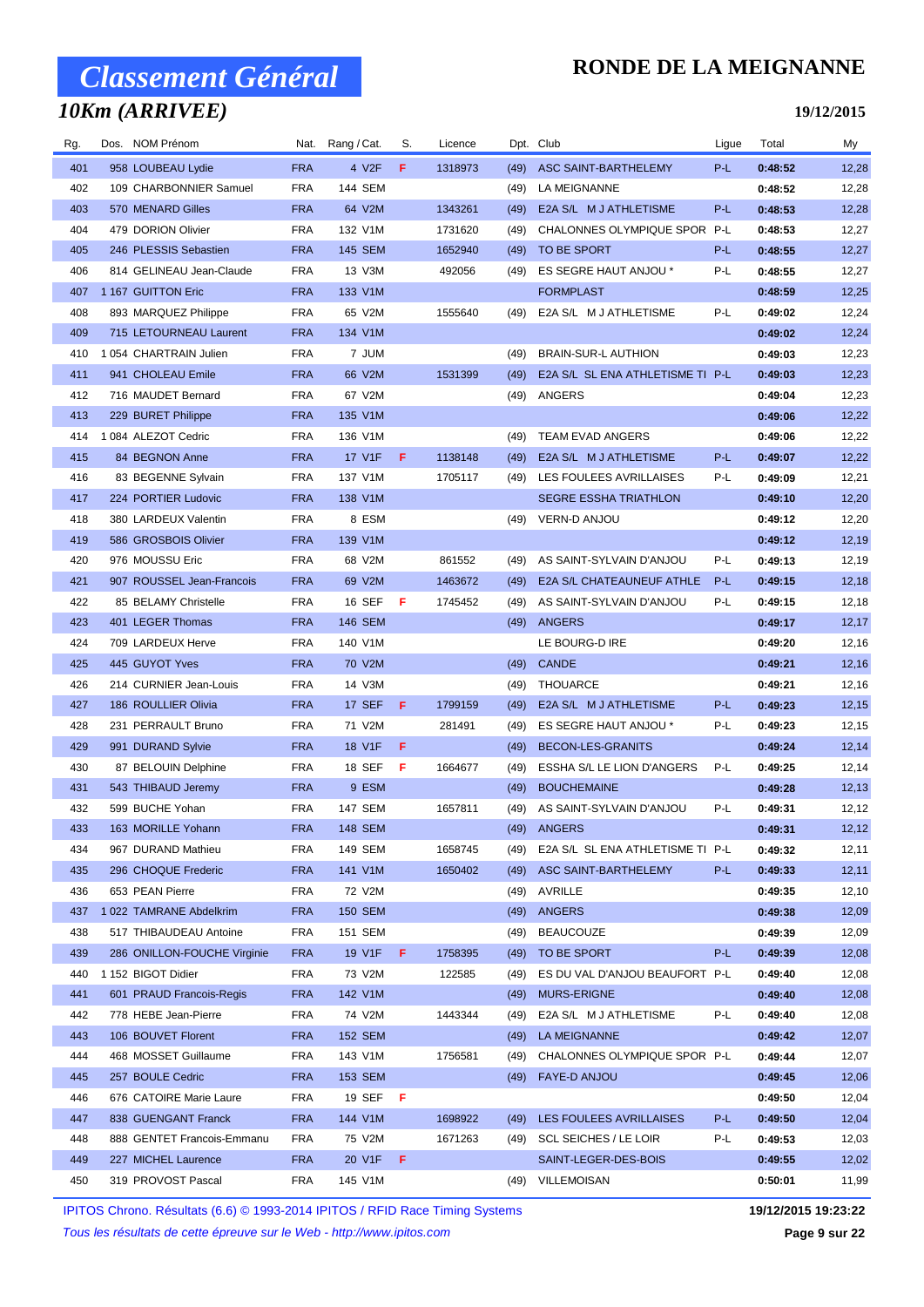### *10Km (ARRIVEE)*

### **RONDE DE LA MEIGNANNE**

#### **19/12/2015**

| Rg. | Dos. NOM Prénom            | Nat.       | Rang / Cat.    | S.  | Licence |      | Dpt. Club                      | Ligue | Total   | My    |
|-----|----------------------------|------------|----------------|-----|---------|------|--------------------------------|-------|---------|-------|
| 451 | 765 BRISSET Patrice        | <b>FRA</b> | 146 V1M        |     | 1294066 | (49) | E2A S/L M J ATHLETISME         | P-L   | 0:50:04 | 11,98 |
| 452 | 913 TOUCHET Patrice        | <b>FRA</b> | 147 V1M        |     | 1659619 | (49) | E2A S/L CHATEAUNEUF ATHLE      | P-L   | 0:50:05 | 11,98 |
| 453 | 247 KEPPNER Klaus          | <b>FRA</b> | <b>154 SEM</b> |     | 1652938 | (49) | TO BE SPORT                    | P-L   | 0:50:05 | 11,98 |
| 454 | 1 125 HEINRY Jacques       | FRA        | 15 V3M         |     |         |      |                                |       | 0:50:07 | 11,97 |
| 455 | 900 BORDERON Romuald       | <b>FRA</b> | 148 V1M        |     | 1759543 | (49) | E2A S/L CHATEAUNEUF ATHLE      | $P-L$ | 0:50:07 | 11,97 |
| 456 | 337 DUCHENE Christophe     | <b>FRA</b> | 155 SEM        |     |         |      | UDSP 49                        |       | 0:50:07 | 11,97 |
| 457 | 685 REPUSSARD Vincent      | <b>FRA</b> | 149 V1M        |     |         | (49) | <b>CAS ASCEMA</b>              |       | 0:50:08 | 11,97 |
| 458 | 968 GUYOT Vincent          | <b>FRA</b> | 156 SEM        |     | 1125858 | (49) | ES SEGRE HAUT ANJOU *          | P-L   | 0:50:08 | 11,97 |
| 459 | 195 NEAU Cyrille           | <b>FRA</b> | 150 V1M        |     |         | (49) | TRELAZE                        |       | 0:50:10 | 11,96 |
| 460 | 95 BERGER Alexandre        | <b>FRA</b> | <b>MUL8</b>    |     | 1811024 | (49) | LONGUE JOGGING LC              | P-L   | 0:50:10 | 11,96 |
| 461 | 810 ROYER Francoise        | <b>FRA</b> | 5 V2F          | F   | 1237197 | (49) | ES SEGRE HAUT ANJOU *          | P-L   | 0:50:11 | 11,96 |
| 462 | 1 143 RUEL Olivier         | <b>FRA</b> | 151 V1M        |     |         |      |                                |       | 0:50:11 | 11,95 |
| 463 | 485 GUILLET GIFFARD Marie  | <b>FRA</b> | 20 SEF         | -F  |         | (49) | <b>ETRICHE</b>                 |       | 0:50:11 | 11,95 |
| 464 | 484 GUILLET Matthieu       | FRA        | <b>157 SEM</b> |     | 1284896 | (49) | AS SAINT-SYLVAIN D'ANJOU       | P-L   | 0:50:12 | 11,95 |
| 465 | 823 RONDEAUX Christophe    | <b>FRA</b> | 152 V1M        |     | 1651661 | (49) | AS SAINT-SYLVAIN D'ANJOU       | P-L   | 0:50:12 | 11,95 |
| 466 | 299 BOURGEAIS Xavier       | <b>FRA</b> | 76 V2M         |     | 1032939 | (49) | E2A S/L GAZELEC ANGERS         | P-L   | 0:50:12 | 11,95 |
| 467 | 145 YZEUX Alban            | <b>FRA</b> | 158 SEM        |     |         | (49) | LA MEIGNANNE                   |       | 0:50:14 | 11,94 |
| 468 | 781 THARREAU Philippe      | <b>FRA</b> | 77 V2M         |     | 1765890 | (49) | E2A S/L M J ATHLETISME         | P-L   | 0:50:14 | 11,94 |
| 469 | 975 CHEVILLARD Isabelle    | <b>FRA</b> | 21 V1F         | F   | 1650579 | (49) | ESSHA S/L LE LION D'ANGERS     | P-L   | 0:50:15 | 11,94 |
| 470 | 1 175 ROUSSE Joseph        | FRA        | 78 V2M         |     |         |      | AVIS IMMOBILIER                |       | 0:50:17 | 11,93 |
| 471 | 1 158 GAULT Anne-Laure     | <b>FRA</b> | 22 V1F         | F   | 1555957 | (49) | E2A S/L M J ATHLETISME         | P-L   | 0:50:17 | 11,93 |
| 472 | 1094 ROBERT David          | <b>FRA</b> | 159 SEM        |     |         | (49) | <b>FENEU</b>                   |       | 0:50:19 | 11,92 |
| 473 | 915 GUILLOU Damien         | <b>FRA</b> | <b>160 SEM</b> |     | 1754915 | (49) | E2A S/L CHATEAUNEUF ATHLE      | $P-L$ | 0:50:19 | 11,92 |
| 474 | 899 GRIMAULT Samuel        | <b>FRA</b> | 161 SEM        |     | 1765896 | (49) | E2A S/L CHATEAUNEUF ATHLE      | P-L   | 0:50:19 | 11,92 |
| 475 | 677 MARION Claude          | <b>FRA</b> | 16 V3M         |     |         |      |                                |       | 0:50:21 | 11,92 |
| 476 | 562 JUNGERS Guillaume      | <b>FRA</b> | 79 V2M         |     |         | (49) | <b>INGRANDES</b>               |       | 0:50:21 | 11,92 |
| 477 | 568 ROBERT Ludovic         | <b>FRA</b> | <b>162 SEM</b> |     |         |      | (49) ANGERS                    |       | 0:50:23 | 11,91 |
| 478 | 318 LEROUX Bruno           | FRA        | 153 V1M        |     |         |      |                                |       | 0:50:25 | 11,90 |
| 479 | 1 029 BOSSE Vincent        | <b>FRA</b> | 163 SEM        |     |         | (49) | <b>BAUNE</b>                   |       | 0:50:26 | 11,90 |
| 480 | 610 PORCHER Olivier        | <b>FRA</b> | 154 V1M        |     |         | (49) | <b>MORANNES</b>                |       | 0:50:30 | 11,88 |
| 481 | 554 GINGUENEAU Cecile      | <b>FRA</b> | 21 SEF         | F   |         | (49) | ANGERS                         |       | 0:50:30 | 11,88 |
| 482 | 1 101 AUBREE Anthony       | <b>FRA</b> | 155 V1M        |     |         | (49) | JUDO LE LION D ANGERS          |       | 0:50:31 | 11,88 |
|     | 483 1 098 POITEVIN Gregory | FRA        | 156 V1M        |     | 1305878 |      | (49) ASEC LA POMMERAYE         | P-L   | 0:50:33 | 11,87 |
| 484 | 93 BERGE Pierrick          | <b>FRA</b> | 157 V1M        |     | 1558455 | (49) | SPORTS ET LOISIRS ENVIRONN P-L |       | 0:50:34 | 11,86 |
| 485 | 608 GUITTON Damien         | <b>FRA</b> | 164 SEM        |     |         | (49) | BRAIN-SUR-LONGUENEE            |       | 0:50:35 | 11,86 |
| 486 | 355 VASLIN Stephanie       | <b>FRA</b> | 22 SEF         | F   | 1447785 | (49) | ES SEGRE HAUT ANJOU *          | P-L   | 0:50:36 | 11,86 |
| 487 | 184 RENOU Marie-Pascale    | FRA        | 6 V2F          | F   | 1070296 | (49) | ES SEGRE HAUT ANJOU *          | P-L   | 0:50:36 | 11,86 |
| 488 | 419 BEASSE Estelle         | <b>FRA</b> | 23 V1F         | F   |         | (49) | <b>ESSHA SEGRE TRIATHLON</b>   |       | 0:50:40 | 11,84 |
| 489 | 898 PAGERIE Laurent        | <b>FRA</b> | 165 SEM        |     | 1461122 | (49) | E2A S/L CHATEAUNEUF ATHLE      | P-L   | 0:50:40 | 11,84 |
| 490 | 695 LECOMTE Benoit         | <b>FRA</b> | 166 SEM        |     |         | (60) | <b>FRANCFORT</b>               |       | 0:50:42 | 11,84 |
| 491 | 64 ANTIER Julie            | <b>FRA</b> | 23 SEF F       |     | 1754925 | (49) | E2A S/L CHATEAUNEUF ATHLE      | P-L   | 0:50:42 | 11,83 |
| 492 | 589 NOYET Vincent          | <b>FRA</b> | 167 SEM        |     |         |      |                                |       | 0:50:44 | 11,83 |
| 493 | 103 BERTRAND Pascal        | <b>FRA</b> | 168 SEM        |     |         | (49) | LA MEIGNANNE                   |       | 0:50:46 | 11,82 |
| 494 | 665 ROUET Maggy            | <b>FRA</b> | 24 SEF         | - F |         |      | SOMLOIRE                       |       | 0:50:48 | 11,81 |
| 495 | 1042 CASSIN Guillaume      | <b>FRA</b> | 169 SEM        |     | 1529257 |      | (49) AS SAINT-SYLVAIN D'ANJOU  | P-L   | 0:50:49 | 11,81 |
| 496 | 183 BENETEAU Julien        | <b>FRA</b> | 170 SEM        |     |         |      |                                |       | 0:50:50 | 11,80 |
| 497 | 686 LUCAS Beatrice         | <b>FRA</b> | 24 V1F         | F   |         | (49) | MONTJEAN-SUR-LOIRE             |       | 0:50:51 | 11,80 |
| 498 | 360 GATE Mederic           | <b>FRA</b> | 171 SEM        |     |         |      | ANGERS                         |       | 0:50:51 | 11,80 |
| 499 | 714 ALBERT Yves            | <b>FRA</b> | 80 V2M         |     |         | (49) | ANGERS                         |       | 0:50:52 | 11,79 |
| 500 | 522 MOREL Martial          | FRA        | 158 V1M        |     |         |      | (49) AUCUN                     |       | 0:50:52 | 11,79 |

IPITOS Chrono. Résultats (6.6) © 1993-2014 IPITOS / RFID Race Timing Systems **19/12/2015 19:23:22**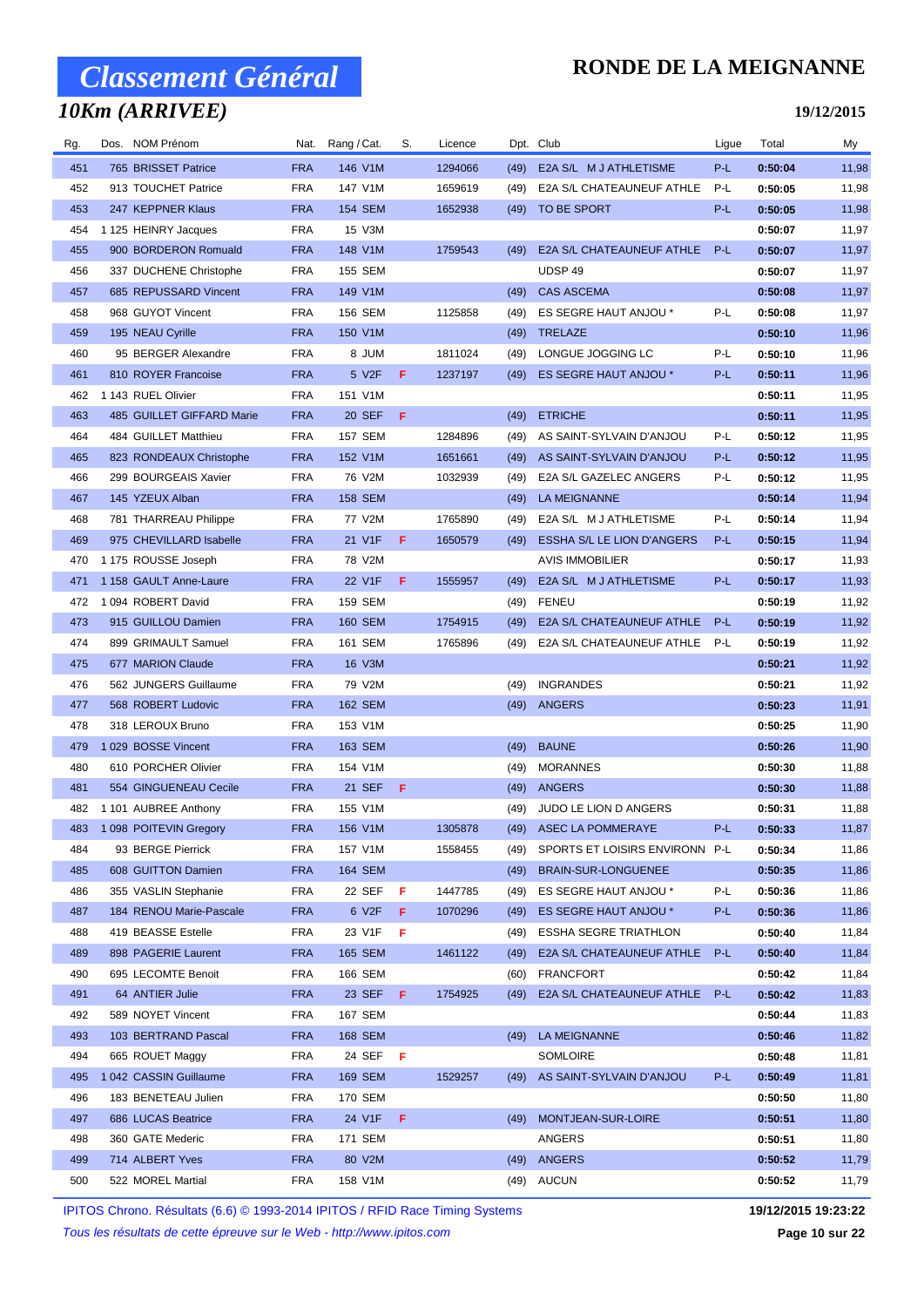## *10Km (ARRIVEE)*

### **RONDE DE LA MEIGNANNE**

**19/12/2015**

| Rg. | Dos. NOM Prénom            |            | Nat. Rang/Cat.     | S.  | Licence |      | Dpt. Club                        | Ligue | Total   | My    |
|-----|----------------------------|------------|--------------------|-----|---------|------|----------------------------------|-------|---------|-------|
| 501 | 995 DOHIN Thierry          | <b>FRA</b> | 81 V2M             |     |         |      |                                  |       | 0:50:54 | 11,79 |
| 502 | 1 036 MOREAU Sylvain       | <b>FRA</b> | 159 V1M            |     |         | (49) | <b>BRAIN-SUR-L AUTHION</b>       |       | 0:50:58 | 11,77 |
| 503 | 223 LOUBEAU Olivier        | <b>FRA</b> | 82 V2M             |     |         | (49) | <b>ACTA</b>                      |       | 0:51:01 | 11,76 |
| 504 | 258 BLANDEAU Quentin       | <b>FRA</b> | 172 SEM            |     |         | (49) | AMBILLOU-CHATEAU                 |       | 0:51:02 | 11,76 |
| 505 | 1 092 CHEVILLARD Antonin   | <b>FRA</b> | 9 JUM              |     |         | (49) | THORIGNE-D ANJOU                 |       | 0:51:03 | 11,75 |
| 506 | 310 MOTRIEUX Laetitia      | <b>FRA</b> | 25 V1F             | F   | 1762060 | (49) | ASC SAINT-BARTHELEMY             | P-L   | 0:51:03 | 11,75 |
| 507 | 376 POIRIER Pascal         | <b>FRA</b> | 83 V2M             |     | 1653194 | (49) | <b>SCL SEICHES / LE LOIR</b>     | P-L   | 0:51:04 | 11,75 |
| 508 | 843 PORTIER Patrick        | <b>FRA</b> | 84 V2M             |     | 1702883 | (49) | LES FOULEES AVRILLAISES          | P-L   | 0:51:04 | 11,75 |
| 509 | 1 048 BEZARD Mickael       | <b>FRA</b> | 173 SEM            |     |         | (49) | ANGERS                           |       | 0:51:08 | 11,74 |
| 510 | 219 COIFFARD Cyprien       | <b>FRA</b> | 160 V1M            |     |         | (49) | MAZE                             |       | 0:51:08 | 11,73 |
| 511 | 903 BRUNET Manuel          | <b>FRA</b> | 174 SEM            |     | 1815192 | (49) | AS VALEO VISION ANGERS           | P-L   | 0:51:08 | 11,73 |
| 512 | 353 LICENCIE Non           | <b>FRA</b> | 17 V3M             |     |         |      | ASPTT ANGERS TRIATHLON           |       | 0:51:09 | 11,73 |
| 513 | 784 DABIN Antoine          | <b>FRA</b> | 161 V1M            |     | 1218394 | (49) | <b>ENTENTE DES MAUGES*</b>       | P-L   | 0:51:10 | 11,73 |
| 514 | 11 VIVION Sandrine         | <b>FRA</b> | 25 SEF             | - F | 1639357 | (49) | CAPS S/L VIHIERS                 | P-L   | 0:51:10 | 11,72 |
| 515 | 1 140 REVEILLERE Loic      | <b>FRA</b> | 85 V2M             |     |         |      |                                  |       | 0:51:10 | 11,72 |
| 516 | 596 BOURDET Jerome         | <b>FRA</b> | 162 V1M            |     | 701563  | (49) | AA S/L ANGERS ATHLETIC CLUB P-L  |       | 0:51:11 | 11,72 |
| 517 | 761 GUYOT Jean-Paul        | <b>FRA</b> | 18 V3M             |     | 1555958 | (49) | E2A S/L M J ATHLETISME           | P-L   | 0:51:12 | 11,72 |
| 518 | 486 LECUYER Paul-Henri     | <b>FRA</b> | 175 SEM            |     |         |      |                                  |       | 0:51:14 | 11,71 |
| 519 | 197 FROGER Ludovic         | <b>FRA</b> | 163 V1M            |     |         | (49) | ANGERS                           |       | 0:51:15 | 11,71 |
| 520 | 643 COCHET Michel          | <b>FRA</b> | 19 V3M             |     |         | (49) | MONTREUIL-JUIGNE                 |       | 0:51:16 | 11,70 |
| 521 | 1014 BARANGER Eric         | <b>FRA</b> | 164 V1M            |     |         | (49) | <b>BRAIN-SUR-L AUTHION</b>       |       | 0:51:18 | 11,70 |
| 522 | 58 ALBERT Bruno            | <b>FRA</b> | 86 V2M             |     | 1216858 | (49) | E2A S/L M J ATHLETISME           | P-L   | 0:51:20 | 11,69 |
| 523 | 217 POIRIER Arnaud         | <b>FRA</b> | <b>176 SEM</b>     |     | 1653184 | (49) | <b>SCL SEICHES / LE LOIR</b>     | P-L   | 0:51:21 | 11,69 |
| 524 | 909 PITON Nadine           | <b>FRA</b> | 7 V <sub>2</sub> F | F   | 1216315 | (49) | E2A S/L M J ATHLETISME           | P-L   | 0:51:21 | 11,68 |
| 525 | 39 DESAUNAY Agnes          | <b>FRA</b> | 8 V2F              | F   |         | (49) | <b>ASPTT ANGERS TRIATHLON</b>    |       | 0:51:23 | 11,68 |
| 526 | 837 BITEAU Jean-Michel     | <b>FRA</b> | 87 V2M             |     | 1000158 | (49) | AS MARTIGNE-BRIAND               | P-L   | 0:51:24 | 11,67 |
| 527 | 624 STORF Karl             | <b>GER</b> | 165 V1M            |     | 1486659 | (49) | <b>ASEC LA POMMERAYE</b>         | P-L   | 0:51:24 | 11,67 |
| 528 | 15 BROSSELIER Marie Ch     | <b>FRA</b> | 9 V2F              | F   | 930736  | (49) | AS SAINT-SYLVAIN D'ANJOU         | P-L   | 0:51:27 | 11,66 |
| 529 | 847 TESTIER Elisabeth      | <b>FRA</b> | 10 V2F             | F   | 1558201 | (49) | AS SAINT-SYLVAIN D'ANJOU         | P-L   | 0:51:27 | 11,66 |
| 530 | 755 LOCHARD Patrick        | <b>FRA</b> | 88 V2M             |     | 1703957 | (49) | E2A S/L M J ATHLETISME           | P-L   | 0:51:27 | 11,66 |
| 531 | 112 DAVID Richard          | <b>FRA</b> | 166 V1M            |     |         | (49) | <b>PACT</b>                      |       | 0:51:29 | 11,65 |
| 532 | 564 FARIBEAULT Olivier     | <b>FRA</b> | 89 V2M             |     |         |      | (49) LES RAGONDINS DE CANTENAY   |       | 0:51:34 | 11,63 |
| 533 | 970 MAILLET Christophe     | <b>FRA</b> | 167 V1M            |     | 1810048 | (49) | E2A S/L CHATEAUNEUF ATHLE        | P-L   | 0:51:35 | 11,63 |
| 534 | 867 HUREAU Marianne        | <b>FRA</b> | 26 V1F             | F   | 1076497 | (49) | ASC SAINT-BARTHELEMY             | P-L   | 0:51:40 | 11,61 |
| 535 | 736 ETIENNE Gwendal        | <b>FRA</b> | <b>177 SEM</b>     |     |         |      |                                  |       | 0:51:45 | 11,59 |
| 536 | 717 TOURNELLEC Gilbert     | <b>FRA</b> | 168 V1M            |     |         | (49) | LA POSSONNIERE                   |       | 0:51:47 | 11,59 |
| 537 | 764 BOURREAU Michel        | <b>FRA</b> | 90 V2M             |     | 392692  | (49) | E2A S/L M J ATHLETISME           | P-L   | 0:51:53 | 11,56 |
| 538 | 689 COUSIN Rachel          | <b>FRA</b> | 27 V1F             | - F | 1466096 | (49) | <b>SCL SEICHES / LE LOIR</b>     | P-L   | 0:51:57 | 11,55 |
| 539 | 751 COURTIN Christophe     | <b>FRA</b> | 169 V1M            |     | 1676743 | (49) | ES SEGRE HAUT ANJOU *            | P-L   | 0:51:58 | 11,55 |
| 540 | 459 TROSSAIS Guillaume     | <b>FRA</b> | 3 CAM              |     |         | (49) | <b>VERN-D ANJOU</b>              |       | 0:52:01 | 11,54 |
| 541 | 153 SUREAU Dominique       | <b>FRA</b> | 91 V2M             |     |         | (49) | SAINT-MARTIN-DU-FOUILLOUX        |       | 0:52:03 | 11,53 |
| 542 | 154 SUREAU Nadege          | <b>FRA</b> | 26 SEF             | -F  |         | (49) | CHALONNES-SUR-LOIRE              |       | 0:52:03 | 11,53 |
| 543 | 638 CHEVRIER Freddy        | <b>FRA</b> | 170 V1M            |     | 1650632 | (49) | <b>ENTENTE DES MAUGES*</b>       | P-L   | 0:52:04 | 11,52 |
| 544 | 942 BLOUIN Philippe        | <b>FRA</b> | 171 V1M            |     | 1564650 | (49) | E2A S/L SL ENA ATHLETISME TI P-L |       | 0:52:06 | 11,51 |
| 545 | 123 HARDOUIN Benoit        | <b>FRA</b> | 178 SEM            |     |         | (49) | LA MEIGNANNE                     |       | 0:52:12 | 11,49 |
| 546 | 171 EVEILLARD Christelle   | <b>FRA</b> | 28 V1F             | F   | 1270674 | (49) | AA S/L SCO ANGERS                | P-L   | 0:52:16 | 11,48 |
| 547 | 402 GROSBOIS Denis         | <b>FRA</b> | 92 V2M             |     |         |      |                                  |       | 0:52:19 | 11,47 |
| 548 | 598 BARBIN Virginie        | <b>FRA</b> | 29 V1F             | - F |         | (49) | <b>ECUILLE</b>                   |       | 0:52:22 | 11,46 |
| 549 | 393 LUCAS-CHAUVELON Thomas | <b>FRA</b> | 4 CAM              |     |         |      |                                  |       | 0:52:23 | 11,45 |
| 550 | 620 GATARD Joel            | <b>FRA</b> | 93 V2M             |     |         |      | (49) SAINTE-GEMMES-SUR-LOIRE     |       | 0:52:24 | 11,45 |

IPITOS Chrono. Résultats (6.6) © 1993-2014 IPITOS / RFID Race Timing Systems **19/12/2015 19:23:22**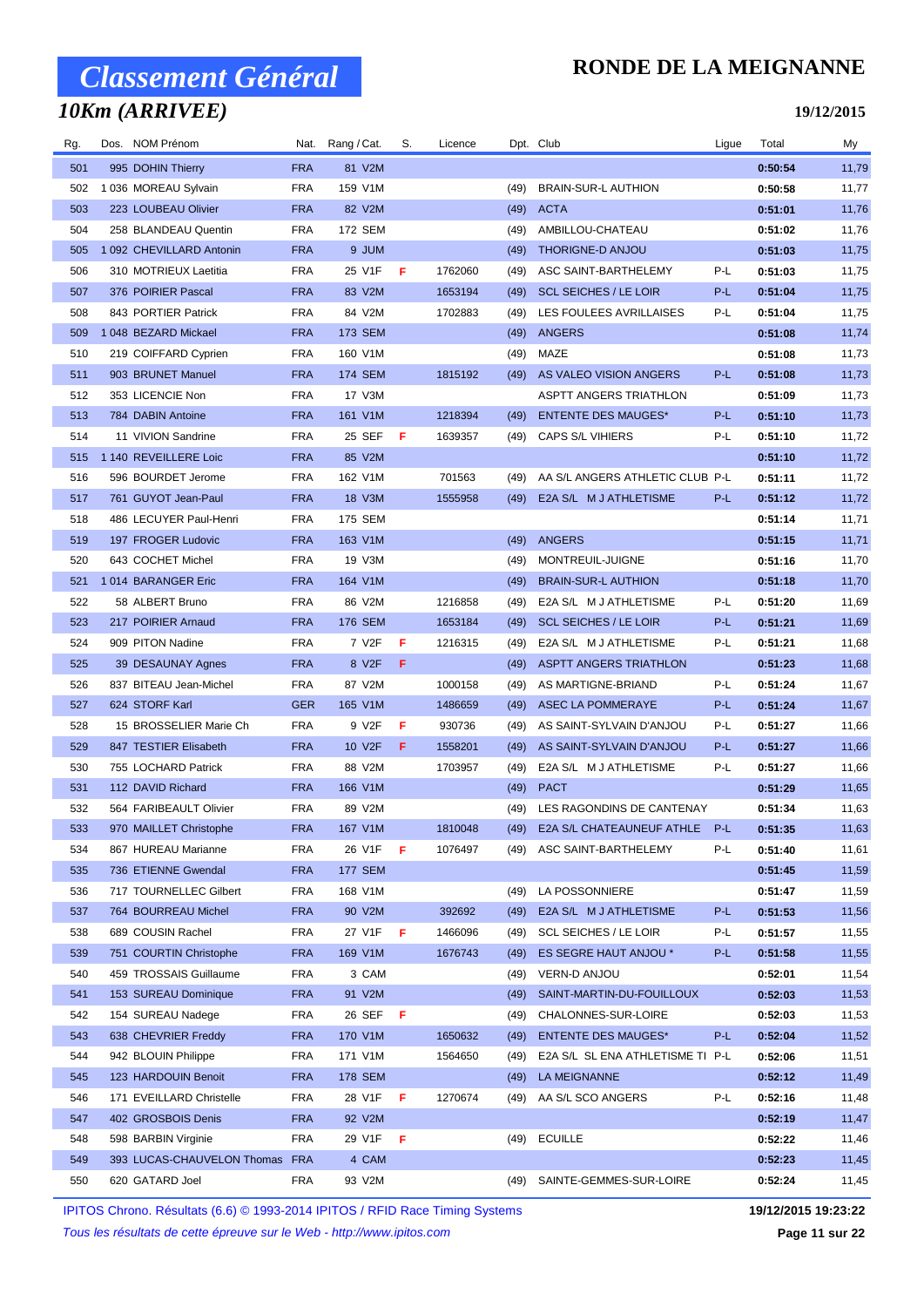## *10Km (ARRIVEE)*

### **RONDE DE LA MEIGNANNE**

**19/12/2015**

| Rg.        | Dos. NOM Prénom                          |                   | Nat. Rang / Cat.          | S. | Licence |              | Dpt. Club                              | Ligue | Total              | My             |
|------------|------------------------------------------|-------------------|---------------------------|----|---------|--------------|----------------------------------------|-------|--------------------|----------------|
| 551        | 795 GROLLEAU Laetitia                    | <b>FRA</b>        | 27 SEF                    | F  | 1221668 | (49)         | CHALONNES OLYMPIQUE SPOR P-L           |       | 0:52:25            | 11,45          |
| 552        | 342 LELAVENDIER Fanny                    | <b>FRA</b>        | 28 SEF                    | F  | 1756027 | (49)         | CHALONNES OLYMPIQUE SPOR P-L           |       | 0:52:25            | 11,45          |
| 553        | 803 GROLLEAU Fabrice                     | <b>FRA</b>        | 179 SEM                   |    | 1555803 | (49)         | CHALONNES OLYMPIQUE SPOR P-L           |       | 0:52:25            | 11,45          |
| 554        | 856 DELONG Caroline                      | <b>FRA</b>        | 30 V1F                    | F  | 1556393 | (49)         | SPORTS ET LOISIRS ENVIRONN P-L         |       | 0:52:28            | 11,44          |
| 555        | 1081 GIRARDEAU Fabien                    | <b>FRA</b>        | 172 V1M                   |    |         | (49)         | LE LOUROUX-BECONNAIS                   |       | 0:52:29            | 11,43          |
| 556        | 1 044 BEZARD Frederic                    | <b>FRA</b>        | 180 SEM                   |    |         | (49)         | LA MENITRE                             |       | 0:52:32            | 11,42          |
| 557        | 713 NORMAND Boris                        | <b>FRA</b>        | <b>181 SEM</b>            |    |         | (49)         | <b>SAVENNIERES</b>                     |       | 0:52:33            | 11,42          |
| 558        | 862 MERIEAU Evelyne                      | FRA               | 31 V1F                    | F  | 1383319 | (49)         | ASC SAINT-BARTHELEMY                   | P-L   | 0:52:35            | 11,41          |
| 559        | 480 DORION Alexandra                     | <b>FRA</b>        | 32 V1F                    | F  | 1731619 | (49)         | CHALONNES OLYMPIQUE SPOR P-L           |       | 0:52:36            | 11,41          |
| 560        | 864 BLOUIN Aurelie                       | <b>FRA</b>        | 29 SEF                    | F  | 1746369 | (49)         | CHALONNES OLYMPIQUE SPOR P-L           |       | 0:52:36            | 11,41          |
| 561        | 105 BOISSEAU Emmanuel                    | <b>FRA</b>        | 182 SEM                   |    |         | (49)         | <b>LA MEIGNANNE</b>                    |       | 0:52:36            | 11,41          |
| 562        | 546 HUET Maxime                          | <b>FRA</b>        | 183 SEM                   |    |         | (49)         | BECON-LES-GRANITS                      |       | 0:52:39            | 11,40          |
| 563        | 119 GLOTIN Daniel                        | <b>FRA</b>        | 94 V2M                    |    |         | (49)         | <b>LA MEIGNANNE</b>                    |       | 0:52:39            | 11,40          |
| 564        | 114 DEBARD Regis                         | <b>FRA</b>        | 173 V1M                   |    |         | (49)         | LA MEIGNANNE                           |       | 0:52:39            | 11,39          |
| 565        | 972 CHEVILLARD Damien                    | <b>FRA</b>        | 174 V1M                   |    | 1650580 | (49)         | ESSHA S/L LE LION D'ANGERS             | P-L   | 0:52:41            | 11,39          |
| 566        | 12 CLAVREUIL Celine                      | <b>FRA</b>        | 11 V2F                    | F  | 1218488 | (49)         | E2A S/L CSJB ANGERS                    | P-L   | 0:52:42            | 11,38          |
| 567        | 307 RUAULT Virginie                      | <b>FRA</b>        | 30 SEF                    | F  | 1555724 | (49)         | ASC SAINT-BARTHELEMY                   | P-L   | 0:52:42            | 11,38          |
| 568        | 351 GARNIER Dominique                    | <b>FRA</b>        | 95 V2M                    |    |         | (49)         | ANGERS                                 |       | 0:52:44            | 11,38          |
| 569        | 507 LE PAPE Olivier                      | <b>FRA</b>        | 184 SEM                   |    |         | (76)         | SAINT-VIGOR-D YMONVILLE                |       | 0:52:45            | 11,37          |
| 570        | 259 BOTTEREAU Wilfried                   | <b>FRA</b>        | 185 SEM                   |    |         |              |                                        |       | 0:52:46            | 11,37          |
| 571        | 1 037 GILLIER Christine                  | <b>FRA</b>        | 12 V <sub>2</sub> F       | F  |         | (49)         | LES COURENCORE                         |       | 0:52:47            | 11,37          |
| 572        | 92 BENOIS Denis                          | <b>FRA</b>        | 175 V1M                   |    | 1509188 | (49)         | ES SEGRE HAUT ANJOU *                  | P-L   | 0:52:48            | 11,36          |
| 573        | 938 PERRAULT Jean-Marc                   | <b>FRA</b>        | 96 V2M                    |    | 667293  |              | (49) AS VALEO VISION ANGERS            | P-L   | 0:52:50            | 11,36          |
| 574        | 396 YVINEC Jean-Francois                 | <b>FRA</b>        | 97 V2M                    |    |         |              |                                        |       | 0:52:51            | 11,35          |
| 575        | 658 BRIAND Killian                       | <b>FRA</b>        | <b>10 ESM</b>             |    |         |              | <b>ABG</b>                             |       | 0:52:52            | 11,35          |
| 576        | 805 GUILLAMET Jean-Philippe              | <b>FRA</b>        | 176 V1M                   |    | 1659672 | (49)         | E2A S/L M J ATHLETISME                 | P-L   | 0:52:52            | 11,35          |
| 577        | 1 046 BRIAND Marc                        | <b>FRA</b>        | 98 V2M                    |    |         | (49)         | <b>SPONSOR ABG</b>                     |       | 0:52:53            | 11,35          |
| 578        | 742 MAYRINGER Estelle                    | <b>FRA</b>        | 33 V1F                    | F  |         | (49)         | <b>ESCAAM</b>                          |       | 0:52:56            | 11,33          |
| 579        | 642 PICARD Thomas                        | <b>FRA</b>        | 186 SEM                   |    |         | (53)         | LAVAL                                  |       | 0:52:57            | 11,33          |
| 580        | 1 093 POURIAS Jacques                    | <b>FRA</b>        | 99 V2M                    |    | 1813719 | (49)         | E2A S/L CSJB ANGERS                    | P-L   | 0:52:57            | 11,33          |
| 581        | 122 HANNEQUIN Alexandre                  | <b>FRA</b>        | 177 V1M                   |    |         | (49)         | LA MEIGNANNE                           |       | 0:53:01            | 11,32          |
| 582        | 816 VENDE Marcel                         | <b>FRA</b>        | 1 V4M                     |    | 983241  | (49)         | USA CAISSE DES DEPOTS (ANG P-L         |       | 0:53:02            | 11,31          |
| 583        | 974 BERTRAND Stephane                    | <b>FRA</b>        | 178 V1M                   |    | 1766082 |              | (49) E2A S/L SL ENA ATHLETISME TI P-L  |       | 0:53:02            | 11,31          |
| 584        | 633 POITEVIN Eric                        | <b>FRA</b>        | 179 V1M                   |    |         | (49)         | MURS-ERIGNE                            |       | 0:53:03            | 11,31          |
| 585        | 616 LE MOAL Didier                       | <b>FRA</b>        | 100 V2M                   |    |         | (49)         | ANGERS                                 |       | 0:53:05            | 11,30          |
| 586        | 631 MORIN Pascal                         | <b>FRA</b>        | 180 V1M                   |    |         | (49)         | PELLOUAILLES-LES-VIGNES                |       | 0:53:05            | 11,30          |
| 587        | 799 ROUTHIER Damien                      | <b>FRA</b>        | 181 V1M                   |    | 1755403 | (49)         | E2A S/L M J ATHLETISME                 | P-L   | 0:53:11            | 11,28          |
| 588        | 594 MARCHAND Alain                       | <b>FRA</b>        | 101 V2M                   |    |         |              |                                        |       | 0:53:14            | 11,27          |
| 589        | 341 MARTIN Emmanuel                      | <b>FRA</b>        | 182 V1M                   |    |         |              | UDSP 49                                |       | 0:53:16            | 11,27          |
| 590        | 595 METAYER Richard                      | <b>FRA</b>        | 183 V1M<br>184 V1M        |    |         | (49)         | MONTREUIL-JUIGNE<br>CHATEAU-GUIBERT    |       | 0:53:24            | 11,24          |
| 591        | 1 007 VILLERET Christophe                | <b>FRA</b>        |                           |    |         | (85)         |                                        |       | 0:53:25            | 11,23          |
| 592        | 1004 ROULEAU Guy<br>523 LANDAIS Jean-Luc | FRA<br><b>FRA</b> | 20 V3M                    |    |         |              | (49) VILLEMOISAN<br><b>BOUCHEMAINE</b> |       | 0:53:25            | 11,23          |
| 593<br>594 | 740 HALOPE Marie                         | <b>FRA</b>        | 21 V3M<br>31 SEF <b>F</b> |    |         | (49)<br>(49) | ESCAAM                                 |       | 0:53:25<br>0:53:30 | 11,23<br>11,21 |
| 595        | 437 COCHET Benoit                        | <b>FRA</b>        | 185 V1M                   |    |         | (49)         | <b>CANDE</b>                           |       | 0:53:33            | 11,20          |
| 596        | 524 GROSBOIS Cyrille                     | FRA               | 186 V1M                   |    |         | (49)         | CANDE                                  |       | 0:53:33            | 11,20          |
| 597        | 332 BOUCHEREAU Gilles                    | <b>FRA</b>        | 102 V2M                   |    |         | (49)         | SAINT-SAUVEUR-DE-LANDEMON              |       | 0:53:35            | 11,20          |
| 598        | 43 PERRON Thierry                        | <b>FRA</b>        | 103 V2M                   |    |         | (49)         | ASPTT ANGERS TRIATHLON                 |       | 0:53:35            | 11,20          |
| 599        | 361 LEGRAND Pascal                       | <b>FRA</b>        | 187 SEM                   |    |         | (49)         | LA MEMBROLLE-SUR-LONGUEN               |       | 0:53:37            | 11,19          |
| 600        | 1 137 PAUDAT-BLUTEAU Lucie               | <b>FRA</b>        | 34 V1F                    | -F |         |              |                                        |       | 0:53:38            | 11,19          |

IPITOS Chrono. Résultats (6.6) © 1993-2014 IPITOS / RFID Race Timing Systems **19/12/2015 19:23:22**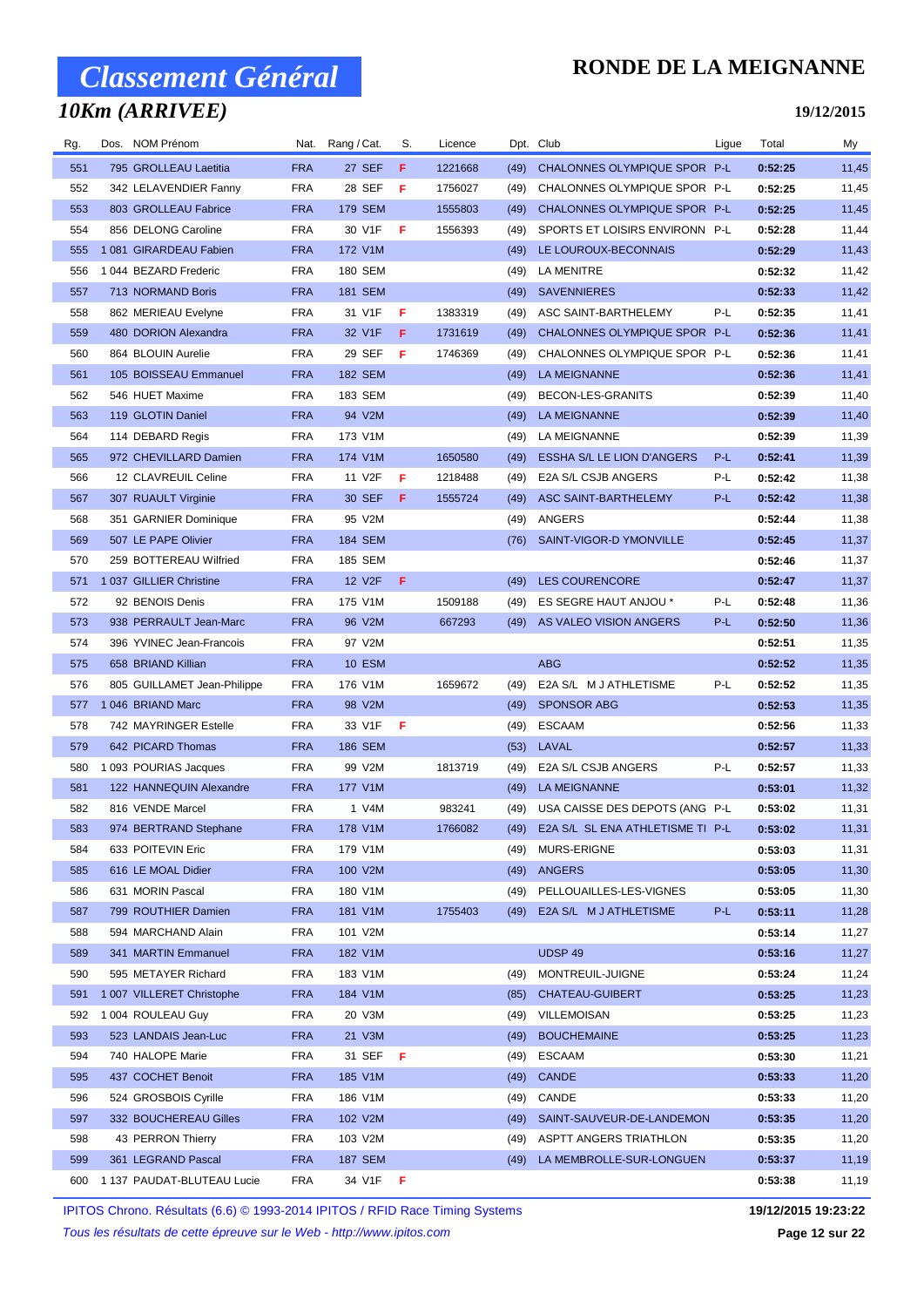## *10Km (ARRIVEE)*

#### **RONDE DE LA MEIGNANNE**

**19/12/2015**

| Rg. | Dos. NOM Prénom            | Nat.       | Rang / Cat.    | S.  | Licence |      | Dpt. Club                  | Ligue | Total   | My     |
|-----|----------------------------|------------|----------------|-----|---------|------|----------------------------|-------|---------|--------|
| 601 | 1072 DEBONNAIRE Francois   | <b>FRA</b> | <b>188 SEM</b> |     |         | (49) | SEICHES-SUR-LE-LOIR        |       | 0:53:39 | 11,18  |
| 602 | 724 TILLY-LANDREAU Morgane | FRA        | 32 SEF         | Æ   |         | (49) | <b>BAUNE</b>               |       | 0:53:39 | 11,18  |
| 603 | 415 DOINEL Philippe        | <b>FRA</b> | 187 V1M        |     |         | (49) | <b>AVRILLE</b>             |       | 0:53:40 | 11,18  |
| 604 | 547 LIVENAIS Joel          | FRA        | 104 V2M        |     |         | (53) | <b>FROMENTIERES</b>        |       | 0:53:42 | 11,17  |
| 605 | 802 BOUDET Serge           | <b>FRA</b> | 105 V2M        |     | 1218256 | (49) | <b>ENTENTE DES MAUGES*</b> | P-L   | 0:53:42 | 11,17  |
| 606 | 831 MOREAU Jacky           | <b>FRA</b> | 22 V3M         |     | 1698957 | (49) | LES FOULEES AVRILLAISES    | P-L   | 0:53:43 | 11,17  |
| 607 | 868 BROSSARD Daniel        | <b>FRA</b> | 23 V3M         |     | 1217094 | (49) | LES FOULEES AVRILLAISES    | P-L   | 0:53:45 | 11,16  |
| 608 | 1 123 GOURDON M-Francoise  | <b>FRA</b> | 13 V2F         | F   |         |      |                            |       | 0:53:46 | 11,16  |
| 609 | 125 HUDHOMME Regine        | <b>FRA</b> | 35 V1F         | F   |         | (49) | <b>CAP LA MEIGNANNE</b>    |       | 0:53:46 | 11,16  |
| 610 | 57 ACOU Daniel             | <b>FRA</b> | 24 V3M         |     | 1124870 | (49) | ESSHA S/L LE LION D'ANGERS | P-L   | 0:53:49 | 11,15  |
| 611 | 140 SUARD Christophe       | <b>FRA</b> | 188 V1M        |     |         |      | <b>CAP LA MEIGNANNE</b>    |       | 0:53:49 | 11,15  |
| 612 | 411 GROSBOIS Richard       | FRA        | 189 SEM        |     |         |      |                            |       | 0:53:52 | 11,14  |
| 613 | 1 009 CHEVALIER Bertrand   | <b>FRA</b> | 106 V2M        |     |         | (49) | <b>LA POMMERAYE</b>        |       | 0:53:56 | 11,12  |
| 614 | 397 LERAY Simon            | FRA        | 190 SEM        |     |         | (49) | <b>NYOISEAU</b>            |       | 0:53:59 | 11,11  |
| 615 | 81 BEDOUET Michel          | <b>FRA</b> | 107 V2M        |     | 1555840 | (49) | E2A S/L CHATEAUNEUF ATHLE  | P-L   | 0:54:01 | 11, 11 |
| 616 | 493 LEGEAY Beatrice        | FRA        | 36 V1F         | F   | 1378915 | (49) | AS SAINT-SYLVAIN D'ANJOU   | P-L   | 0:54:01 | 11,11  |
| 617 | 946 BLUIN Veronique        | <b>FRA</b> | 14 V2F         | F   | 1467768 | (49) | AS SAINT-SYLVAIN D'ANJOU   | P-L   | 0:54:01 | 11, 11 |
| 618 | 512 GUERIF Philippe        | <b>FRA</b> | 25 V3M         |     |         |      |                            |       | 0:54:01 | 11,11  |
| 619 | 156 QUENIART Julien        | <b>FRA</b> | 191 SEM        |     | 1789031 | (49) | TO BE SPORT                | P-L   | 0:54:02 | 11,10  |
| 620 | 920 GAUTRAIS Denis         | FRA        | 108 V2M        |     | 1400052 | (49) | AS SAINT-SYLVAIN D'ANJOU   | P-L   | 0:54:03 | 11,10  |
| 621 | 925 HAMELIN Christophe     | <b>FRA</b> | 189 V1M        |     | 1619329 | (49) | LONGUE JOGGING LC          | P-L   | 0:54:05 | 11,09  |
| 622 | 423 BOISSEAU Anne          | <b>FRA</b> | 33 SEF         | F   |         | (49) | SAINT-LAURENT-DE-LA-PLAINE |       | 0:54:07 | 11,09  |
| 623 | 358 HULIN Marylene         | <b>FRA</b> | 15 V2F         | F   |         | (49) | <b>LA POUEZE</b>           |       | 0:54:07 | 11,09  |
| 624 | 441 BRISEBOURG Guy         | <b>FRA</b> | 26 V3M         |     |         | (49) | SAINT-CLEMENT-DE-LA-PLACE  |       | 0:54:08 | 11,08  |
| 625 | 705 CHARLES Jeremy         | <b>FRA</b> | <b>192 SEM</b> |     |         | (49) | <b>ANGERS</b>              |       | 0:54:12 | 11,07  |
| 626 | 196 RENAULT Jean           | FRA        | 109 V2M        |     |         | (77) | EMERAINVILLE               |       | 0:54:14 | 11,06  |
| 627 | 390 TOUCHET Daniel         | <b>FRA</b> | 190 V1M        |     |         | (49) | <b>BRIGNE</b>              |       | 0:54:18 | 11,05  |
| 628 | 1 065 FROMENTIN Julie      | FRA        | 34 SEF         | - F |         | (49) | MONTREUIL-SUR-MAINE        |       | 0:54:19 | 11,05  |
| 629 | 314 BURON Thierry          | <b>FRA</b> | 110 V2M        |     | 205225  | (49) | ASC SAINT-BARTHELEMY       | P-L   | 0:54:20 | 11,04  |
| 630 | 806 CAHAREL Daniel         | FRA        | 27 V3M         |     | 794675  | (49) | E2A S/L M J ATHLETISME     | P-L   | 0:54:22 | 11,03  |
| 631 | 880 GRELLIER Christelle    | <b>FRA</b> | 35 SEF         | F   | 1669525 | (49) | ASC SAINT-BARTHELEMY       | P-L   | 0:54:26 | 11,02  |
| 632 | 407 PREZELIN Anita         | FRA        | 16 V2F         | F   |         | (49) | <b>ECUILLE</b>             |       | 0:54:26 | 11,02  |
| 633 | 945 GERMAIN Chantal        | <b>FRA</b> | 2 V3F          | F   | 589583  |      | (49) ASC SAINT-BARTHELEMY  | $P-L$ | 0:54:29 | 11,01  |
| 634 | 1 089 MAINARD Fabien       | FRA        | 193 SEM        |     |         | (49) | ANGERS                     |       | 0:54:30 | 11,01  |
| 635 | 63 ANDRE Gerard            | <b>FRA</b> | 28 V3M         |     | 1391136 | (49) | AS SAINT-SYLVAIN D'ANJOU   | P-L   | 0:54:32 | 11,00  |
| 636 | 416 CLEMENCEAU Stephanie   | FRA        | 37 V1F         | F   |         | (49) | <b>SOUCELLES</b>           |       | 0:54:34 | 11,00  |
| 637 | 627 Dossard 627            | <b>FRA</b> | 10 JUM         |     |         | (49) | SAINT-FLORENT-LE-VIEIL     |       | 0:54:35 | 10,99  |
| 638 | 587 DELESTRE Laurent       | <b>FRA</b> | 191 V1M        |     |         | (49) | LA POUEZE                  |       | 0:54:36 | 10,99  |
| 639 | 1 181 CHEVRAY Yannick      | <b>FRA</b> | 192 V1M        |     |         |      |                            |       | 0:54:38 | 10,98  |
| 640 | 501 BLOT Christophe        | FRA        | 193 V1M        |     |         | (49) | SOULAIRE-ET-BOURG          |       | 0:54:39 | 10,98  |
| 641 | 164 THIBAULT Elsa          | <b>FRA</b> | 38 V1F         | F   |         | (49) | <b>MURS-ERIGNE</b>         |       | 0:54:39 | 10,98  |
| 642 | 887 DAVID-MINGOT Stephanie | FRA        | 39 V1F         | F   | 1484220 | (49) | AA S/L SCO ANGERS          | P-L   | 0:54:41 | 10,97  |
| 643 | 422 MOULIN Philippe        | <b>FRA</b> | 111 V2M        |     | 464086  | (49) | TO BE SPORT                | P-L   | 0:54:42 | 10,97  |
| 644 | 400 LEGER Laurent          | FRA        | 112 V2M        |     |         | (49) | ANGERS                     |       | 0:54:43 | 10,97  |
| 645 | 1031 RAMIREZ Jean-Philippe | <b>FRA</b> | 194 V1M        |     |         | (49) | LES GAZELLES DE L AUTHION  |       | 0:54:46 | 10,96  |
| 646 | 118 GIRAUD David           | FRA        | 194 SEM        |     |         | (49) | LA MEIGNANNE               |       | 0:54:48 | 10,95  |
| 647 | 1 107 CLEMOT Christophe    | <b>FRA</b> | 195 V1M        |     |         |      |                            |       | 0:54:48 | 10,95  |
| 648 | 466 BOSSE Joel             | FRA        | 29 V3M         |     |         | (49) | SAINTE-GEMMES-SUR-LOIRE    |       | 0:54:50 | 10,94  |
| 649 | 70 BARBEAU Brigitte        | <b>FRA</b> | 17 V2F         | F   | 564575  | (49) | <b>CAPS S/L VIHIERS</b>    | P-L   | 0:54:52 | 10,94  |
| 650 | 1 030 COURCAULT Katia      | FRA        | 40 V1F         | F   |         |      | EPA                        |       | 0:54:52 | 10,94  |
|     |                            |            |                |     |         |      |                            |       |         |        |

IPITOS Chrono. Résultats (6.6) © 1993-2014 IPITOS / RFID Race Timing Systems **19/12/2015 19:23:22**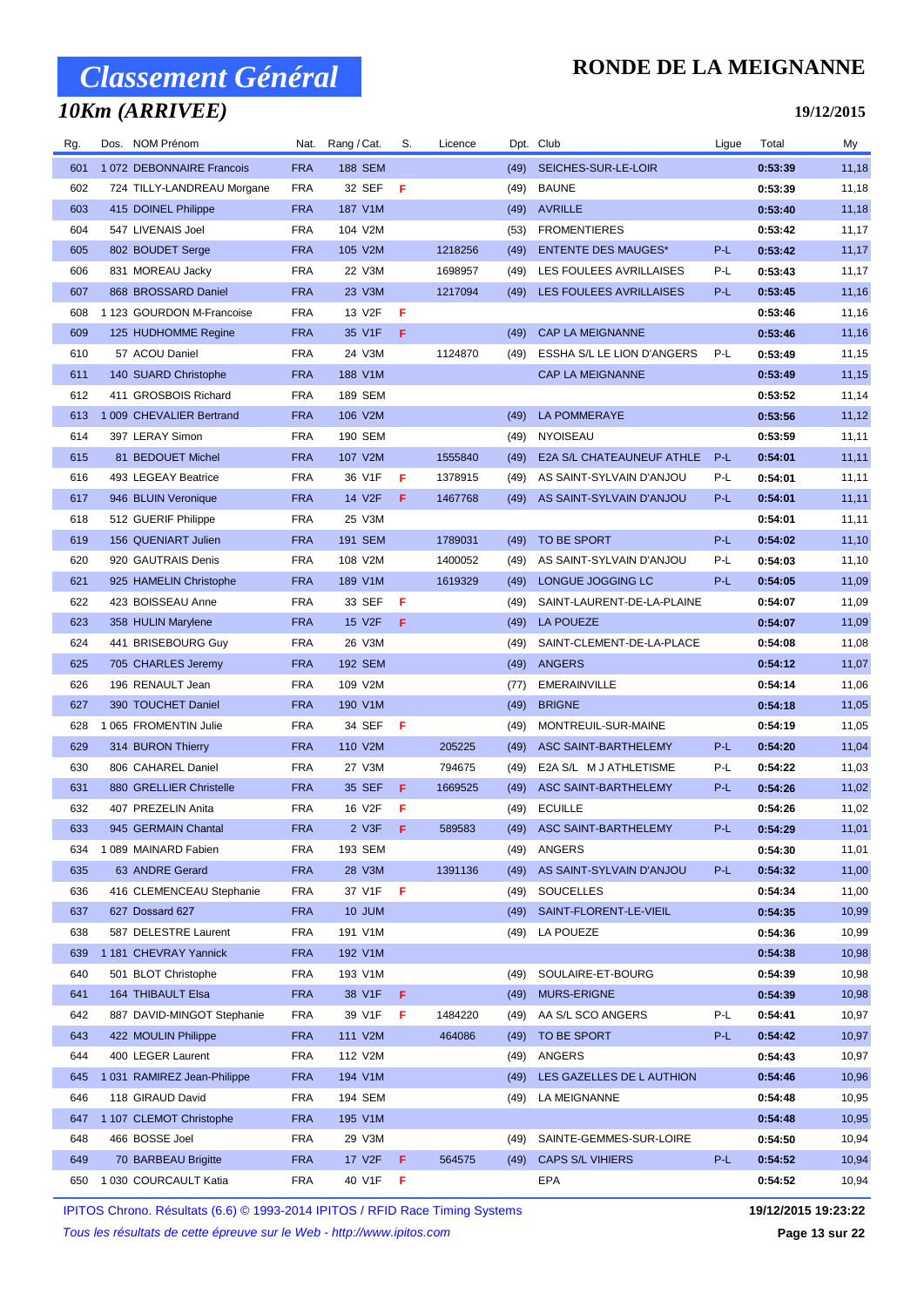### *10Km (ARRIVEE)*

### **RONDE DE LA MEIGNANNE**

#### **19/12/2015**

| Rg. | Dos. NOM Prénom                  |            | Nat. Rang / Cat. | S.  | Licence |      | Dpt. Club                      | Ligue | Total   | My    |
|-----|----------------------------------|------------|------------------|-----|---------|------|--------------------------------|-------|---------|-------|
| 651 | 853 RABERGEAU Alain              | <b>FRA</b> | 196 V1M          |     | 1718556 | (49) | LES FOULEES AVRILLAISES        | $P-L$ | 0:54:53 | 10,93 |
| 652 | 251 PAILLARD Nathalie            | <b>FRA</b> | 41 V1F           | F   | 1050686 | (49) | ES SEGRE HAUT ANJOU *          | P-L   | 0:54:53 | 10,93 |
| 653 | 563 CULLERIER Marie-Dominique    | <b>FRA</b> | 18 V2F           | F.  | 1184574 | (49) | ES DU VAL D'ANJOU BEAUFORT P-L |       | 0:54:53 | 10,93 |
| 654 | 817 PRUNIER Christine            | <b>FRA</b> | 19 V2F           | F   | 1669901 | (49) | E2A S/L M J ATHLETISME         | P-L   | 0:54:54 | 10,93 |
| 655 | 566 TERRIEN Claudine             | <b>FRA</b> | 1 V4F            | F.  | 377330  | (49) | ES DU VAL D'ANJOU BEAUFORT P-L |       | 0:54:54 | 10,93 |
| 656 | 648 GASCOIN Thierry              | <b>FRA</b> | 113 V2M          |     |         | (49) | LES FOULEES AVRILLAISES        |       | 0:54:55 | 10,92 |
| 657 | 572 CARDIS Anthony               | <b>FRA</b> | 195 SEM          |     |         |      |                                |       | 0:54:56 | 10,92 |
| 658 | 575 DELLA SIEGA Arnauld          | <b>FRA</b> | 196 SEM          |     |         | (49) | <b>ETRICHE</b>                 |       | 0:54:57 | 10,92 |
| 659 | 474 BOURREAU Cindy               | <b>FRA</b> | 36 SEF           | - F |         | (49) | <b>ANGERS</b>                  |       | 0:54:57 | 10,92 |
| 660 | 495 BRUGERE Louis                | <b>FRA</b> | <b>197 SEM</b>   |     |         |      |                                |       | 0:54:58 | 10,92 |
| 661 | 473 CARDIS David                 | <b>FRA</b> | 198 SEM          |     |         | (49) | <b>EVAD</b>                    |       | 0:54:59 | 10,91 |
| 662 | 580 PROUTIERE Denis              | <b>FRA</b> | 197 V1M          |     |         | (49) | SAINT-LAURENT-DU-MOTTAY        |       | 0:54:59 | 10,91 |
| 663 | 162 FAVREAU Michel               | <b>FRA</b> | 30 V3M           |     | 755843  | (49) | AA S/L SCO ANGERS              | P-L   | 0:55:06 | 10,89 |
| 664 | 775 RIVERON Evelyne              | <b>FRA</b> | 20 V2F           | F   | 565370  | (49) | E2A S/L M J ATHLETISME         | P-L   | 0:55:06 | 10,89 |
| 665 | 719 THIBAULT-BOSSARD Anne-Ma FRA |            | 21 V2F           | F   |         | (49) | ANGERS                         |       | 0:55:07 | 10,88 |
| 666 | 854 GASCHET Jean-Francois        | <b>FRA</b> | 31 V3M           |     | 1756716 | (49) | LES FOULEES AVRILLAISES        | P-L   | 0:55:08 | 10,88 |
| 667 | 800 GUILMET David                | <b>FRA</b> | <b>199 SEM</b>   |     | 1376722 | (49) | <b>SCL SEICHES / LE LOIR</b>   | P-L   | 0:55:09 | 10,88 |
| 668 | 593 BOUTIN Fabienne              | <b>FRA</b> | 22 V2F           | F.  | 1659250 | (49) | RUNNING VAL D HYROME           | P-L   | 0:55:09 | 10,88 |
| 669 | 321 BREHERET Simon               | <b>FRA</b> | 198 V1M          |     |         |      | <b>ANGERS</b>                  |       | 0:55:10 | 10,88 |
| 670 | 412 FLORO Nathalie               | <b>FRA</b> | 42 V1F           | F   | 1703466 | (49) | <b>SCL SEICHES / LE LOIR</b>   | P-L   | 0:55:10 | 10,88 |
| 671 | 1 095 SAUTJEAU Christian         | <b>FRA</b> | 114 V2M          |     | 1755768 | (49) | AA S/L SCO ATHLETISME AUBA P-L |       | 0:55:11 | 10,87 |
| 672 | 1 027 BULTEAU Chantal            | <b>FRA</b> | 23 V2F           | F   |         | (49) | ANGERS                         |       | 0:55:12 | 10,87 |
| 673 | 797 TAILLEE Valerie              | <b>FRA</b> | 43 V1F           | F   | 1756474 | (49) | E2A S/L INTREPIDE ANGERS       | P-L   | 0:55:14 | 10,86 |
| 674 | 750 DESBOIS Josette              | <b>FRA</b> | 3 V3F            | F   | 681940  | (49) | ASC SAINT-BARTHELEMY           | P-L   | 0:55:16 | 10,86 |
| 675 | 1018 TAHARI Jacques              | <b>FRA</b> | 32 V3M           |     |         | (49) | <b>BEAUCOUZE</b>               |       | 0:55:16 | 10,86 |
| 676 | 494 GABILLARD Bruno              | <b>FRA</b> | 115 V2M          |     |         | (49) | <b>SEGRE TRIATHLON</b>         |       | 0:55:18 | 10,85 |
| 677 | 965 DAVID Stephane               | <b>FRA</b> | 199 V1M          |     | 1762008 | (49) | LES FOULEES AVRILLAISES        | P-L   | 0:55:19 | 10,85 |
| 678 | 833 EDELIN Helene                | <b>FRA</b> | 44 V1F           | F   | 1698901 | (49) | LES FOULEES AVRILLAISES        | P-L   | 0:55:19 | 10,85 |
| 679 | 1 169 MANCEAU Gerard             | <b>FRA</b> | 33 V3M           |     |         |      |                                |       | 0:55:22 | 10,84 |
| 680 | 1 161 LEHMAN Matthieu            | <b>FRA</b> | 200 V1M          |     |         |      |                                |       | 0:55:22 | 10,84 |
| 681 | 756 ROQUEPLAN Hermine            | <b>FRA</b> | 37 SEF           | -F. | 1558476 | (49) | SPORTS ET LOISIRS ENVIRONN P-L |       | 0:55:25 | 10,83 |
| 682 | 144 VIGNERON Anthony             | <b>FRA</b> | 200 SEM          |     |         | (49) | <b>OPEL ANGERS</b>             |       | 0:55:28 | 10,82 |
| 683 | 866 CHASLE Pierre                | <b>FRA</b> | 34 V3M           |     | 1718553 |      | (49) LES FOULEES AVRILLAISES   | P-L   | 0:55:29 | 10,81 |
| 684 | 902 BRIAND Nicolas               | <b>FRA</b> | 202 V1M          |     | 1000867 | (49) | AS VALEO VISION ANGERS         | P-L   | 0:55:31 | 10,81 |
| 685 | 1 155 BERTHO Stanislas           | <b>FRA</b> | 201 V1M          |     |         |      | <b>SOTEBA</b>                  |       | 0:55:31 | 10,81 |
| 686 | 1 090 CAREL Stephan              | <b>FRA</b> | 203 V1M          |     |         | (49) | LA POUEZE                      |       | 0:55:36 | 10,79 |
| 687 | 731 BOISMOREAU Richard           | <b>FRA</b> | 116 V2M          |     |         | (49) | MONTJEAN-SUR-LOIRE             |       | 0:55:39 | 10,78 |
| 688 | 1047 THIBAUDEAU Alexandra        | <b>FRA</b> | 45 V1F           | F   | 1557689 | (49) | RUNNING VAL D HYROME           | P-L   | 0:55:43 | 10,77 |
| 689 | 425 LUNEAU Marie Colette         | <b>FRA</b> | 24 V2F           | F.  |         |      |                                |       | 0:55:43 | 10,77 |
| 690 | 861 RAULT Mangala                | <b>FRA</b> | 38 SEF           | F.  | 1698969 |      | (49) LES FOULEES AVRILLAISES   | P-L   | 0:55:47 | 10,76 |
| 691 | 273 LASSEUR Sylvia               | <b>FRA</b> | 46 V1F           | F   |         |      |                                |       | 0:55:47 | 10,75 |
| 692 | 828 CESBRON Gael                 | <b>FRA</b> | 204 V1M          |     | 1698916 | (49) | LES FOULEES AVRILLAISES        | P-L   | 0:55:47 | 10,75 |
| 693 | 443 MAES ALAIN Alain             | <b>FRA</b> | 35 V3M           |     |         | (53) | CHATEAU-GONTIER                |       | 0:55:53 | 10,74 |
| 694 | 1 159 CLOCHARD Bertrand          | <b>FRA</b> | 205 V1M          |     |         |      | <b>GLC-OUTILLAGE</b>           |       | 0:55:54 | 10,73 |
| 695 | 618 NAULEAU Mickael              | <b>FRA</b> | 206 V1M          |     |         | (49) | AVRILLE                        |       | 0:55:56 | 10,73 |
| 696 | 538 CHASLE Dominique             | <b>FRA</b> | 36 V3M           |     |         | (49) | SAINT-BARTHELEMY-D ANJOU       |       | 0:55:57 | 10,72 |
| 697 | 1 061 PERRAULT Anthony           | <b>FRA</b> | 201 SEM          |     |         |      | LA CORNUAILLE                  |       | 0:55:58 | 10,72 |
| 698 | 173 PETREAULT Dominique          | <b>FRA</b> | 37 V3M           |     |         | (49) | ANGERS                         |       | 0:55:58 | 10,72 |
| 699 | 290 LAMBERT Remi                 | <b>FRA</b> | 202 SEM          |     |         | (49) | SAINT-LAMBERT-LA-POTHERIE      |       | 0:55:59 | 10,72 |
| 700 | 37 BROUHARD Pierrick             | <b>FRA</b> | 207 V1M          |     | 1755683 | (49) | CHALONNES OLYMPIQUE SPOR P-L   |       | 0:56:00 | 10,71 |

IPITOS Chrono. Résultats (6.6) © 1993-2014 IPITOS / RFID Race Timing Systems **19/12/2015 19:23:22**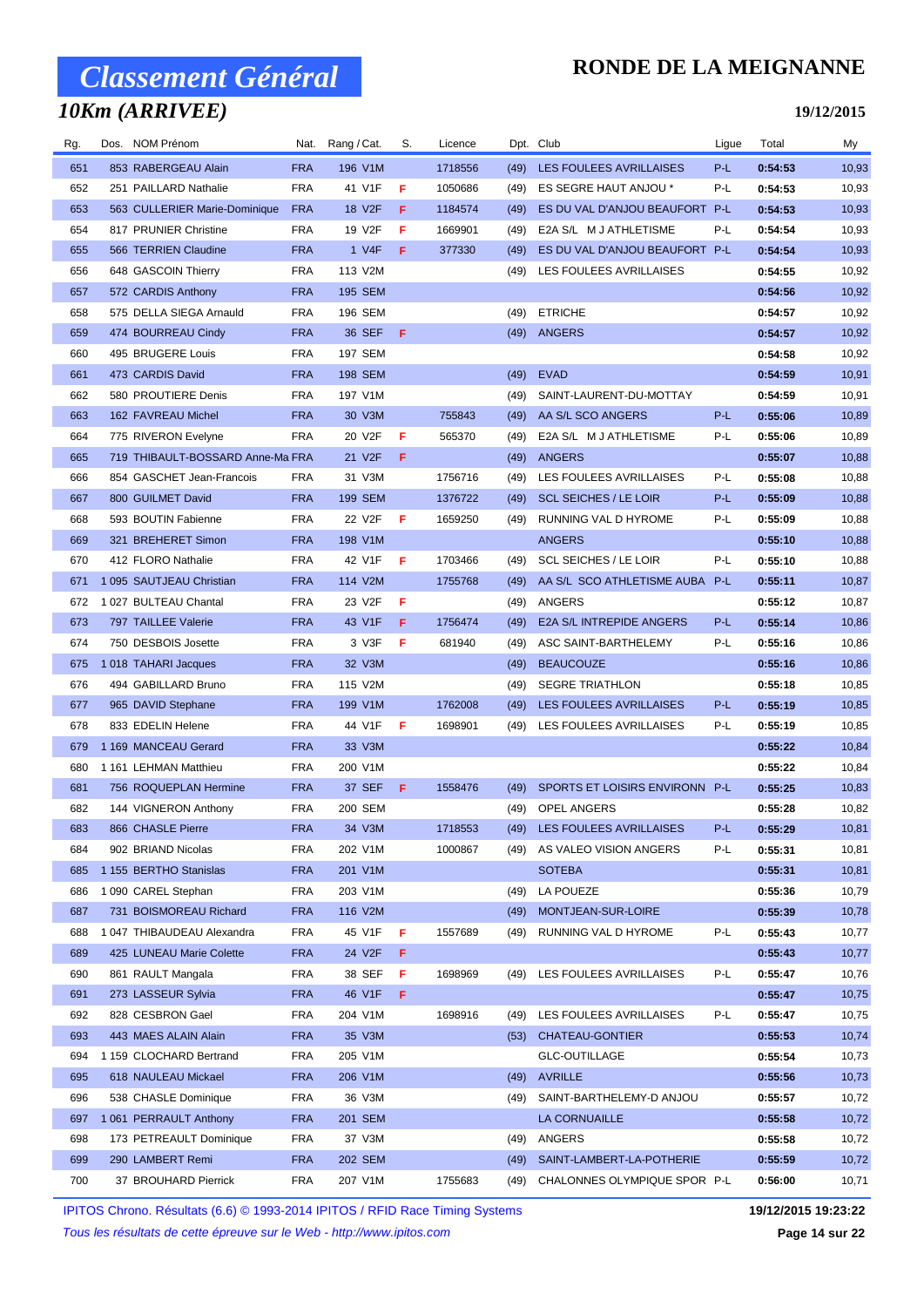## *10Km (ARRIVEE)*

### **RONDE DE LA MEIGNANNE**

#### **19/12/2015**

| Rg. | Dos. NOM Prénom          | Nat.       | Rang / Cat.   | S. | Licence |      | Dpt. Club                        | Ligue | Total   | My    |
|-----|--------------------------|------------|---------------|----|---------|------|----------------------------------|-------|---------|-------|
| 701 | 1017 GUERAULT Virginie   | <b>FRA</b> | 39 SEF        | F  |         |      |                                  |       | 0:56:03 | 10,71 |
| 702 | 409 POIRIER Carl         | <b>FRA</b> | 208 V1M       |    |         | (49) | SAINT-GEORGES-SUR-LOIRE          |       | 0:56:04 | 10,70 |
| 703 | 324 LANDREAU Christelle  | <b>FRA</b> | 47 V1F        | F  | 1510060 | (49) | CHALONNES OLYMPIQUE SPOR P-L     |       | 0:56:05 | 10,70 |
| 704 | 747 VALLEE Stephanie     | <b>FRA</b> | 49 V1F        | F  |         | (49) | <b>ESCAAM</b>                    |       | 0:56:06 | 10,69 |
| 705 | 306 CAOUISSIN Magalie    | <b>FRA</b> | 48 V1F        | F  |         | (49) | TRELAZE                          |       | 0:56:06 | 10,69 |
| 706 | 650 MANGEARD Stephane    | <b>FRA</b> | 209 V1M       |    |         |      |                                  |       | 0:56:07 | 10,69 |
| 707 | 582 MARQUER Chantal      | <b>FRA</b> | 25 V2F        | F  | 1385594 | (49) | <b>ASEC LA POMMERAYE</b>         | P-L   | 0:56:08 | 10,69 |
| 708 | 469 PINEAU Joel          | <b>FRA</b> | 117 V2M       |    |         | (44) | <b>ANCENIS</b>                   |       | 0:56:09 | 10,69 |
| 709 | 826 RICHARD Caroline     | <b>FRA</b> | 40 SEF        | F  | 1494990 | (49) | ESSHA S/L LE LION D'ANGERS       | P-L   | 0:56:11 | 10,68 |
| 710 | 399 BRAUD Severine       | <b>FRA</b> | 50 V1F        | F  | 1760449 | (49) | ESSHA S/L LE LION D'ANGERS       | P-L   | 0:56:12 | 10,68 |
| 711 | 669 GUITTON David        | <b>FRA</b> | 210 V1M       |    |         | (49) | MONTREUIL-JUIGNE                 |       | 0:56:15 | 10,67 |
| 712 | 269 GREFFIER Dominique   | <b>FRA</b> | 203 SEM       |    |         | (49) | SAINT-JEAN-DE-LINIERES           |       | 0:56:18 | 10,66 |
| 713 | 509 MAUCOUR Eva          | <b>FRA</b> | 41 SEF        | F  |         | (49) | <b>ANGERS</b>                    |       | 0:56:18 | 10,66 |
| 714 | 612 RICHARD Loic         | <b>FRA</b> | 38 V3M        |    |         | (49) | <b>MORANNES</b>                  |       | 0:56:21 | 10,65 |
| 715 | 410 REVEILLARD Clement   | <b>FRA</b> | 204 SEM       |    |         | (49) | LA MEMBROLLE-SUR-LONGUEN         |       | 0:56:21 | 10,65 |
| 716 | 977 BIETRY Marcel        | <b>FRA</b> | 118 V2M       |    | 1499226 | (49) | LONGUE JOGGING LC                | P-L   | 0:56:22 | 10,64 |
| 717 | 684 THIERRY Nadine       | <b>FRA</b> | 26 V2F        | F  |         | (49) | <b>CAS ASCEMA</b>                |       | 0:56:22 | 10,64 |
| 718 | 661 GROSBOIS Anthony     | <b>FRA</b> | 205 SEM       |    |         |      |                                  |       | 0:56:23 | 10,64 |
| 719 | 997 COUILLAUD Bruno      | <b>FRA</b> | 39 V3M        |    |         | (49) | <b>AVRILLE</b>                   |       | 0:56:24 | 10,64 |
| 720 | 166 BAYLAC Jean-Paul     | <b>FRA</b> | 119 V2M       |    |         | (49) | SAINT-LEGER-DES-BOIS             |       | 0:56:24 | 10,64 |
| 721 | 1019 PLASSAIS Stephanie  | <b>FRA</b> | 42 SEF        | F  |         | (49) | LA POMMERAYE                     |       | 0:56:25 | 10,64 |
| 722 | 497 LANTIERI Pascal      | <b>FRA</b> | 211 V1M       |    | 1191717 | (49) | AS SAINT-SYLVAIN D'ANJOU         | P-L   | 0:56:26 | 10,63 |
| 723 | 604 PATOYT Thierry       | <b>FRA</b> | 120 V2M       |    | 1625301 | (49) | AS SAINT-SYLVAIN D'ANJOU         | P-L   | 0:56:30 | 10,62 |
| 724 | 90 BENESTEAU Nicole      | <b>FRA</b> | 27 V2F        | F  | 665709  | (49) | ASC SAINT-BARTHELEMY             | P-L   | 0:56:31 | 10,62 |
| 725 | 727 FOLLET Jean-Luc      | <b>FRA</b> | 121 V2M       |    |         | (49) | <b>BEAUCOUZE</b>                 |       | 0:56:32 | 10,61 |
| 726 | 377 BOUTEILLER Noemie    | <b>FRA</b> | 43 SEF        | F  | 1763074 | (49) | ES DU VAL D'ANJOU BEAUFORT P-L   |       | 0:56:33 | 10,61 |
| 727 | 746 QUITTET Theo         | <b>FRA</b> | <b>11 ESM</b> |    |         | (49) | <b>ESCAAM</b>                    |       | 0:56:34 | 10,61 |
| 728 | 744 QUITTET James        | <b>FRA</b> | 122 V2M       |    |         | (49) | <b>ESCAAM</b>                    |       | 0:56:34 | 10,61 |
| 729 | 483 BATTIN Christian     | <b>FRA</b> | 40 V3M        |    |         | (49) | <b>ANGERS</b>                    |       | 0:56:36 | 10,60 |
| 730 | 464 LEGUET Arnaud        | <b>FRA</b> | 206 SEM       |    |         | (49) | LE LION-D ANGERS                 |       | 0:56:37 | 10,60 |
| 731 | 1 010 PHILMON Christophe | <b>FRA</b> | 212 V1M       |    |         | (49) | <b>VIVY</b>                      |       | 0:56:41 | 10,58 |
| 732 | 472 CHAMBON Philippe     | <b>FRA</b> | 123 V2M       |    |         | (49) | ANGERS                           |       | 0:56:42 | 10,58 |
| 733 | 59 ALLAIN Brigitte       | <b>FRA</b> | 28 V2F F      |    | 1776342 |      | (49) LES FOULEES AVRILLAISES     | P-L   | 0:56:43 | 10,58 |
| 734 | 935 CHEVREUX Patrick     | <b>FRA</b> | 124 V2M       |    | 1455351 | (49) | E2A S/L SL ENA ATHLETISME TI P-L |       | 0:56:45 | 10,57 |
| 735 | 792 HEBE Isabelle        | <b>FRA</b> | 51 V1F        | F  | 1393993 | (49) | E2A S/L M J ATHLETISME           | P-L   | 0:56:47 | 10,57 |
| 736 | 530 REVEILLERE Christian | <b>FRA</b> | 125 V2M       |    |         | (49) | LA MEMBROLLE-SUR-LONGUEN         |       | 0:56:47 | 10,57 |
| 737 | 668 MAURUGEON Dominique  | <b>FRA</b> | 52 V1F        | F. | 1770957 | (49) | AA S/L SCO ANGERS                | P-L   | 0:56:49 | 10,56 |
| 738 | 827 CROISSANT Frederique | <b>FRA</b> | 29 V2F        | F  | 1776348 | (49) | LES FOULEES AVRILLAISES          | P-L   | 0:56:50 | 10,56 |
| 739 | 699 PINON Frederic       | <b>FRA</b> | 213 V1M       |    |         | (49) | LE LOUROUX-BECONNAIS             |       | 0:56:51 | 10,55 |
| 740 | 904 GAUTRAIS Veronique   | <b>FRA</b> | 30 V2F        | F  | 1604146 | (49) | E2A S/L M J ATHLETISME           | P-L   | 0:56:53 | 10,55 |
| 741 | 988 MONNIER Valerie      | <b>FRA</b> | 53 V1F        | F. | 1384234 | (49) | CHALONNES OLYMPIQUE SPOR P-L     |       | 0:56:54 | 10,54 |
| 742 | 835 LE FOLL Carine       | <b>FRA</b> | 44 SEF        | F  | 1767584 | (49) | AS MARTIGNE-BRIAND               | P-L   | 0:56:55 | 10,54 |
| 743 | 840 ROGEY Sonia          | <b>FRA</b> | 54 V1F        | F  | 1488612 | (49) | LES FOULEES AVRILLAISES          | P-L   | 0:56:55 | 10,54 |
| 744 | 752 MARQUEZ Frederique   | <b>FRA</b> | 31 V2F        | F  | 1446813 | (49) | E2A S/L M J ATHLETISME           | P-L   | 0:56:56 | 10,54 |
| 745 | 76 BAUDUIN Myriam        | <b>FRA</b> | 55 V1F        | F  | 1756288 | (49) | TO BE SPORT                      | P-L   | 0:56:59 | 10,53 |
| 746 | 1 028 TREMBLAYS Martine  | <b>FRA</b> | 32 V2F        | F  |         | (49) | MONTREUIL-JUIGNE                 |       | 0:57:01 | 10,52 |
| 747 | 279 LEMALE Maÿlis        | <b>FRA</b> | 45 SEF        | F. |         | (49) | <b>ANGERS</b>                    |       | 0:57:01 | 10,52 |
| 748 | 271 RETHIERS Regine      | <b>FRA</b> | 56 V1F        | F  |         |      |                                  |       | 0:57:05 | 10,51 |
| 749 | 531 REVEILLERE Mireille  | <b>FRA</b> | 57 V1F        | F  |         | (49) | LA MEMBROLLE-SUR-LONGUEN         |       | 0:57:08 | 10,50 |
| 750 | 637 CHEVRIER Anabelle    | <b>FRA</b> | 58 V1F        | F  | 1758711 |      | (49) ENTENTE DES MAUGES*         | P-L   | 0:57:10 | 10,50 |

IPITOS Chrono. Résultats (6.6) © 1993-2014 IPITOS / RFID Race Timing Systems **19/12/2015 19:23:22**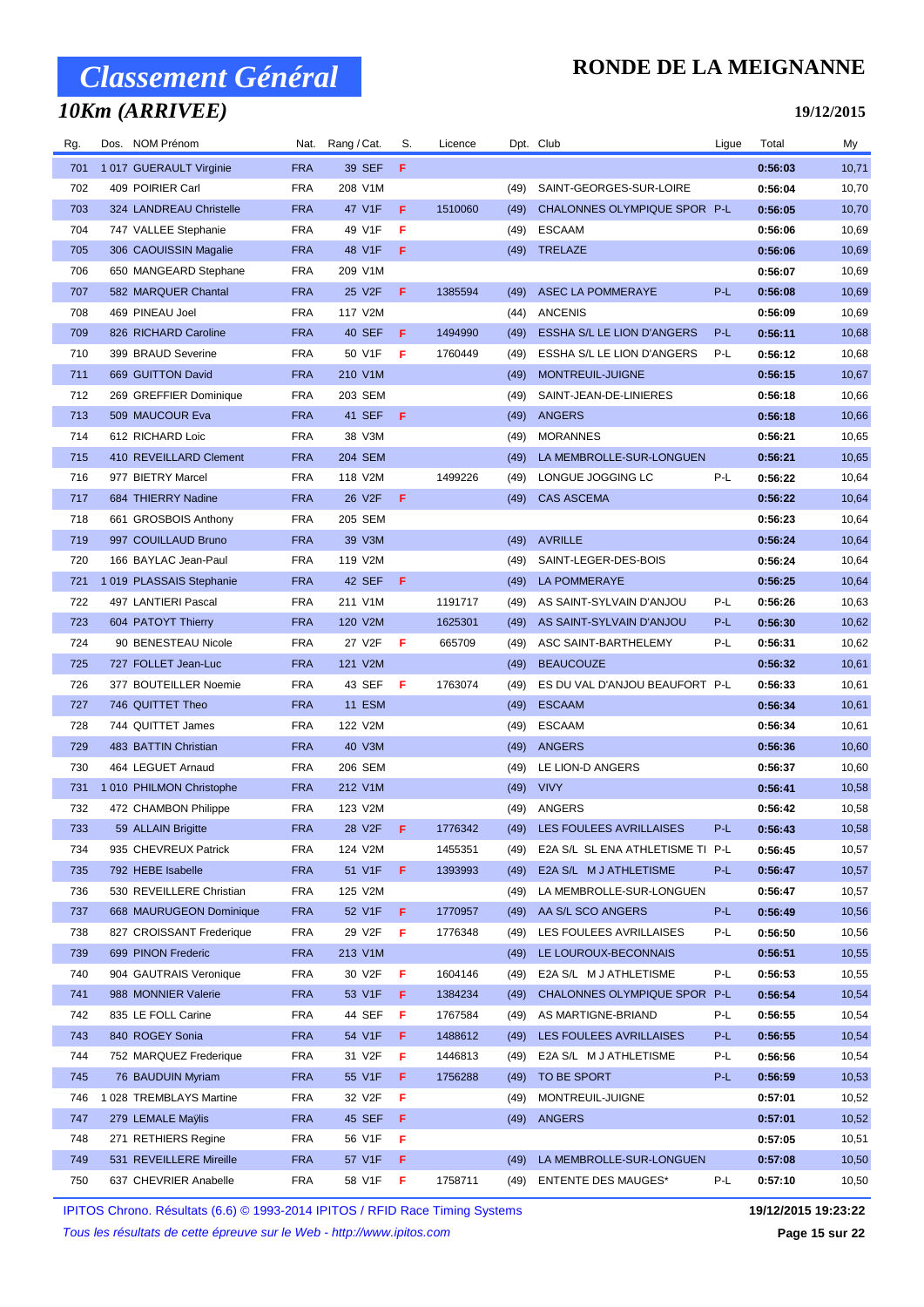## *10Km (ARRIVEE)*

### **RONDE DE LA MEIGNANNE**

#### **19/12/2015**

| Rg. | Dos. NOM Prénom              |            | Nat. Rang/Cat. | S. | Licence |      | Dpt. Club                        | Ligue | Total   | My    |
|-----|------------------------------|------------|----------------|----|---------|------|----------------------------------|-------|---------|-------|
| 751 | 952 CADOT Jacques            | <b>FRA</b> | 41 V3M         |    | 1816275 | (49) | E2A S/L SL ENA ATHLETISME TI P-L |       | 0:57:11 | 10,49 |
| 752 | 728 JOUSSELIN Kevin          | <b>FRA</b> | 207 SEM        |    |         | (49) | <b>COLLEGE ST ANDRE SAUMUR</b>   |       | 0:57:17 | 10,47 |
| 753 | 922 RIGOUIN Sylvie           | <b>FRA</b> | 33 V2F         | F. | 1671292 | (49) | E2A S/L CHATEAUNEUF ATHLE        | $P-L$ | 0:57:18 | 10,47 |
| 754 | 693 SAMSON Xavier            | <b>FRA</b> | 42 V3M         |    |         | (49) | <b>CAS ANGERS</b>                |       | 0:57:21 | 10,46 |
| 755 | 852 TELLIER Nathalie         | <b>FRA</b> | 59 V1F         | F  | 1799870 |      | (49) LES FOULEES AVRILLAISES     | $P-L$ | 0:57:25 | 10,45 |
| 756 | 1 074 CHAUVIRE Olivier       | <b>FRA</b> | 214 V1M        |    |         |      |                                  |       | 0:57:26 | 10,45 |
| 757 | 1073 VERGER Franck           | <b>FRA</b> | 215 V1M        |    |         |      |                                  |       | 0:57:26 | 10,45 |
| 758 | 525 SALMON Michel            | <b>FRA</b> | 126 V2M        |    | 1461412 | (49) | AA S/L SCO ANGERS                | P-L   | 0:57:27 | 10,44 |
| 759 | 429 MORILLON Annick          | <b>FRA</b> | 60 V1F         | F  |         | (49) | SAINT-BARTHELEMY-D ANJOU         |       | 0:57:28 | 10,44 |
| 760 | 430 MORILLON Charlotte       | <b>FRA</b> | 2 CAF          | F  |         | (49) | SAINT-BARTHELEMY-D ANJOU         |       | 0:57:28 | 10,44 |
| 761 | 786 LHERBETTE Cecile         | <b>FRA</b> | 34 V2F         | F. | 1218412 | (49) | E2A S/L CSJB ANGERS              | P-L   | 0:57:29 | 10,44 |
| 762 | 1 160 CLOCHARD Nathalie      | <b>FRA</b> | 61 V1F         | F  |         |      | <b>GLC-OUTILLAGE</b>             |       | 0:57:30 | 10,44 |
| 763 | 1 168 BERTHELOT Dominique    | <b>FRA</b> | 216 V1M        |    |         |      | <b>FORMPLAST</b>                 |       | 0:57:32 | 10,43 |
| 764 | 1039 MOREAU Lucette          | <b>FRA</b> | 35 V2F         | F  | 1669348 | (49) | AS SAINT-SYLVAIN D'ANJOU         | P-L   | 0:57:34 | 10,42 |
| 765 | 372 JARNY Stephane           | <b>FRA</b> | 208 SEM        |    |         | (49) | <b>VERN-D ANJOU</b>              |       | 0:57:40 | 10,41 |
| 766 | 553 LEGEAY Jacques           | <b>FRA</b> | 127 V2M        |    |         | (49) | SAINT-SYLVAIN-D ANJOU            |       | 0:57:41 | 10,40 |
| 767 | 325 MALASSIGNE Tanguy        | <b>FRA</b> | 128 V2M        |    |         | (49) | <b>ACVC</b>                      |       | 0:57:44 | 10,39 |
| 768 | 128 LIVENAIS Arnaud          | <b>FRA</b> | 217 V1M        |    |         | (49) | LA MEIGNANNE                     |       | 0:57:44 | 10,39 |
| 769 | 131 PIAU Helene              | <b>FRA</b> | 46 SEF         | F  |         | (49) | LA MEIGNANNE                     |       | 0:57:48 | 10,38 |
| 770 | 383 LANCELEUR Florence       | <b>FRA</b> | 62 V1F         | F  | 1466484 | (49) | RUNNING VAL D HYROME             | P-L   | 0:57:52 | 10,37 |
| 771 | <b>130 MONTAUBAN Olivier</b> | <b>FRA</b> | 129 V2M        |    |         | (49) | <b>LA MEIGNANNE</b>              |       | 0:57:53 | 10,37 |
| 772 | 645 HUET Jean-Pierre         | <b>FRA</b> | 130 V2M        |    |         |      |                                  |       | 0:57:53 | 10,37 |
| 773 | 350 HYDE Michael             | <b>FRA</b> | 131 V2M        |    |         | (49) | ANGERS                           |       | 0:57:54 | 10,36 |
| 774 | 520 JEANNES Fernand          | <b>FRA</b> | 43 V3M         |    |         |      | (49) MONTREUIL-JUIGNE            |       | 0:57:54 | 10,36 |
| 775 | 1 173 MORIN Sebstien         | <b>FRA</b> | 209 SEM        |    |         |      | <b>ELECTRONIC LOISIRS</b>        |       | 0:57:55 | 10,36 |
| 776 | 1 174 MORIN Delphine         | <b>FRA</b> | 47 SEF         | F  |         |      | ELECTRONIC LOISIRS               |       | 0:57:56 | 10,36 |
| 777 | 973 HERSANT Veronique        | <b>FRA</b> | 63 V1F         | F  | 1757137 | (49) | <b>ENTENTE DES MAUGES*</b>       | $P-L$ | 0:57:56 | 10,36 |
| 778 | 1013 BARANGER Valerie        | <b>FRA</b> | 64 V1F         | F  |         | (49) | <b>BRAIN-SUR-L AUTHION</b>       |       | 0:57:56 | 10,36 |
| 779 | 739 DELAGE Nathalie          | <b>FRA</b> | 48 SEF         | F  |         | (49) | <b>ESCAAM</b>                    |       | 0:57:56 | 10,36 |
| 780 | 998 GUILLAUT Geraldine       | <b>FRA</b> | 65 V1F         | F  |         | (49) | <b>BRAIN-SUR-L AUTHION</b>       |       | 0:57:57 | 10,35 |
| 781 | 1 100 SAULAIS Claude         | <b>FRA</b> | 132 V2M        |    |         | (49) | <b>ANGERS</b>                    |       | 0:57:57 | 10,35 |
| 782 | 354 AUGERAUD Antoine         | <b>FRA</b> | 218 V1M        |    |         | (49) | SAINT-LAMBERT-LA-POTHERIE        |       | 0:57:57 | 10,35 |
| 783 | 138 ROUSSET Jules            | <b>FRA</b> | 12 ESM         |    |         |      | (49) LA MEIGNANNE                |       | 0:57:58 | 10,35 |
| 784 | 1 025 ANTIER Stephanie       | <b>FRA</b> | 66 V1F         | F  |         | (49) | <b>BRAIN-SUR-L AUTHION</b>       |       | 0:57:58 | 10,35 |
| 785 | 678 TAISSON Christel         | <b>FRA</b> | 67 V1F         | F  |         | (49) | <b>BOUCHEMAINE</b>               |       | 0:57:59 | 10,35 |
| 786 | 860 FOIN Maud                | <b>FRA</b> | 49 SEF         | F  | 1608815 | (49) | AS SAINT-SYLVAIN D'ANJOU         | P-L   | 0:58:00 | 10,34 |
| 787 | 267 DOUSSIN Evelyne          | <b>FRA</b> | 68 V1F         | F  | 1650826 | (49) | ES SEGRE HAUT ANJOU *            | P-L   | 0:58:01 | 10,34 |
| 788 | 754 PECCOT Cecile            | <b>FRA</b> | 69 V1F         | F  | 1762038 | (49) | ESSHA S/L LE LION D'ANGERS       | P-L   | 0:58:03 | 10,34 |
| 789 | 581 PROUTIERE Monique        | <b>FRA</b> | 36 V2F         | F  |         | (49) | SAINT-LAURENT-DU-MOTTAY          |       | 0:58:03 | 10,33 |
| 790 | 1 006 VILLERET Audrey        | <b>FRA</b> | 50 SEF         | F  |         |      |                                  |       | 0:58:04 | 10,33 |
| 791 | 1038 GIBAULT Audrey          | <b>FRA</b> | 51 SEF         | F  |         | (49) | <b>NEOFITNESS</b>                |       | 0:58:07 | 10,32 |
| 792 | 955 BOUREAU Sophie           | <b>FRA</b> | 70 V1F         | F  | 1759577 | (49) | <b>SCL SEICHES / LE LOIR</b>     | P-L   | 0:58:07 | 10,32 |
| 793 | 858 LENOEN Mickael           | <b>FRA</b> | 210 SEM        |    | 1376724 | (49) | <b>SCL SEICHES / LE LOIR</b>     | P-L   | 0:58:07 | 10,32 |
| 794 | 406 LEFRET Phiippe           | <b>FRA</b> | 133 V2M        |    |         | (49) | ANGERS                           |       | 0:58:08 | 10,32 |
| 795 | 369 NEDELEC Helene           | <b>FRA</b> | 71 V1F         | F. |         |      |                                  |       | 0:58:10 | 10,32 |
| 796 | 957 BLANDEAU Marie-Odile     | <b>FRA</b> | 4 V3F          | F  | 1776439 | (49) | LES FOULEES AVRILLAISES          | P-L   | 0:58:10 | 10,32 |
| 797 | 607 CHAMPAGNE Christelle     | <b>FRA</b> | 72 V1F         | F  |         | (49) | LES PONTS-DE-CE                  |       | 0:58:12 | 10,31 |
| 798 | 348 RONISCH Gero             | <b>FRA</b> | 219 V1M        |    |         | (49) | ANGERS                           |       | 0:58:14 | 10,30 |
| 799 | 363 MARIONNEAU Sophie        | <b>FRA</b> | 73 V1F         | F  |         |      | <b>FENEU</b>                     |       | 0:58:14 | 10,30 |
| 800 | 741 LE GUERN Jacques         | <b>FRA</b> | 134 V2M        |    |         | (49) | <b>ESCAAM</b>                    |       | 0:58:16 | 10,30 |

IPITOS Chrono. Résultats (6.6) © 1993-2014 IPITOS / RFID Race Timing Systems **19/12/2015 19:23:22**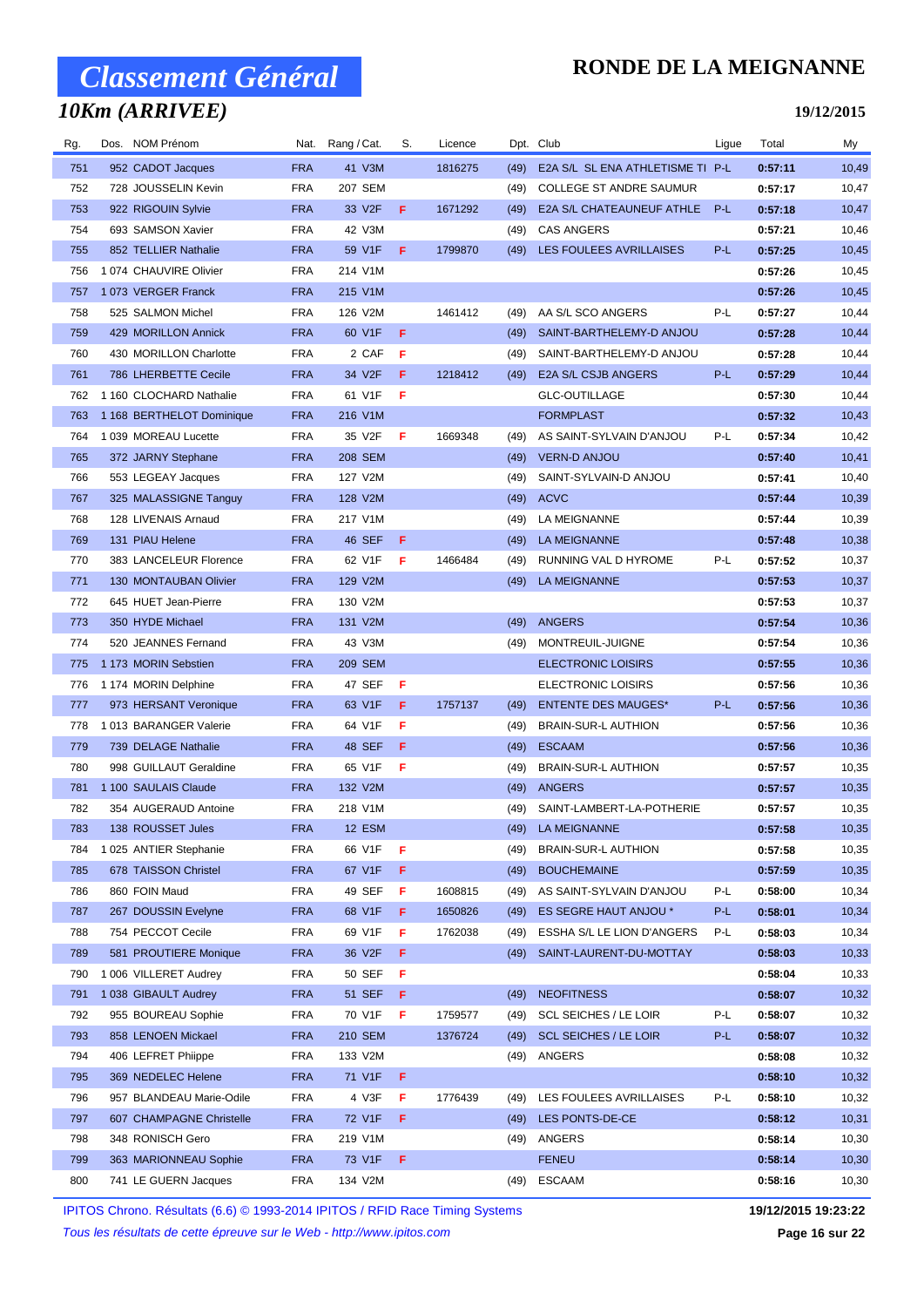## *10Km (ARRIVEE)*

#### **RONDE DE LA MEIGNANNE**

**19/12/2015**

| Rg. | Dos. NOM Prénom                      | Nat.       | Rang / Cat.     | S.  | Licence |      | Dpt. Club                       | Ligue | Total   | My     |
|-----|--------------------------------------|------------|-----------------|-----|---------|------|---------------------------------|-------|---------|--------|
| 801 | 720 THIBAULT Eric                    | <b>FRA</b> | 135 V2M         |     |         | (49) | <b>ANGERS</b>                   |       | 0:58:17 | 10,29  |
| 802 | 356 PORTNER Valerie                  | <b>FRA</b> | 74 V1F          | F   |         | (49) | MONTREUIL-SUR-MAINE             |       | 0:58:18 | 10,29  |
| 803 | 606 CHAMPAGNE Olivier                | <b>FRA</b> | 220 V1M         |     |         | (49) | LES PONTS-DE-CE                 |       | 0:58:19 | 10,29  |
| 804 | 579 PROUTIERE Felix                  | <b>FRA</b> | 11 JUM          |     |         | (49) | SAINT-LAURENT-DU-MOTTAY         |       | 0:58:20 | 10,29  |
| 805 | 640 VAGUENEZ Laure                   | <b>FRA</b> | <b>52 SEF</b>   | F.  | 1808837 | (49) | AS SAINT-SYLVAIN D'ANJOU        | P-L   | 0:58:21 | 10,28  |
| 806 | 142 THIBAULT Frederic                | <b>FRA</b> | 211 SEM         |     |         | (49) | LA MEIGNANNE                    |       | 0:58:21 | 10,28  |
| 807 | 550 MOREAU Gilles                    | <b>FRA</b> | 44 V3M          |     |         | (49) | SAINTE-GEMMES-SUR-LOIRE         |       | 0:58:22 | 10,28  |
| 808 | 1 163 POTIER DE LA VARDE Guillau FRA |            | 212 SEM         |     |         |      |                                 |       | 0:58:26 | 10,27  |
| 809 | 651 POUZET Michel                    | <b>FRA</b> | 136 V2M         |     |         | (49) | MONTREUIL-JUIGNE                |       | 0:58:26 | 10,27  |
| 810 | 204 PERRAULT Jean-Pierre             | <b>FRA</b> | 45 V3M          |     |         | (49) | MONTREUIL-JUIGNE                |       | 0:58:26 | 10,27  |
| 811 | 551 LE CROM Nathalie                 | <b>FRA</b> | 75 V1F          | F   |         | (49) | ANGERS                          |       | 0:58:28 | 10,26  |
| 812 | 498 PELLUAU Jeremie                  | <b>FRA</b> | 213 SEM         |     |         | (49) | CANTENAY-EPINARD                |       | 0:58:28 | 10,26  |
| 813 | 86 PELLET Adrien                     | <b>FRA</b> | <b>214 SEM</b>  |     |         |      |                                 |       | 0:58:31 | 10,25  |
| 814 | 478 TOUCHET Didier                   | <b>FRA</b> | 221 V1M         |     |         | (49) | <b>TIERCE</b>                   |       | 0:58:32 | 10,25  |
| 815 | 1 032 RAMIREZ Nathalie               | <b>FRA</b> | 76 V1F          | F.  |         | (49) | LES GAZELLES DE L AUTHION       |       | 0:58:32 | 10,25  |
| 816 | 674 DESPAS Nicolas                   | <b>FRA</b> | 215 SEM         |     |         |      |                                 |       | 0:58:33 | 10,25  |
| 817 | 470 COCHARD Isabelle                 | <b>FRA</b> | 37 V2F          | F   |         |      |                                 |       | 0:58:33 | 10,25  |
| 818 | 1 147 GULLY Celine                   | <b>FRA</b> | 53 SEF          | F   | 1527545 | (49) | AS MARTIGNE-BRIAND              | P-L   | 0:58:33 | 10,25  |
| 819 | 513 AUPETIT Maryse                   | <b>FRA</b> | 77 V1F          | F   |         | (49) | <b>BOUCHEMAINE</b>              |       | 0:58:34 | 10,25  |
| 820 | 733 BOISMOREAU Adele                 | <b>FRA</b> | 1 ESF           | F   |         | (49) | MONTJEAN-SUR-LOIRE              |       | 0:58:35 | 10,24  |
| 821 | 107 CAILLARD Jerome                  | <b>FRA</b> | 222 V1M         |     |         | (49) | LA MEIGNANNE                    |       | 0:58:36 | 10,24  |
| 822 | 718 BELLANGER Pierre Emmanuel FRA    |            | 216 SEM         |     |         | (49) | LE LION-D ANGERS                |       | 0:58:37 | 10,24  |
| 823 | 323 GUILLOUCHE Dominique             | <b>FRA</b> | 38 V2F          | F.  |         |      |                                 |       | 0:58:38 | 10,23  |
| 824 | 986 GUILLOUCHE Joel                  | <b>FRA</b> | 137 V2M         |     | 361118  | (49) | ASC SAINT-BARTHELEMY            | P-L   | 0:58:38 | 10,23  |
| 825 | 212 ORINSTEIN ORY Isabelle           | <b>FRA</b> | 78 V1F          | F   |         | (49) | ANGERS                          |       | 0:58:40 | 10,23  |
| 826 | 1060 PANTAIS Sandra                  | <b>FRA</b> | 54 SEF          | F   |         | (49) | <b>BAUNE</b>                    |       | 0:58:42 | 10,22  |
| 827 | 124 HAUTEFORT Aurelie                | <b>FRA</b> | <b>55 SEF</b>   | F   |         |      | <b>LA MEIGNANNE</b>             |       | 0:58:42 | 10,22  |
| 828 | 373 PRUDHOMME Eric                   | <b>FRA</b> | 138 V2M         |     |         | (49) | LE PLESSIS-MACE                 |       | 0:58:44 | 10,22  |
| 829 | 1 099 SAULAIS Veronique              | <b>FRA</b> | 39 V2F          | F   |         | (49) | <b>ANGERS</b>                   |       | 0:58:44 | 10,22  |
| 830 | 66 AUBINEAU Caroline                 | <b>FRA</b> | 56 SEF          | F   | 1685924 | (49) | AS SAINT-SYLVAIN D'ANJOU        | P-L   | 0:58:48 | 10,21  |
| 831 | 374 AUBINEAU Francois                | <b>FRA</b> | 217 SEM         |     |         | (49) | <b>BAUNE</b>                    |       | 0:58:48 | 10,20  |
| 832 | 1 162 JUNGERS Cathy                  | <b>FRA</b> | 40 V2F          | F   |         |      |                                 |       | 0:58:49 | 10,20  |
| 833 | 675 LEGRAS Eric                      | <b>FRA</b> | 139 V2M         |     | 1047811 |      | (49) AA S/L SCO ATHLETISME AUBA | $P-I$ | 0:58:49 | 10,20  |
| 834 | 556 LANDAIS Francoise                | <b>FRA</b> | 41 V2F          | -F  |         | (22) | PLOUFRAGAN                      |       | 0:58:50 | 10,20  |
| 835 | 510 PITON Cedric                     | FRA        | 218 SEM         |     |         | (44) | <b>GORGES</b>                   |       | 0:58:52 | 10,19  |
| 836 | 712 LEVASSEUR Vincent                | <b>FRA</b> | 223 V1M         |     |         | (49) | TRELAZE                         |       | 0:58:55 | 10,18  |
| 837 | 672 TERRIER Maelle                   | FRA        | 219 SEM         |     |         | (49) | ANGERS                          |       | 0:58:55 | 10,18  |
| 838 | 198 BREVET Francois                  | <b>FRA</b> | 224 V1M         |     |         | (49) | COURRIER DE LOUEST              |       | 0:58:55 | 10,18  |
| 839 | 440 GREGOIRE Christophe              | <b>FRA</b> | 225 V1M         |     |         |      | (49) SAINT-LAMBERT-LA-POTHERIE  |       | 0:59:01 | 10,17  |
| 840 | 567 FENEROL Thierry                  | <b>FRA</b> | 220 SEM         |     |         |      |                                 |       | 0:59:02 | 10,16  |
| 841 | 721 CHARRIER Yannick                 | <b>FRA</b> | 226 V1M         |     |         | (49) | SAINT-LAMBERT-LA-POTHERIE       |       | 0:59:03 | 10,16  |
| 842 | 175 LERAY Pascal                     | <b>FRA</b> | 227 V1M         |     |         | (49) | ANGERS                          |       | 0:59:04 | 10,16  |
| 843 | 738 DELAGE Vincent                   | FRA        | 221 SEM         |     |         | (49) | <b>ESCAAM</b>                   |       | 0:59:07 | 10, 15 |
| 844 | 529 BENESTEAU Arnaud                 | <b>FRA</b> | 222 SEM         |     |         |      | (49) TIERCE                     |       | 0:59:08 | 10,15  |
| 845 | 694 HEINRY Alexandre                 | FRA        | 223 SEM         |     |         | (49) | SAINT-SYLVAIN-D ANJOU           |       | 0:59:09 | 10,14  |
| 846 | 541 GAUGUET Carmel                   | <b>FRA</b> | 57 SEF <b>F</b> |     |         | (44) | LE PIN                          |       | 0:59:09 | 10,14  |
| 847 | 444 SAUVAGE Charlotte                | FRA        | 58 SEF <b>F</b> |     |         | (49) | AVRILLE                         |       | 0:59:10 | 10,14  |
| 848 | 635 HAMON Olivier                    | <b>FRA</b> | 228 V1M         |     |         | (44) | LE PIN                          |       | 0:59:11 | 10,14  |
| 849 | 38 GAUDUCHON Maxime                  | FRA        | 224 SEM         |     |         |      |                                 |       | 0:59:24 | 10, 10 |
| 850 | 503 LAMI Sylvie                      | <b>FRA</b> | 79 V1F          | - F |         | (49) | ANGERS                          |       | 0:59:24 | 10,10  |
|     |                                      |            |                 |     |         |      |                                 |       |         |        |

IPITOS Chrono. Résultats (6.6) © 1993-2014 IPITOS / RFID Race Timing Systems **19/12/2015 19:23:22**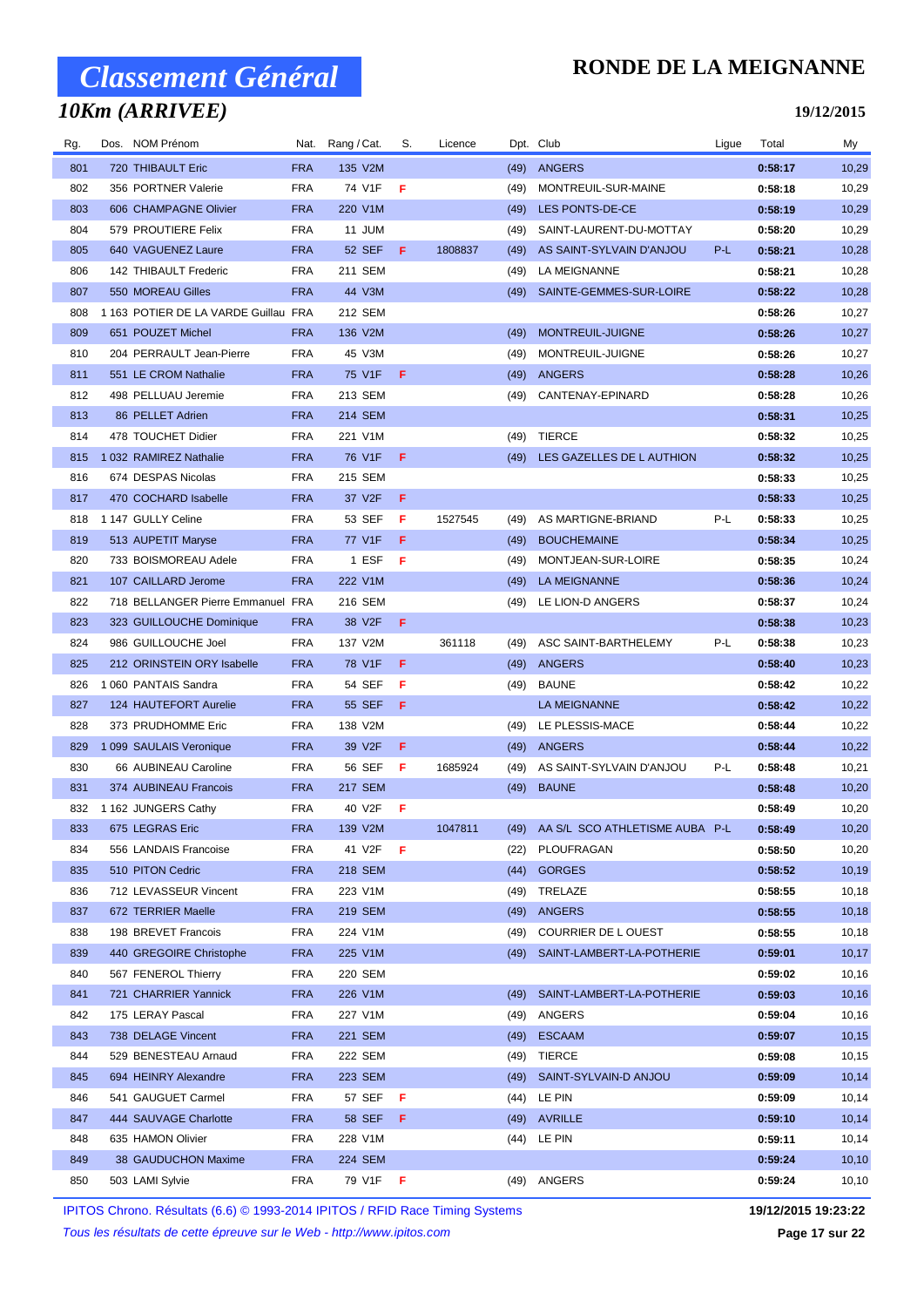### *10Km (ARRIVEE)*

### **RONDE DE LA MEIGNANNE**

#### **19/12/2015**

| Rg. | Dos. NOM Prénom                   |            | Nat. Rang / Cat. | S.  | Licence |      | Dpt. Club                             | Ligue | Total   | My     |
|-----|-----------------------------------|------------|------------------|-----|---------|------|---------------------------------------|-------|---------|--------|
| 851 | 969 BRECHETEAU Olivier            | <b>FRA</b> | 229 V1M          |     | 1548936 | (49) | AS VALEO VISION ANGERS                | P-L   | 0:59:25 | 10, 10 |
| 852 | 110 CHAUVIGNE Lucas               | FRA        | 5 CAM            |     |         | (49) | LA MEIGNANNE                          |       | 0:59:27 | 10,09  |
| 853 | 644 YVINEC Marie-Flore            | <b>FRA</b> | 80 V1F           | F   |         | (49) | ANGERS                                |       | 0:59:27 | 10,09  |
| 854 | 1 157 HUBAULT Nathalie            | FRA        | 42 V2F           | F   | 1663516 | (49) | E2A S/L M J ATHLETISME                | P-L   | 0:59:29 | 10,09  |
| 855 | 656 FRESNAIS Marie-The            | <b>FRA</b> | 43 V2F           | F   | 1629106 | (49) | ES SEGRE HAUT ANJOU *                 | P-L   | 0:59:29 | 10,09  |
| 856 | 646 THIBAULT Gaelle               | FRA        | 59 SEF           | F   |         | (49) | ANGERS                                |       | 0:59:30 | 10,08  |
| 857 | 1011 MUNOZ Eloise                 | <b>FRA</b> | 60 SEF           | F.  |         |      |                                       |       | 0:59:31 | 10,08  |
| 858 | 559 LE GUERN Anne Laure           | <b>FRA</b> | 61 SEF           | -F  |         | (49) | AVRILLE                               |       | 0:59:33 | 10,07  |
| 859 | 992 MARTIN Mikael                 | <b>FRA</b> | 225 SEM          |     |         | (49) | <b>ANGERS</b>                         |       | 0:59:34 | 10,07  |
| 860 | 851 PARVEDY Gilbert               | FRA        | 141 V2M          |     | 425951  | (49) | LES FOULEES AVRILLAISES               | P-L   | 0:59:34 | 10,07  |
| 861 | 1 164 CHAUVIGNE Jean-Yves         | <b>FRA</b> | 140 V2M          |     |         |      | <b>MENUISERIE CHAUVIGNE</b>           |       | 0:59:34 | 10,07  |
| 862 | 808 HERAULT Bruno                 | FRA        | 142 V2M          |     | 1331203 | (49) | E2A S/L M J ATHLETISME                | P-L   | 0:59:35 | 10,07  |
| 863 | 824 HERAULT Pascale               | <b>FRA</b> | 44 V2F           | F.  | 1724294 | (49) | E2A S/L M J ATHLETISME                | P-L   | 0:59:36 | 10,07  |
| 864 | 331 CLOUET Jerome                 | <b>FRA</b> | 226 SEM          |     |         | (49) | LA DAGUENIERE                         |       | 0:59:36 | 10,07  |
| 865 | 392 PEZOT Catherine               | <b>FRA</b> | 81 V1F           | F.  | 1574288 | (49) | RUNNING VAL D HYROME                  | P-L   | 0:59:36 | 10,07  |
| 866 | 680 JAMIN Jean-Marc               | FRA        | 46 V3M           |     |         | (49) | PELLOUAILLES-LES-VIGNES               |       | 0:59:39 | 10,06  |
| 867 | 569 LELIEVRE Nicolas              | <b>FRA</b> | 143 V2M          |     |         |      |                                       |       | 0:59:42 | 10,05  |
| 868 | 1 052 LARDEUX Florent             | FRA        | 227 SEM          |     |         | (49) | ANGERS                                |       | 0:59:46 | 10,04  |
| 869 | 120 GLOTIN Victor                 | <b>FRA</b> | 6 CAM            |     | 1669046 | (49) | AA S/L ANGERS ATHLETIC CLUB P-L       |       | 0:59:52 | 10,02  |
| 870 | 632 LORE Pascal                   | <b>FRA</b> | 144 V2M          |     |         | (49) | SAINT-MARTIN-DU-FOUILLOUX             |       | 1:00:01 | 10,00  |
| 871 | 447 LAINE Christophe              | <b>FRA</b> | 230 V1M          |     |         | (49) | SAINT-MARTIN-DU-FOUILLOUX             |       | 1:00:01 | 10,00  |
| 872 | 330 FERYN Christian               | FRA        | 145 V2M          |     |         | (49) |                                       |       | 1:00:04 | 9,99   |
| 873 | 703 GILARD Florian                | <b>FRA</b> | 228 SEM          |     |         | (49) | <b>GREZ-NEUVILLE</b>                  |       | 1:00:08 | 9,98   |
| 874 | 172 THAUNAY Herve                 | FRA        | 146 V2M          |     | 1190352 | (49) | ES SEGRE HAUT ANJOU *                 | P-L   | 1:00:08 | 9,98   |
| 875 | 1083 DELAUNAY Anne                | <b>FRA</b> | 82 V1F           | F   | 1704617 | (49) | ES SEGRE HAUT ANJOU *                 | P-L   | 1:00:08 | 9,98   |
| 876 | 263 PETITEAU Sandrine             | <b>FRA</b> | 62 SEF           | -F. |         | (49) | TRELAZE                               |       | 1:00:11 | 9,97   |
| 877 | 666 REVEILLERE Sebastien          | <b>FRA</b> | 231 V1M          |     |         | (49) | MONTJEAN-SUR-LOIRE                    |       | 1:00:14 | 9,96   |
| 878 | 932 BODET Jacky                   | FRA        | 147 V2M          |     | 1799873 | (49) | LES FOULEES AVRILLAISES               | P-L   | 1:00:23 | 9,94   |
| 879 | 987 DROUSSE Veronique             | <b>FRA</b> | 45 V2F           | F   | 1669166 | (49) | LONGUE JOGGING LC                     | P-L   | 1:00:25 | 9,93   |
| 880 | 842 DE CLERCQ Fabienne            | FRA        | 46 V2F           | F   | 1404517 | (49) | AS MARTIGNE-BRIAND                    | P-L   | 1:00:25 | 9,93   |
| 881 | 908 PAPIN Laurent                 | <b>FRA</b> | 232 V1M          |     | 350160  | (49) | AS VALEO VISION ANGERS                | P-L   | 1:00:29 | 9,92   |
| 882 | 906 PAPIN Maryse                  | FRA        | 83 V1F           | F   | 1544506 | (49) | AS VALEO VISION ANGERS                | P-L   | 1:00:31 | 9,91   |
| 883 | 949 HASLE Sylvie                  | FRA        | 47 V2F <b>F</b>  |     | 1776745 |      | (49) E2A S/L SL ENA ATHLETISME TI P-L |       | 1:00:33 | 9,91   |
| 884 | 496 GIRAULT Soline                | <b>FRA</b> | 63 SEF           | - F |         |      |                                       |       | 1:00:39 | 9,89   |
| 885 | 202 REVEILLERE-HUMEAU Estelle FRA |            | 64 SEF           | - F |         | (49) | SAINT-LAMBERT-LA-POTHERIE             |       | 1:00:43 | 9,88   |
| 886 | 489 LAURIOU Valentin              | FRA        | 229 SEM          |     |         | (49) | CHEMELLIER                            |       | 1:00:43 | 9,88   |
| 887 | 1077 LERAY Alain                  | <b>FRA</b> | 148 V2M          |     | 1510287 | (49) | AS SAINT-SYLVAIN D'ANJOU              | P-L   | 1:00:46 | 9,87   |
| 888 | 248 BACHELOT Denise               | FRA        | 5 V3F            | -F  |         | (49) | ANGERS                                |       | 1:00:46 | 9,87   |
| 889 | 277 BOISSON Yohann                | <b>FRA</b> | 233 V1M          |     | 1307865 | (49) | CHALONNES OLYMPIQUE SPOR P-L          |       | 1:00:48 | 9,87   |
| 890 | 276 BOISSON Marie-Paul            | FRA        | 65 SEF           | - F | 1651670 | (49) | CHALONNES OLYMPIQUE SPOR P-L          |       | 1:00:49 | 9,87   |
| 891 | 865 RAMBAUD Paul                  | <b>FRA</b> | 230 SEM          |     | 1742579 | (49) | CHALONNES OLYMPIQUE SPOR P-L          |       | 1:00:49 | 9,87   |
| 892 | 555 JOUBERT Alexandre             | FRA        | 234 V1M          |     |         |      |                                       |       | 1:00:50 | 9,86   |
| 893 | 471 BOURMAUD Mickael              | <b>FRA</b> | 235 V1M          |     |         | (49) | MONTREUIL-JUIGNE                      |       | 1:00:51 | 9,86   |
| 894 | 518 BITEAU Melanie                | FRA        | 2 ESF            | -F  |         | (49) | ANGERS                                |       | 1:00:53 | 9,86   |
| 895 | 1 068 COTTINEAU Estelle           | <b>FRA</b> | 66 SEF           | - F |         |      |                                       |       | 1:00:53 | 9,85   |
| 896 | 180 CAM Marianne                  | FRA        | 67 SEF           | - F |         | (49) | ANGERS                                |       | 1:00:56 | 9,85   |
| 897 | 537 MOSSET Ketty                  | <b>FRA</b> | 68 SEF           | F   |         |      | (44) LE PIN                           |       | 1:00:56 | 9,85   |
| 898 | 282 GUINHUT Karine                | FRA        | 84 V1F           | F   |         |      |                                       |       | 1:00:57 | 9,84   |
| 899 | 462 TROSSAIS Ginette              | <b>FRA</b> | 85 V1F           | F.  |         |      | (49) VERN-D ANJOU                     |       | 1:01:00 | 9,84   |
| 900 | 225 MEUNIER Cindy                 | FRA        | 69 SEF <b>F</b>  |     |         |      |                                       |       | 1:01:02 | 9,83   |

IPITOS Chrono. Résultats (6.6) © 1993-2014 IPITOS / RFID Race Timing Systems **19/12/2015 19:23:23**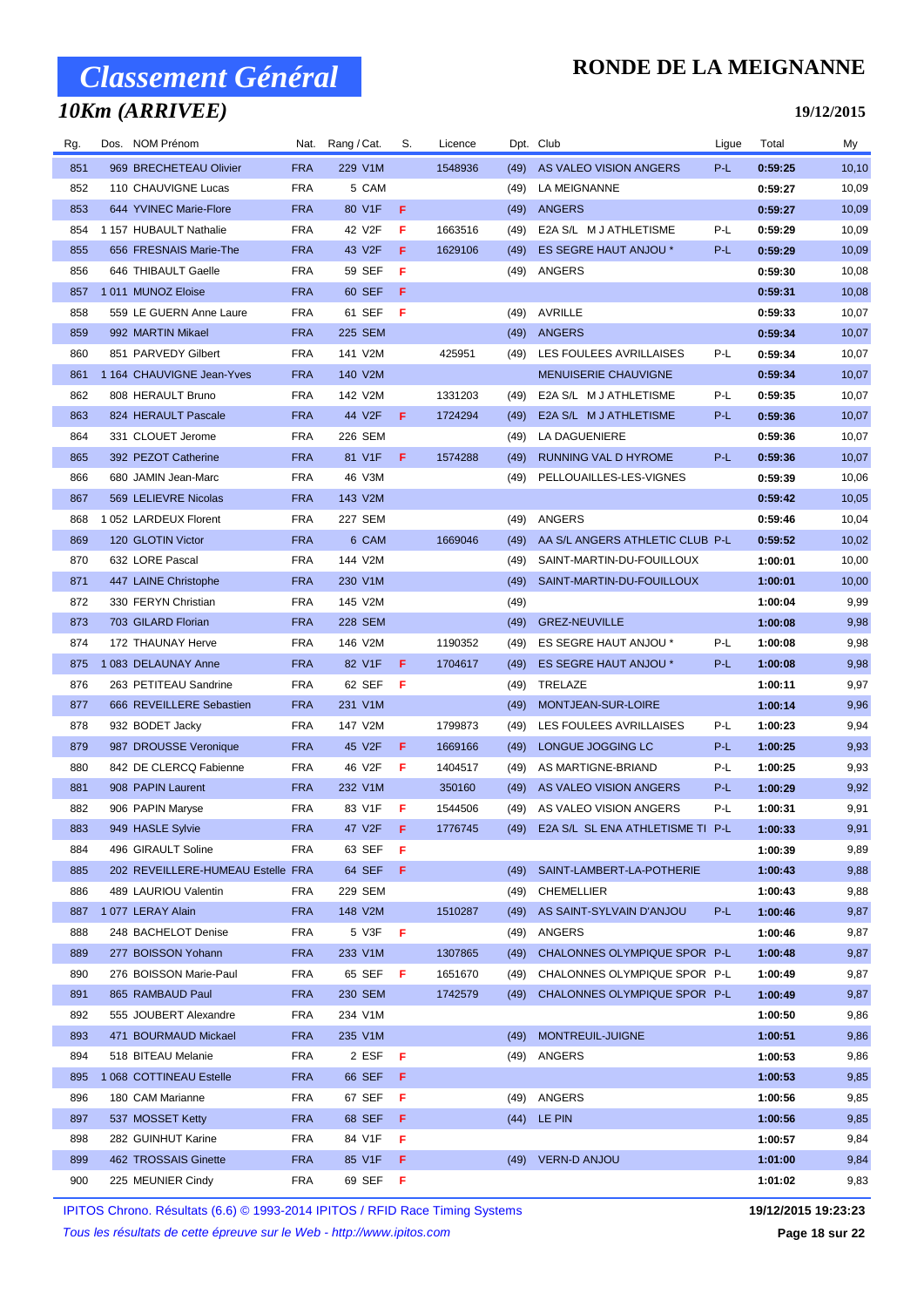## *10Km (ARRIVEE)*

### **RONDE DE LA MEIGNANNE**

#### **19/12/2015**

| Rg. | Dos. NOM Prénom             | Nat.       | Rang / Cat.   | S.  | Licence | Dpt. Club |                                | Ligue | Total   | My   |
|-----|-----------------------------|------------|---------------|-----|---------|-----------|--------------------------------|-------|---------|------|
| 901 | 302 SEVRY Patrick           | <b>FRA</b> | 47 V3M        |     | 129282  | (49)      | ASC SAINT-BARTHELEMY           | P-L   | 1:01:09 | 9,81 |
| 902 | 585 DELESTRE Sylvie         | FRA        | 86 V1F        | F   |         |           |                                |       | 1:01:10 | 9,81 |
| 903 | 177 SAAD Marie Laure        | <b>FRA</b> | 48 V2F        | F   |         | (49)      | CHARCE-SAINT-ELLIER-SUR-AU     |       | 1:01:11 | 9,81 |
| 904 | 1 165 LE FLOCH Lucie        | FRA        | 70 SEF        | F   |         |           |                                |       | 1:01:14 | 9,80 |
| 905 | 577 GILBERT Daniel          | <b>FRA</b> | 149 V2M       |     |         | (49)      | <b>ECOUFLANT</b>               |       | 1:01:22 | 9,78 |
| 906 | 1 180 LARROQUE Christine    | <b>FRA</b> | 49 V2F        | F   |         |           |                                |       | 1:01:23 | 9,77 |
| 907 | 844 ROBIN Christine         | <b>FRA</b> | 50 V2F        | F   | 1698914 | (49)      | LES FOULEES AVRILLAISES        | P-L   | 1:01:30 | 9,76 |
| 908 | 830 ROBIN Emmanuel          | <b>FRA</b> | 236 V1M       |     | 1682356 | (49)      | LES FOULEES AVRILLAISES        | P-L   | 1:01:30 | 9,75 |
| 909 | 1 080 PETRONIO Fabrice      | <b>FRA</b> | 150 V2M       |     | 1116178 | (49)      | <b>SCL SEICHES / LE LOIR</b>   | P-L   | 1:01:32 | 9,75 |
| 910 | 1 116 CROS Severine         | <b>FRA</b> | 87 V1F        | Æ   |         |           |                                |       | 1:01:33 | 9,75 |
| 911 | 420 POPOT Margaux           | <b>FRA</b> | 71 SEF        | F   |         | (49)      | <b>AVRILLE</b>                 |       | 1:01:34 | 9,75 |
| 912 | 845 GROSBOIS Brigitte       | FRA        | 51 V2F        | F   | 1240485 | (49)      | AS SAINT-SYLVAIN D'ANJOU       | P-L   | 1:01:39 | 9,73 |
| 913 | 994 MORON Celine            | <b>FRA</b> | <b>72 SEF</b> | F   |         | (49)      | <b>NEOFITNESS</b>              |       | 1:01:40 | 9,73 |
| 914 | 134 RAGOT Rose-Marie        | FRA        | 6 V3F         | F   |         |           | CAP LA MEIGNANNE               |       | 1:01:42 | 9,73 |
| 915 | 431 SECOUE Nathalie         | <b>FRA</b> | 88 V1F        | F   | 1491238 | (49)      | CAPS S/L RACING CLUB DOUES P-L |       | 1:01:46 | 9,71 |
| 916 | 457 FROUIN Sylvie           | <b>FRA</b> | 52 V2F        | F   | 1667050 | (49)      | CAPS S/L RACING CLUB DOUES P-L |       | 1:01:46 | 9,71 |
| 917 | 382 LAGOUEYTE Jean-Francois | <b>FRA</b> | 48 V3M        |     |         | (49)      | ANDARD                         |       | 1:01:47 | 9,71 |
| 918 | 641 SIKARCIOGLU Anita       | <b>FRA</b> | 89 V1F        | F   |         | (49)      | SEICHES-SUR-LE-LOIR            |       | 1:01:47 | 9,71 |
| 919 | 1 151 PRUDHOMME Anita       | <b>FRA</b> | 90 V1F        | F.  | 1759498 | (49)      | <b>SCL SEICHES / LE LOIR</b>   | P-L   | 1:01:53 | 9,70 |
| 920 | 121 GUIAVARCJ Laurent       | FRA        | 151 V2M       |     |         | (49)      | LA MEIGNANNE                   |       | 1:01:56 | 9,69 |
| 921 | 233 BOUCAULT Sylvie         | <b>FRA</b> | 91 V1F        | F   | 1664579 |           | ES SEGRE HAUT ANJOU *          | P-L   |         | 9,69 |
| 922 |                             |            |               |     |         | (49)      |                                |       | 1:01:56 |      |
|     | 683 BEGUIN Christophe       | FRA        | 152 V2M       |     |         | (53)      | CAS ASCEMA                     |       | 1:01:57 | 9,68 |
| 923 | 436 CHOTARD Sophie          | <b>FRA</b> | 92 V1F        | F   |         | (49)      | PELLOUAILLES-LES-VIGNES        |       | 1:01:57 | 9,68 |
| 924 | 403 ETAVARD Claudine        | <b>FRA</b> | 53 V2F        | F   |         |           | SAINT-LAURENT-DE-LA-PLAINE     |       | 1:02:04 | 9,67 |
| 925 | 152 LE MEIGNEN Fabrice      | <b>FRA</b> | 237 V1M       |     | 465550  | (49)      | E2A S/L INTREPIDE ANGERS       | P-L   | 1:02:06 | 9,66 |
| 926 | 151 LE MEIGNEN Florence     | FRA        | 93 V1F        | F   |         | (44)      | <b>HERBIGNAC</b>               |       | 1:02:06 | 9,66 |
| 927 | 126 JAMET Olivier           | <b>FRA</b> | 153 V2M       |     |         |           | LA MEIGNANNE                   |       | 1:02:07 | 9,66 |
| 928 | 148 PENIN Richard           | FRA        | 49 V3M        |     |         | (49)      | <b>ECOUFLANT</b>               |       | 1:02:08 | 9,66 |
| 929 | 135 RENOU Mathieu           | <b>FRA</b> | 231 SEM       |     |         | (49)      | <b>LA MEIGNANNE</b>            |       | 1:02:11 | 9,65 |
| 930 | 232 PERRAULT Nadine         | FRA        | 54 V2F        | F   | 1009751 | (49)      | ES SEGRE HAUT ANJOU *          | P-L   | 1:02:13 | 9,64 |
| 931 | 463 DELAHAY Emmanuelle      | <b>FRA</b> | 94 V1F        | F   |         | (49)      | <b>ANGERS</b>                  |       | 1:02:17 | 9,63 |
| 932 | 561 ARNAUD Laure            | FRA        | 73 SEF        | Æ   |         |           |                                |       | 1:02:23 | 9,62 |
| 933 | 320 SAVATIER Patrick        | <b>FRA</b> | 154 V2M       |     |         | (49)      | CORZE                          |       | 1:02:23 | 9,62 |
| 934 | 388 DALINO Helene           | FRA        | 74 SEF        | - F |         | (49)      | SAINT-LAURENT-DE-LA-PLAINE     |       | 1:02:27 | 9,61 |
| 935 | 770 DALINO Xavier           | <b>FRA</b> | 232 SEM       |     | 1756022 | (49)      | CHALONNES OLYMPIQUE SPOR P-L   |       | 1:02:27 | 9,61 |
| 936 | 453 EDELIN Herve            | FRA        | 155 V2M       |     |         | (49)      | AVRILLE                        |       | 1:02:33 | 9,59 |
| 937 | 292 OUADJIA Ophelie         | <b>FRA</b> | 75 SEF        | - F | 1670729 | (49)      | AS MARTIGNE-BRIAND             | P-L   | 1:02:40 | 9,57 |
| 938 | 338 DUTOUR Ludovic          | FRA        | 233 SEM       |     |         | (49)      | SAINT-CLEMENT-DE-LA-PLACE      |       | 1:02:43 | 9,57 |
| 939 | 670 GUITTON Alexandra       | <b>FRA</b> | 76 SEF        | -F  |         | (49)      | MONTREUIL-JUIGNE               |       | 1:02:47 | 9,56 |
| 940 | 1 000 REMARS Fanny          | FRA        | 77 SEF        | F   |         | (49)      | <b>BOUCHEMAINE</b>             |       | 1:02:48 | 9,55 |
| 941 | 181 BOUVIER Emilie          | <b>FRA</b> | 78 SEF        | -F. | 1766271 | (49)      | USA CAISSE DES DEPOTS (ANG P-L |       | 1:03:06 | 9,51 |
| 942 | 170 LEBLANC Yoann           | FRA        | 234 SEM       |     | 1678197 | (49)      | ES DU VAL D'ANJOU BEAUFORT P-L |       | 1:03:07 | 9,51 |
| 943 | 787 GIRAUD Sophie           | <b>FRA</b> | 79 SEF        | F   | 1459551 | (49)      | LONGUE JOGGING LC              | P-L   | 1:03:18 | 9,48 |
| 944 | 1053 MENARD Matthieu        | FRA        | 235 SEM       |     |         | (49)      | ANGERS                         |       | 1:03:22 | 9,47 |
| 945 | 1 051 KIEFFER Helene        | <b>FRA</b> | 80 SEF        | -F  |         | (49)      | <b>ANGERS</b>                  |       | 1:03:22 | 9,47 |
| 946 | 159 THYREAULT Annabelle     | FRA        | 95 V1F        | F   | 1701726 | (49)      | <b>CLUB SPORTIF ALLONNAIS</b>  | P-L   | 1:03:24 | 9,46 |
| 947 | 1078 BROCHARD Annie         | <b>FRA</b> | 55 V2F        | F   |         |           |                                |       | 1:03:29 | 9,45 |
| 948 | 452 HIAUME Claire           | FRA        | 96 V1F        | F   |         | (35)      | JOGGING CLUB DE RETIERS        |       | 1:03:31 | 9,45 |
| 949 | 77 BAYERON Joelle           | <b>FRA</b> | 7 V3F         | F.  | 1401125 | (49)      | AS SAINT-SYLVAIN D'ANJOU       | P-L   | 1:03:34 | 9,44 |
| 950 | 481 PASSELANDE Melanie      | FRA        | 81 SEF        | F   |         |           |                                |       | 1:03:38 | 9,43 |

IPITOS Chrono. Résultats (6.6) © 1993-2014 IPITOS / RFID Race Timing Systems **19/12/2015 19:23:23**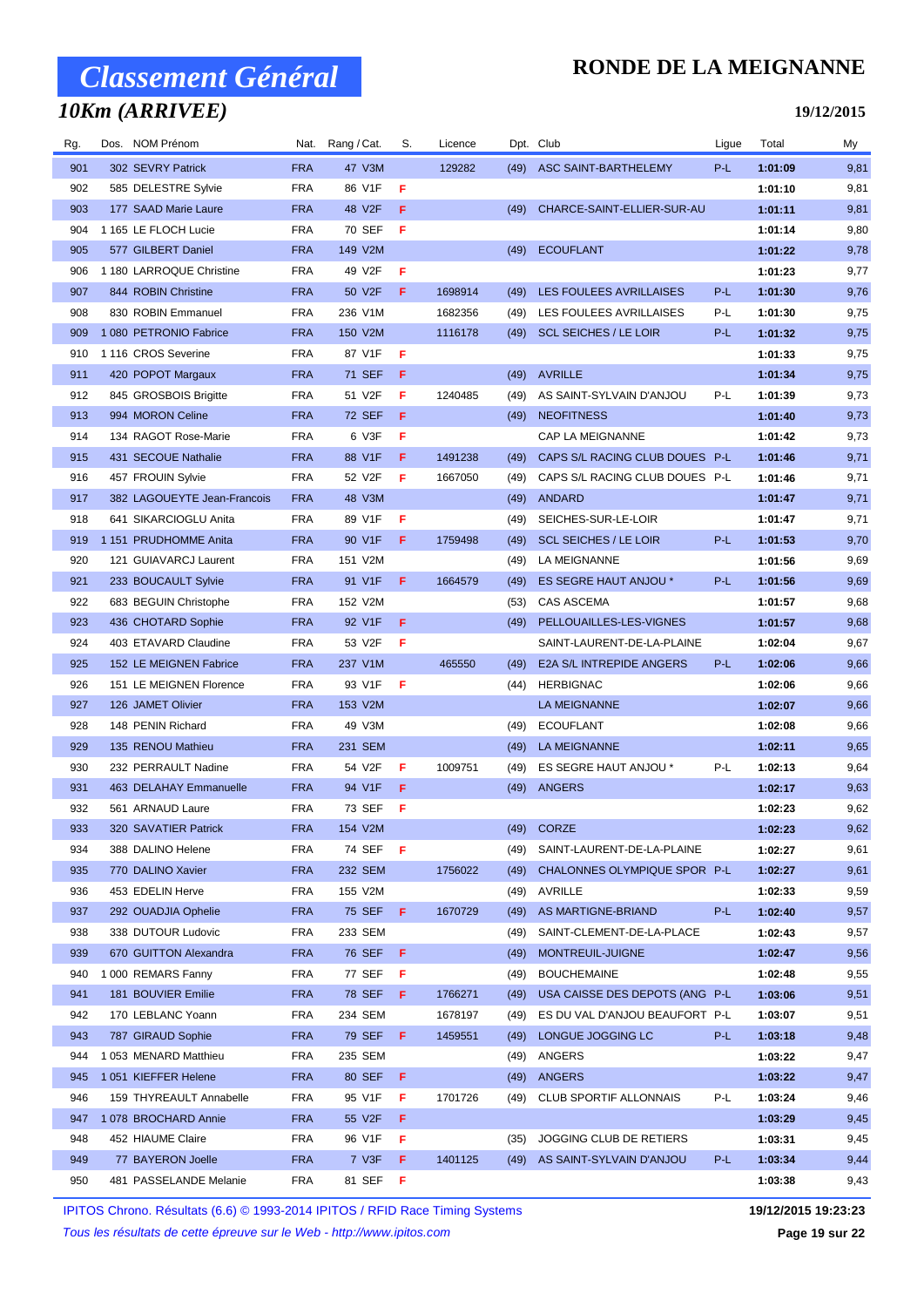## *10Km (ARRIVEE)*

### **RONDE DE LA MEIGNANNE**

**19/12/2015**

| Rg.     | Dos. NOM Prénom            | Nat.       | Rang / Cat.         | S.  | Licence |      | Dpt. Club                        | Ligue | Total   | My     |
|---------|----------------------------|------------|---------------------|-----|---------|------|----------------------------------|-------|---------|--------|
| 951     | 681 ROUSSEL Claude         | <b>FRA</b> | 50 V3M              |     |         | (49) | <b>ANGERS</b>                    |       | 1:03:38 | 9,43   |
| 952     | 349 RONISCH Isabelle       | <b>FRA</b> | 97 V1F              | F   |         | (49) | ANGERS                           |       | 1:03:46 | 9,41   |
| 953     | 548 LIVENAIS Delizia       | <b>FRA</b> | 98 V1F              | F   |         | (53) | <b>FROMENTIERES</b>              |       | 1:03:55 | 9,39   |
| 954     | 536 GUERCHE Anthony        | <b>FRA</b> | 236 SEM             |     |         | (49) | <b>SCEAUX-D ANJOU</b>            |       | 1:03:59 | 9,38   |
| 955     | 657 POUPART Fabienne       | <b>FRA</b> | 99 V1F              | F   | 1650811 | (49) | ES SEGRE HAUT ANJOU *            | P-L   | 1:04:01 | 9,37   |
| 956     | 71 BARBOT Blandine         | <b>FRA</b> | 100 V1F             | F   | 1754540 | (49) | ESSHA S/L LE LION D'ANGERS       | P-L   | 1:04:04 | 9,37   |
| 957     | 317 CHEVALLIER Solange     | <b>FRA</b> | 56 V2F              | F   |         | (49) | ANGERS                           |       | 1:04:07 | 9,36   |
| 958     | 129 MANCEAU David          | <b>FRA</b> | 237 SEM             |     |         | (49) | LA MEIGNANNE                     |       | 1:04:08 | 9,36   |
| 959     | 508 SALLIOU Marine         | <b>FRA</b> | 82 SEF              | F   |         | (76) | SAINT-VIGOR-D YMONVILLE          |       | 1:04:10 | 9,35   |
| 960     | 1035 BOUGEANT Paul         | <b>FRA</b> | 2 V4M               |     |         |      | <b>CLUB EPA</b>                  |       | 1:04:20 | 9,33   |
| 961     | 253 DROUAULT Florence      | <b>FRA</b> | 83 SEF              | F   |         |      | <b>BECON-LES-GRANITS</b>         |       | 1:04:20 | 9,33   |
| 962     | 749 PICHARD Marc           | <b>FRA</b> | 238 V1M             |     |         | (49) | LA POSSONNIERE                   |       | 1:04:26 | 9,31   |
| 963     | 1016 TIJOU Nathalie        | <b>FRA</b> | 101 V1F             | F   |         | (49) | <b>BEAUCOUZE</b>                 |       | 1:04:28 | 9,31   |
| 964     | 1015 TIJOU Christophe      | <b>FRA</b> | 239 V1M             |     |         | (49) | <b>BEAUCOUZE</b>                 |       | 1:04:28 | 9,31   |
| 965     | 777 DELORME Isabelle       | <b>FRA</b> | 57 V2F              | F   | 1755410 | (49) | E2A S/L M J ATHLETISME           | P-L   | 1:04:35 | 9,29   |
| 966     | 82 BEDOUET-SALMON Patricia | <b>FRA</b> | 102 V1F             | F   | 1698926 | (49) | LES FOULEES AVRILLAISES          | P-L   | 1:04:42 | 9,27   |
| 967     | 1 134 LEROUX Cecile        | <b>FRA</b> | 103 V1F             | F   |         |      |                                  |       | 1:04:42 | 9,27   |
| 968     | 482 MENARD Isabelle        | <b>FRA</b> | 58 V2F              | F   | 1511566 | (49) | E2A S/L M J ATHLETISME           | P-L   | 1:04:42 | 9,27   |
| 969     | 1 130 JOLY Veronique       | <b>FRA</b> | 59 V2F              | F   |         |      |                                  |       | 1:04:42 | 9,27   |
| 970     | 809 DECRON Maryline        | <b>FRA</b> | 104 V1F             | F   | 1222298 | (49) | E2A S/L M J ATHLETISME           | P-L   | 1:04:43 | 9,27   |
| 971     | 343 KOWALSKI Sophie        | <b>FRA</b> | 105 V1F             | F   | 1655476 | (49) | E2A S/L M J ATHLETISME           | P-L   | 1:04:44 | 9,27   |
| 972     | 526 BEDOUET Christophe     | <b>FRA</b> | 240 V1M             |     |         |      | LES FOULEES AVRILLAISES          |       | 1:04:44 | 9,27   |
| 973     | 366 TOUBLANC Emilie        | <b>FRA</b> | 84 SEF              | F   |         | (49) | CHALONNES-SUR-LOIRE              |       | 1:04:45 | 9,27   |
| 974     | 662 VIOT Philippe          | <b>FRA</b> | 241 V1M             |     |         | (49) | LE LION-D ANGERS                 |       | 1:04:54 | 9,25   |
| 975     | 191 ABELARD David          | <b>FRA</b> | 238 SEM             |     |         |      |                                  |       | 1:04:58 | 9,23   |
| 976     | 192 PENEAU Mylene          | <b>FRA</b> | 85 SEF              | F   |         |      |                                  |       | 1:04:59 | 9,23   |
| 977     | 281 GABARD Lydia           | <b>FRA</b> | 86 SEF              | F   |         | (49) | SAINT-LAMBERT-LA-POTHERIE        |       | 1:05:03 | 9,22   |
| 978     | 649 DELANOUE Laetitia      | <b>FRA</b> | 87 SEF              | -F  |         | (49) | SAINT-SYLVAIN-D ANJOU            |       | 1:05:04 | 9,22   |
| 979     | 647 CATROUX Arnaud         | <b>FRA</b> | 242 V1M             |     | 1384096 | (49) | AS SAINT-SYLVAIN D'ANJOU         | P-L   | 1:05:06 | 9,22   |
| 980     | 178 LAURIOU Michel         | <b>FRA</b> | 156 V2M             |     |         | (49) | CHARCE-SAINT-ELLIER-SUR-AU       |       | 1:05:10 | 9,21   |
| 981     | 490 GUIAVARCH Elodie       | <b>FRA</b> | 88 SEF              | F   |         |      |                                  |       | 1:05:10 | 9,21   |
| 982     | 1 108 SABIN Alexandra      | <b>FRA</b> | 89 SEF              | F   |         |      |                                  |       | 1:05:15 | 9,20   |
| 983     | 1 076 THUIA Virginie       | <b>FRA</b> | 90 SEF              | F   |         |      | <b>LA POUEZE</b>                 |       | 1:05:15 | $9,20$ |
| 984     | 101 ALIX Andrine           | <b>FRA</b> | 91 SEF              | - F |         |      | (49) LA MEIGNANNE                |       | 1:05:26 | 9,17   |
| 985     | 427 LUNEAU Marion          | <b>FRA</b> | 92 SEF              | - F |         |      | (49) ANGERS                      |       | 1:05:28 | 9,16   |
| 986     | 200 BOISARD Mathieu        | <b>FRA</b> | 239 SEM             |     |         |      | <b>GREZ-NEUVILLE</b>             |       | 1:05:37 | 9,14   |
| 987     | 255 ROBIN Dany             | <b>FRA</b> | 60 V <sub>2</sub> F | F   |         | (49) | <b>BOUCHEMAINE</b>               |       | 1:05:45 | 9,13   |
| 988     | 241 LEGROS Christine       | <b>FRA</b> | 61 V2F              | F   |         | (49) |                                  |       | 1:05:46 | 9,12   |
| 989     | 527 GIFFARD C Laudine      | <b>FRA</b> | 8 V3F               | F   |         |      |                                  |       | 1:05:59 | 9,09   |
| 990     | 745 BODINEAU Julie         | <b>FRA</b> | 93 SEF              | F   | 1677496 | (49) | E2A S/L CSJB ANGERS              | P-L   | 1:06:03 | 9,08   |
| 991     | 174 GOBERT Cedric          | <b>FRA</b> | 240 SEM             |     |         | (49) | SAINT-LAMBERT-LA-POTHERIE        |       | 1:06:04 | 9,08   |
| 992     | 475 CHIRON Richard         | <b>FRA</b> | 157 V2M             |     |         |      | (49) ANGERS                      |       | 1:06:26 | 9,03   |
| 993     | 659 RETHIERS Veronique     | <b>FRA</b> | 62 V2F              | -F  |         |      |                                  |       | 1:06:33 | 9,02   |
| 994     | 165 TODESCHINI Bruno       | <b>FRA</b> | 158 V2M             |     | 1124883 | (49) | ES SEGRE HAUT ANJOU *            | P-L   | 1:06:45 | 8,99   |
| 995     | 532 JUBIEN Gerard          | <b>FRA</b> | 159 V2M             |     |         |      | (49) ANGERS                      |       | 1:06:55 | 8,97   |
| 996     | 1 097 CHARRAUD Emeline     | <b>FRA</b> | 94 SEF              | - F |         |      |                                  |       | 1:06:56 | 8,96   |
| 997     | 1 091 WALQUAN Nathalie     | <b>FRA</b> | 106 V1F             | -F  |         | (49) | <b>BRAIN-SUR-L AUTHION</b>       |       | 1:06:56 | 8,96   |
| 998     | 205 TUSSEAU Laetitia       | <b>FRA</b> | 95 SEF              | F   |         |      |                                  |       | 1:06:59 | 8,96   |
| 999     | 115 DEPAYGNE Marie         | <b>FRA</b> | 63 V2F              | F   |         |      | <b>CAP LA MEIGNANNE</b>          |       | 1:07:00 | 8,95   |
| 1 0 0 0 | 626 JONCHERAY Daniel       | <b>FRA</b> | 51 V3M              |     |         |      | (44) ATHETIC CLUB DU PAYS D ANCE |       | 1:07:06 | 8,94   |
|         |                            |            |                     |     |         |      |                                  |       |         |        |

IPITOS Chrono. Résultats (6.6) © 1993-2014 IPITOS / RFID Race Timing Systems **19/12/2015 19:23:23**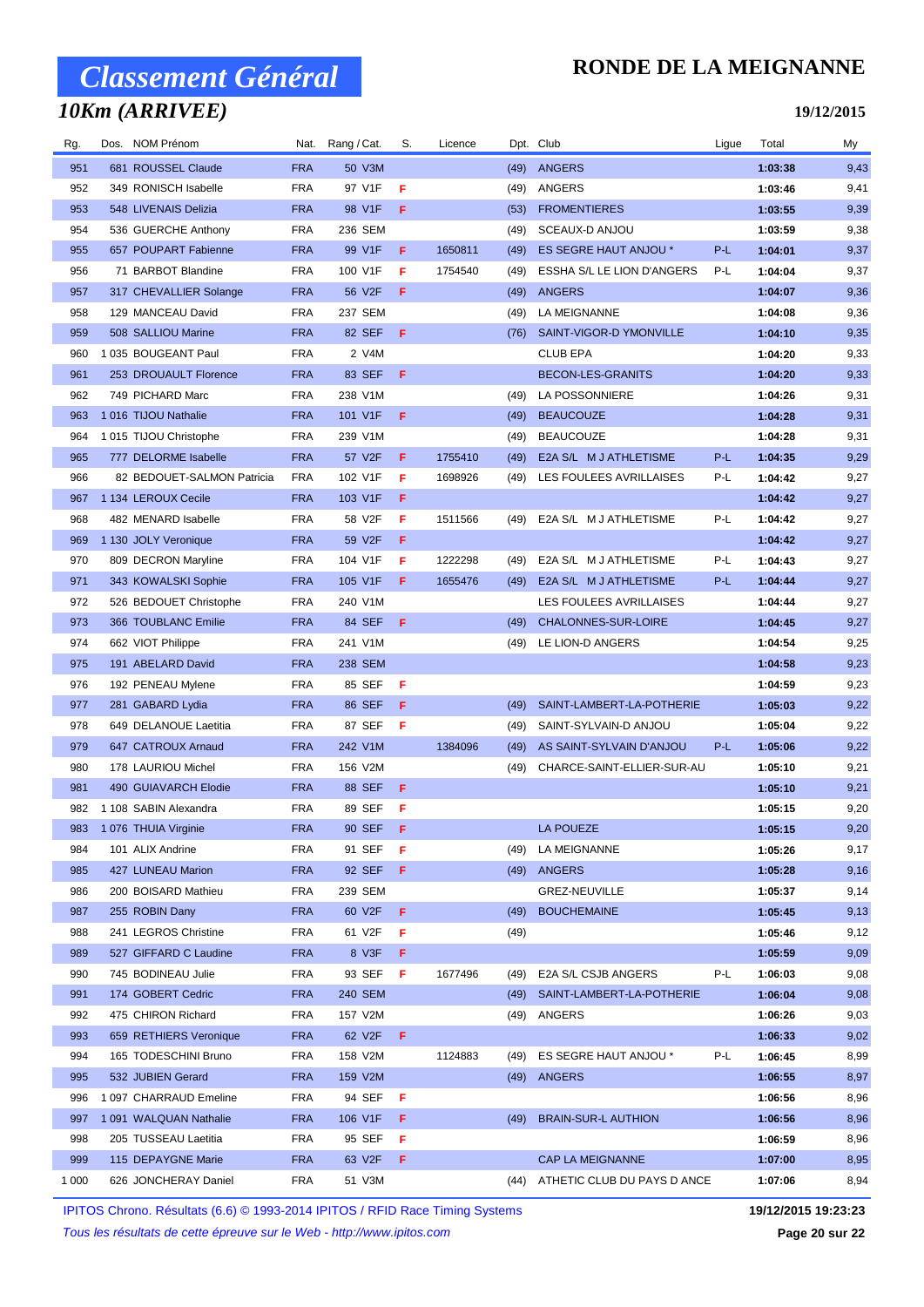### *10Km (ARRIVEE)*

#### **RONDE DE LA MEIGNANNE**

#### **19/12/2015**

| Rg.     | Dos. NOM Prénom              | Nat.       | Rang / Cat.      | S. | Licence |      | Dpt. Club                      | Ligue | Total   | My   |
|---------|------------------------------|------------|------------------|----|---------|------|--------------------------------|-------|---------|------|
| 1 0 0 1 | 328 HARCOUET Severine        | <b>FRA</b> | 96 SEF           | F. |         | (49) | SAINT-BARTHELEMY-D ANJOU       |       | 1:07:13 | 8,93 |
| 1 0 0 2 | 600 CROUILLEBOIS Emmanuel    | <b>FRA</b> | 243 V1M          |    |         | (49) | <b>BRIGNE</b>                  |       | 1:07:15 | 8,92 |
| 1 0 0 3 | 881 CROUILLEBOIS Pascale     | <b>FRA</b> | 107 V1F          | F  | 1393104 | (49) | AS MARTIGNE-BRIAND             | P-L   | 1:07:17 | 8,92 |
| 1 0 0 4 | 939 PAPIN Catherine          | <b>FRA</b> | 64 V2F           | F  | 1236050 | (49) | LONGUE JOGGING LC              | P-L   | 1:07:26 | 8,90 |
| 1 0 0 5 | 896 GUINOISEAU Emilie        | <b>FRA</b> | 97 SEF           | F  | 1680289 | (49) | LONGUE JOGGING LC              | P-L   | 1:07:27 | 8,90 |
| 1 0 0 6 | 950 TURPIN Aline             | FRA        | 65 V2F           | F  | 1561551 | (49) | LONGUE JOGGING LC              | P-L   | 1:07:28 | 8,89 |
| 1 0 0 7 | 1 024 VINET Nathalie         | <b>FRA</b> | 66 V2F           | F  |         | (49) | LE PLESSIS-MACE                |       | 1:07:30 | 8,89 |
| 1 0 0 8 | 284 AUGEARD Aurelie          | <b>FRA</b> | 98 SEF           | F  |         |      |                                |       | 1:07:31 | 8,89 |
| 1 0 0 9 | 1 124 HEINRY Marie-Christine | <b>FRA</b> | 67 V2F           | F  |         |      |                                |       | 1:07:41 | 8,86 |
| 1 0 1 0 | 237 LEHOUX Amandine          | <b>FRA</b> | 108 V1F          | F  |         | (49) | SAINT-JEAN-DE-LINIERES         |       | 1:07:42 | 8,86 |
| 1 0 1 1 | 236 LEHOUX Thierry           | <b>FRA</b> | 160 V2M          |    |         | (49) | SAINT-JEAN-DE-LINIERES         |       | 1:07:44 | 8,86 |
| 1 0 1 2 | 439 POTDVIN Debora           | <b>FRA</b> | 99 SEF           | F  |         | (49) | TRELAZE                        |       | 1:07:49 | 8,85 |
| 1 0 1 3 | 262 BACHELET Marion          | <b>FRA</b> | 100 SEF          | F  |         | (49) | TRELAZE                        |       | 1:07:49 | 8,85 |
| 1 0 1 4 | 711 GUITTET Maud             | <b>FRA</b> | 3 ESF            | F  |         | (49) | SAINT-BARTHELEMY-D ANJOU       |       | 1:07:51 | 8,84 |
| 1 0 1 5 | 710 GUITTET Camille          | <b>FRA</b> | 101 SEF          | F  |         | (49) | SAINT-BARTHELEMY-D ANJOU       |       | 1:07:51 | 8,84 |
| 1 0 1 6 | 215 ALLAIN Katy              | <b>FRA</b> | 109 V1F          | F  |         | (49) | MAZE                           |       | 1:07:57 | 8,83 |
| 1 0 1 7 | 216 ALLAIN Samuel            | <b>FRA</b> | 244 V1M          |    |         | (49) | <b>MAZE</b>                    |       | 1:07:59 | 8,83 |
| 1 0 1 8 | 1 021 CESBRON Mylene         | <b>FRA</b> | 102 SEF          | F  |         |      | (49) ANGERS                    |       | 1:08:32 | 8,76 |
| 1 0 1 9 | 623 BRECHU Anita             | <b>FRA</b> | 68 V2F           | F. |         |      |                                |       | 1:08:34 | 8,75 |
| 1 0 2 0 | 435 GADILHE Alain            | FRA        | 52 V3M           |    |         |      |                                |       | 1:08:43 | 8,73 |
| 1 0 2 1 | 560 COURJON Antoine          | <b>FRA</b> | 241 SEM          |    |         | (49) | BEAULIEU-SUR-LAYON             |       | 1:08:47 | 8,72 |
| 1 0 2 2 | 417 GOHAUD Magali            | FRA        | 110 V1F          | F  |         | (49) | VILLEMOISAN                    |       | 1:09:14 | 8,67 |
| 1 0 2 3 | 1 087 VANDENGERGUE Nolwenn   | <b>FRA</b> | 103 SEF          | F  |         | (49) | <b>LA POUEZE</b>               |       | 1:09:20 | 8,65 |
| 1 0 2 4 | 1 033 MAUSSION Marie-Claire  | <b>FRA</b> | 69 V2F           | F  |         | (49) | ANGERS                         |       | 1:09:35 | 8,62 |
| 1 0 2 5 | 333 VIGNERON Charlene        | <b>FRA</b> | 104 SEF          | F  |         |      |                                |       | 1:09:36 | 8,62 |
| 1 0 2 6 | 1 111 BOUSSARD Marie-Evelyne | FRA        | 9 V3F            | F  |         |      |                                |       | 1:09:58 | 8,57 |
| 1 0 2 7 | 500 GOURICHON Estelle        | <b>FRA</b> | 105 SEF          | F  |         | (49) | <b>NEOFITNESS</b>              |       | 1:10:12 | 8,55 |
| 1 0 2 8 | 1 170 ORANGE Jean-Patrick    | FRA        | 245 V1M          |    |         |      | AD GARAGE FOURRIER             |       | 1:10:13 | 8,55 |
| 1 0 2 9 | 504 DUTERTRE Valerie         | <b>FRA</b> | 111 V1F          | F  |         | (49) | LE LION-D ANGERS               |       | 1:10:15 | 8,54 |
| 1 0 3 0 | 533 LEVIONNOIS Eric          | <b>FRA</b> | 161 V2M          |    |         | (49) |                                |       | 1:10:35 | 8,50 |
| 1 0 3 1 | 534 LEVIONNOIS Berengere     | <b>FRA</b> | 4 ESF            | F  |         | (49) |                                |       | 1:10:36 | 8,50 |
| 1 0 3 2 | 424 LUNEAU Louise            | <b>FRA</b> | 5 ESF            | F  |         | (49) | ANGERS                         |       | 1:11:07 | 8,44 |
| 1 0 3 3 | 426 LUNEAU Pierre            | <b>FRA</b> | 162 V2M          |    |         |      | (49) ANGERS                    |       | 1:11:08 | 8,43 |
| 1 0 3 4 | 334 KERVOELEN Laure          | FRA        | 106 SEF F        |    |         | (49) | SCEAUX-D ANJOU                 |       | 1:12:02 | 8,33 |
| 1 0 3 5 | 433 LESTRINGANT Nicolas      | <b>FRA</b> | 242 SEM          |    |         |      | (49) SAINT-CLEMENT-DE-LA-PLACE |       | 1:12:02 | 8,33 |
| 1 0 3 6 | 339 GAUTIER Christelle       | FRA        | 107 SEF <b>F</b> |    |         |      | (49) SAVENNIERES               |       | 1:12:08 | 8,32 |
| 1 0 3 7 | 261 BACHELET Manuel          | <b>FRA</b> | 246 V1M          |    |         |      | (49) TRELAZE                   |       | 1:12:35 | 8,27 |
| 1 0 3 8 | 636 DUMORA Lydie             | FRA        | 108 SEF <b>F</b> |    |         | (64) | CAMBO-LES-BAINS                |       | 1:12:49 | 8,24 |
| 1 0 3 9 | 139 SERRE Fabien             | <b>FRA</b> | 243 SEM          |    |         | (49) | LA MEIGNANNE                   |       | 1:12:49 | 8,24 |
| 1 0 4 0 | 346 RICHARD Nadege           | FRA        | 109 SEF          | F  |         | (53) | MENIL                          |       | 1:13:31 | 8,16 |
| 1 0 4 1 | 769 GARNIER Benedicte        | <b>FRA</b> | 110 SEF          | F. | 1755425 | (49) | ESSHA S/L LE LION D'ANGERS     | P-L   | 1:13:31 | 8,16 |
| 1 0 4 2 | 460 ROBERT Olivier           | FRA        | 247 V1M          |    |         | (49) | LE PLESSIS-MACE                |       | 1:13:31 | 8,16 |
| 1 0 4 3 | 461 ROBERT Cindy             | <b>FRA</b> | 112 V1F          | F. |         | (49) | LE PLESSIS-MACE                |       | 1:13:31 | 8,16 |
| 1 0 4 4 | 807 GARNIER Denis            | FRA        | 248 V1M          |    | 1650578 | (49) | ESSHA S/L LE LION D'ANGERS     | P-L   | 1:13:31 | 8,16 |
| 1 0 4 5 | 539 TOUTAIN Jeremy           | <b>FRA</b> | 249 V1M          |    |         |      | (49) LE LOUROUX-BECONNAIS      |       | 1:13:32 | 8,16 |
| 1 0 4 6 | 850 POIRON Jerome            | FRA        | 250 V1M          |    | 1650547 | (49) | CHALONNES OLYMPIQUE SPOR P-L   |       | 1:13:32 | 8,16 |
| 1 0 4 7 | 345 RICHARD Romuald          | <b>FRA</b> | 251 V1M          |    |         | (53) | <b>MENIL</b>                   |       | 1:13:32 | 8,16 |
| 1 0 4 8 | 260 BERTHELOT Sandra         | FRA        | 111 SEF F        |    |         |      |                                |       | 1:13:35 | 8,15 |
| 1 0 4 9 | 1056 TRIFFAULT Franck        | <b>FRA</b> | 252 V1M          |    |         |      | (49) ANGERS                    |       | 1:15:35 | 7,94 |
| 1 0 5 0 | 1 055 VALLEE Cecile          | FRA        | 112 SEF <b>F</b> |    |         |      | (49) ANGERS                    |       | 1:15:36 | 7,94 |
|         |                              |            |                  |    |         |      |                                |       |         |      |

IPITOS Chrono. Résultats (6.6) © 1993-2014 IPITOS / RFID Race Timing Systems **19/12/2015 19:23:23**